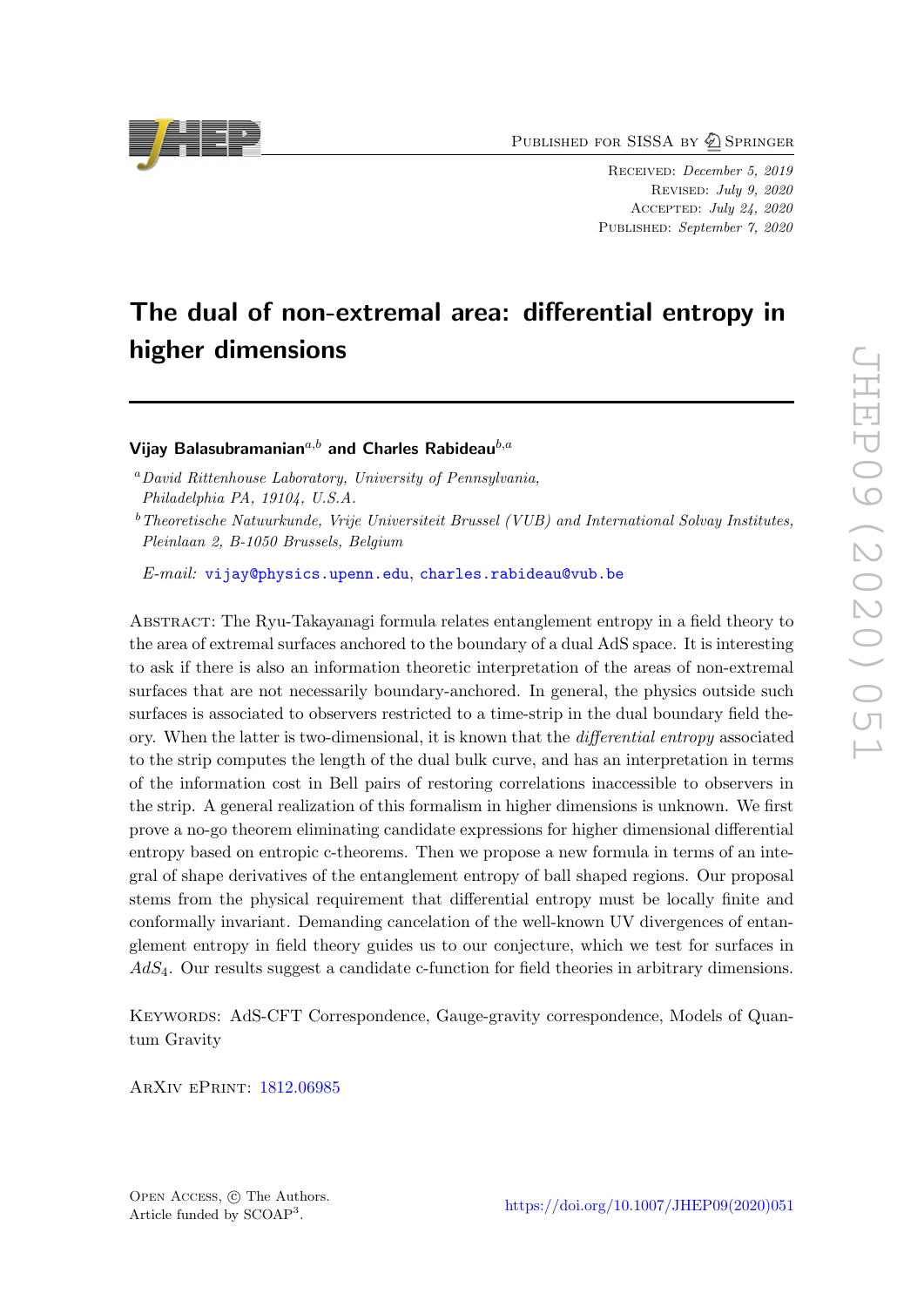## Contents

| $\mathbf{1}$ |                                              | Introduction                                                              | $\mathbf{1}$ |
|--------------|----------------------------------------------|---------------------------------------------------------------------------|--------------|
| $\bf{2}$     | Mathematical arena                           |                                                                           | 3            |
|              | 2.1                                          | Kinematic space                                                           | 5            |
|              | 2.2                                          | No-go theorem                                                             | 7            |
|              | 2.3                                          | Embedding space                                                           | 11           |
|              | 2.4                                          | Integral geometry and empty AdS                                           | 13           |
| $\bf{3}$     | Differential entropy                         |                                                                           | 14           |
|              | 3.1                                          | Continuum limit                                                           | 19           |
|              |                                              | An explicit expression for shape deformations in embedding space<br>3.1.1 | 21           |
|              |                                              | Discretizations that respect the continuum symmetries<br>3.1.2            | 23           |
|              | $3.2\,$                                      | Differential entropy as the area of bulk surfaces                         | $26\,$       |
|              |                                              | 4 Differential entropy computes area in the vacuum                        | 27           |
| 5            |                                              | <b>Discussion</b>                                                         | 29           |
|              | A Double-fibrations for Lorentzian manifolds |                                                                           | 33           |
|              | B Crofton-like formula for $AdS_4$           |                                                                           | 35           |
|              | C Integral geometry in embedding space       |                                                                           |              |
|              | D Facts about discretizations                |                                                                           |              |

# <span id="page-1-0"></span>1 Introduction

One of the deepest insights of the AdS/CFT correspondence is that scale in the field theory is related to radial position in the AdS dual. There have been many efforts to quantify this relationship by isolating the part of the field theory that describes the interior of a radially bounded region in AdS space, e.g., via analysis of probes [\[1](#page-39-0)[–4\]](#page-39-1) , the holographic renormalization group  $[5-9]$ , and, most recently, the  $T\overline{T}$  deformation [\[10\]](#page-40-1). A complementary question is to isolate the part of the field theory that describes the *exterior* of a radially bounded region in AdS space. The exterior of a convex bounded region  $\mathcal R$  is naturally associated to a time-strip in the dual field theory. This strip is defined as the union of the causal developments of the boundary balls that anchor bulk minimal surfaces tangent to  $\mathcal{R}$ .

In the  $AdS_3/CFT_2$  correspondence it is known that the *differential entropy* of a timestrip is dual to the length of a bulk curve bounding the infrared region  $\mathcal{R}$  [\[11](#page-40-2)[–14\]](#page-40-3). Differential entropy is qualitatively understood as a measure of the uncertainty introduced by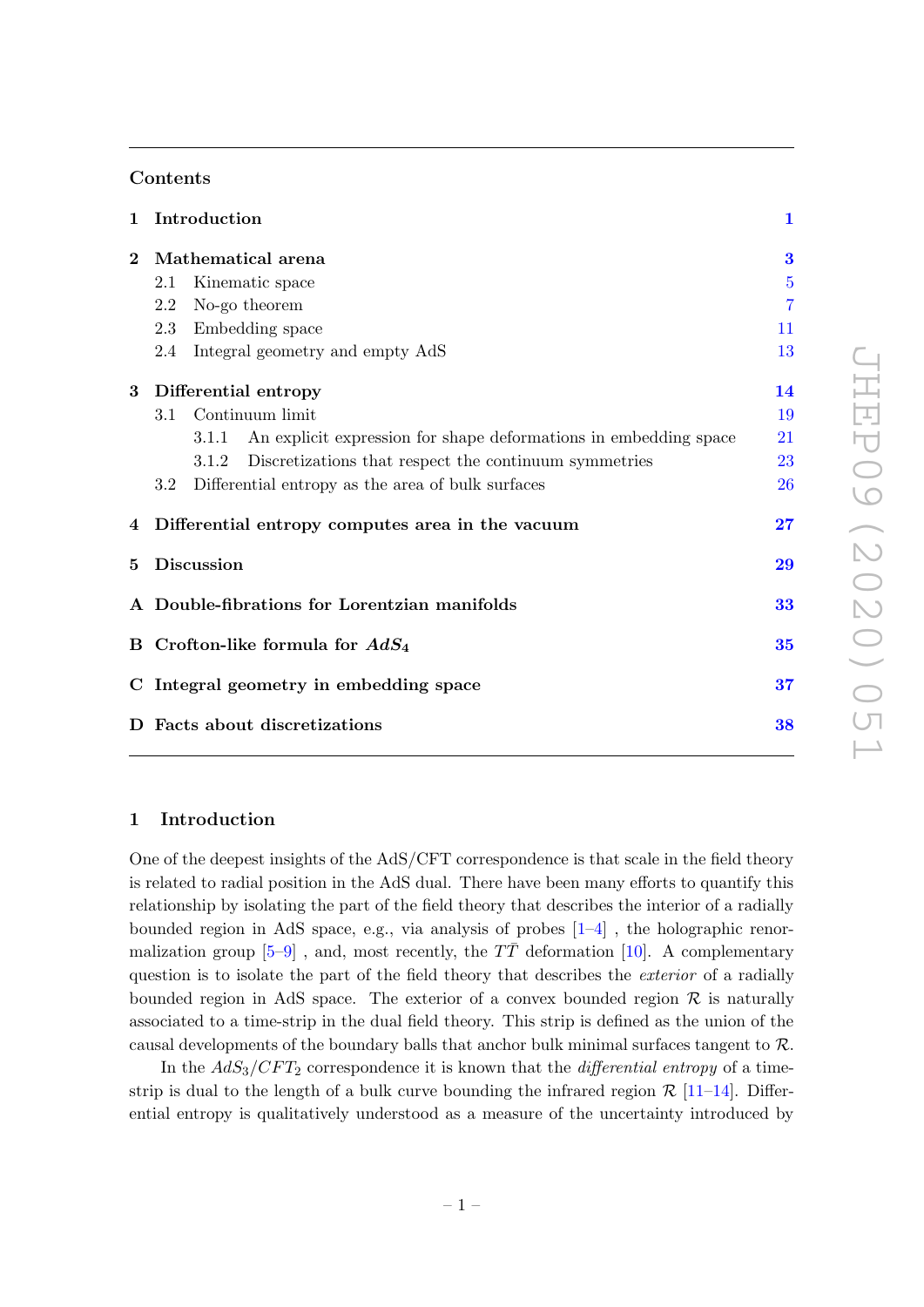restricting the boundary observer to making finite-time measurements. More precisely, it computes the information cost of restoring correlations that are inaccessible to independent observers making measurements within the time-strip [\[15\]](#page-40-4). If the bulk curve of interest lies within an entanglement shadow [\[16](#page-40-5)[–20\]](#page-40-6), its length may be related to differential entropy computed from generalizations of entanglement entropy such as entwinement [\[17,](#page-40-7) [21\]](#page-40-8) or entanglement wedge cross-sections  $[22-24]$  $[22-24]$ . The relation between differential entropy and the length of curves has led to numerous new developments in the AdS/CFT correspondence [\[25](#page-40-11)[–28\]](#page-41-0) which have clarified how AdS geometry and curvature are encoded in quantum entanglement of the dual field theory.

The formalism of differential entropy was generalized to higher dimensions in certain highly symmetric situations [\[29,](#page-41-1) [30\]](#page-41-2). Our aim in this paper to understand the general case without assuming any special symmetries. Thus we seek an information theoretic quantity in  $d+1$ -dimensional field theory that is dual to the area of a general convex bounded region R in  $AdS_{d+2}$ , for any d. Following the previous experience in  $d = 1$ , we expect to find a formula in field theory that integrates an expression that measures local area elements of the boundary of  $R$ . These area elements are finite, so we expect the field theory formula to be built from locally finite quantitites. In addition, it must be conformally invariant since boundary conformal transformations are simply diffeomorphisms in the bulk and cannot change the area of surfaces. With these points in mind we consider a family of stationary field theory observers who can make measurements over finite durations before and after a time  $t = 0$ . Collectively these observers define a time-strip. The causal diamonds of the worldlines of these observers intersect the  $t = 0$  surface in ball-shaped regions  $B(\sigma)$  where  $\sigma$  labels positions in the field theory and the radius of the ball is equal to the length of time the observer has to make measurements. We propose that the differential entropy is given by the integral of certain shape derivatives of the entanglement entropy associated to the family of balls,  $B(\sigma)$ . For the simplest extension applicable to  $AdS_4$ , our proposal is:

$$
S_{diff} \left[ \{ B(\sigma) \} \right] = \int d^2 \sigma \mu(\sigma) \, \delta^{(2)} S \left[ \lceil \rho_{T^{\leftarrow}} \rceil, \lceil \rho_{T^{\downarrow}} \rceil \right], \tag{1.1}
$$

$$
\delta^{(2)}S\Big[ \lceil \rho_{T_1} \rceil, \lceil \rho_{T_2} \rceil \Big] = \int d\theta_1 d\theta_2 \, \frac{\partial^2 S}{\partial \delta r(\theta_1) \partial \delta r(\theta_2)} \lceil \rho_{T_1} \rceil(\theta_1) \lceil \rho_{T_2} \rceil(\theta_2) \,, \tag{1.2}
$$

where  $[\rho_{T(\leftarrow,\downarrow)}]$  are specific deformations of the shape of the ball determined by the family of balls in question (precise definitions and caveats are given in the main text). We also consider higher bulk dimensions, which require us to work with higher shape derivatives of the entanglement entropy. In  $d = 1$  our expressions reproduce the known formula for differential entropy from [\[12\]](#page-40-12).

We start in section [2,](#page-3-0) by introducing a mathematical tool — double-fibrations that are essential in the study of integral geometry. We then apply this language to the problem at hand by constructing the double-fibration relating an arbitrary bulk and its associated boundary kinematic space of ball-shaped regions. This kinematic space is a natural generalisation of the space of intervals that was used to define time strips and the differential entropy in  $AdS_3/CFT_2$  and is equivalent to the set of ball-shaped regions  $B(\sigma)$ introduced above. This language allows us to prove a no-go theorem ruling out some of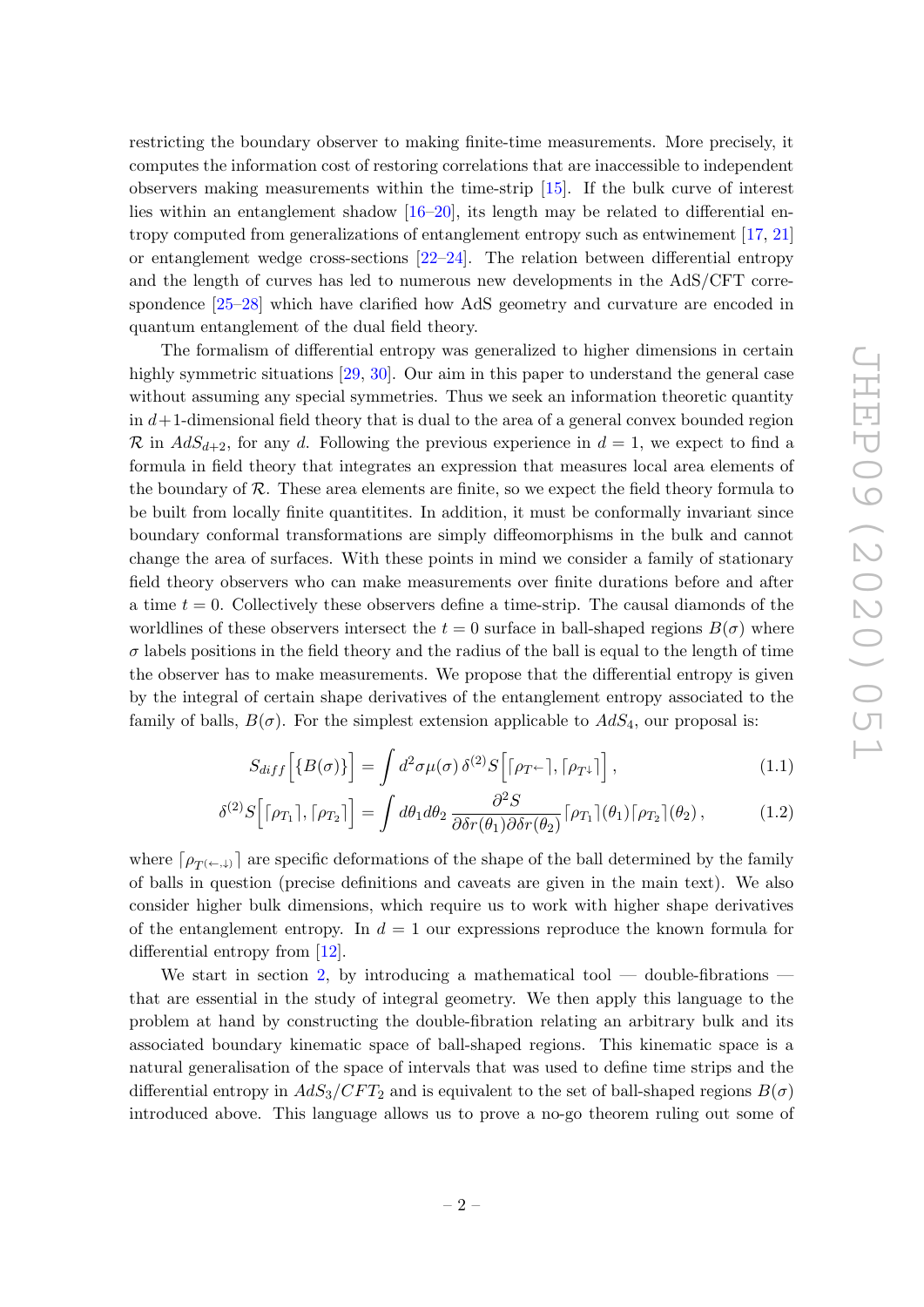the simpler proposals for differential entropy that have appeared in the literature. With this result in hand, in section [3,](#page-14-0) we develop our proposal for higher dimensional differential entropy of a family of balls  $B(\sigma)$ , which we conjecture is dual to the area of an associated bulk surface bounding an interior region  $R$ . In section [4,](#page-27-0) we verify that this conjecture holds in the vacuum for  $d = 2$ , i.e. in  $AdS_4/CFT_3$ . More general tests will require new computations of shape derivatives of entanglement entropy to higher orders or in excited states. Finally, in section [5](#page-29-0) we discuss a possible interpretation of our higher dimensional generalisation of differential entropy in terms of the cost in Bell pairs of a constrained state merging protocol which reconstructs the entanglement of a global state from the restriction of the state to each ball and make a proposal for extracting c-functions in any dimension from the shape derivatives appearing in our higher dimensional generalisation of differential entropy.

## <span id="page-3-0"></span>2 Mathematical arena

In the body of this work, we will consider states of a  $CFT_{D=d+1}$  with time-reflection symmetry across a d-dimensional spatial slice on which the Ryu-Takayanagi (RT) formula for holographic entanglement entropy applies  $[31]$  $[31]$  $[31]$ <sup>1</sup>. Since we are working in a time-refelection symmetric setting the extremal RT surfaces in  $AdS_{D+1}$  that compute entanglement entropy will be restricted to a spatial slice of the geometry. This slice is a  $(d+1)$ -dimensional asymptotically hyperbolic Riemannian manifold  $M$ . We will refer to any co-dimension one submanifold of  $M$  as a "surface".

On M the volume  $(d+1)$ -form, vol computes the volume of co-dimension 0 subregions of  $M:^2$  $M:^2$ 

$$
Vol(X \subset M) = \int_X \text{vol}.\tag{2.1}
$$

Meanwhile, the area of a co-dimension one surface N embedded in M via  $x^a(\sigma^i)$  can be written

$$
\text{Area}(N) = \int_N d^d \sigma \sqrt{\det_{ij} g_{ab} \partial_i x^a(\sigma) \partial_j x^b(\sigma)}.
$$
 (2.2)

This formula, which we seek to reconstruct from boundary quantities, depends on derivatives of the embedding and so it is not simply the integral of a fixed d-form which can be chosen independently of  $N$ . In other words, the quantity which we must integrate to obtain the area depends on the tangents to the surface at each point on the surface in addition

<span id="page-3-1"></span><sup>&</sup>lt;sup>1</sup>In this work we will use D to denote boundary spacetime dimensions and d to denote the spatial dimensions, since we will be working on a spatial slice. Much of the following can be covariantly generalised using the Hubeny-Rangamani-Takayanagi extension of the RT formula [\[32\]](#page-41-4), but since this makes the notation much heavier we will deal with the general case in appendix [A.](#page-33-0)

<span id="page-3-2"></span> $2A$  globally well defined volume form exists iff M is orientable. Non-orientable manifolds admit a volume density, but a more pedestrian approach is to think about a set of compatible locally defined volume forms that cover the entire manifold. We will simply assume that  $M$  is orientable in the following, but we expect that the results would generalise.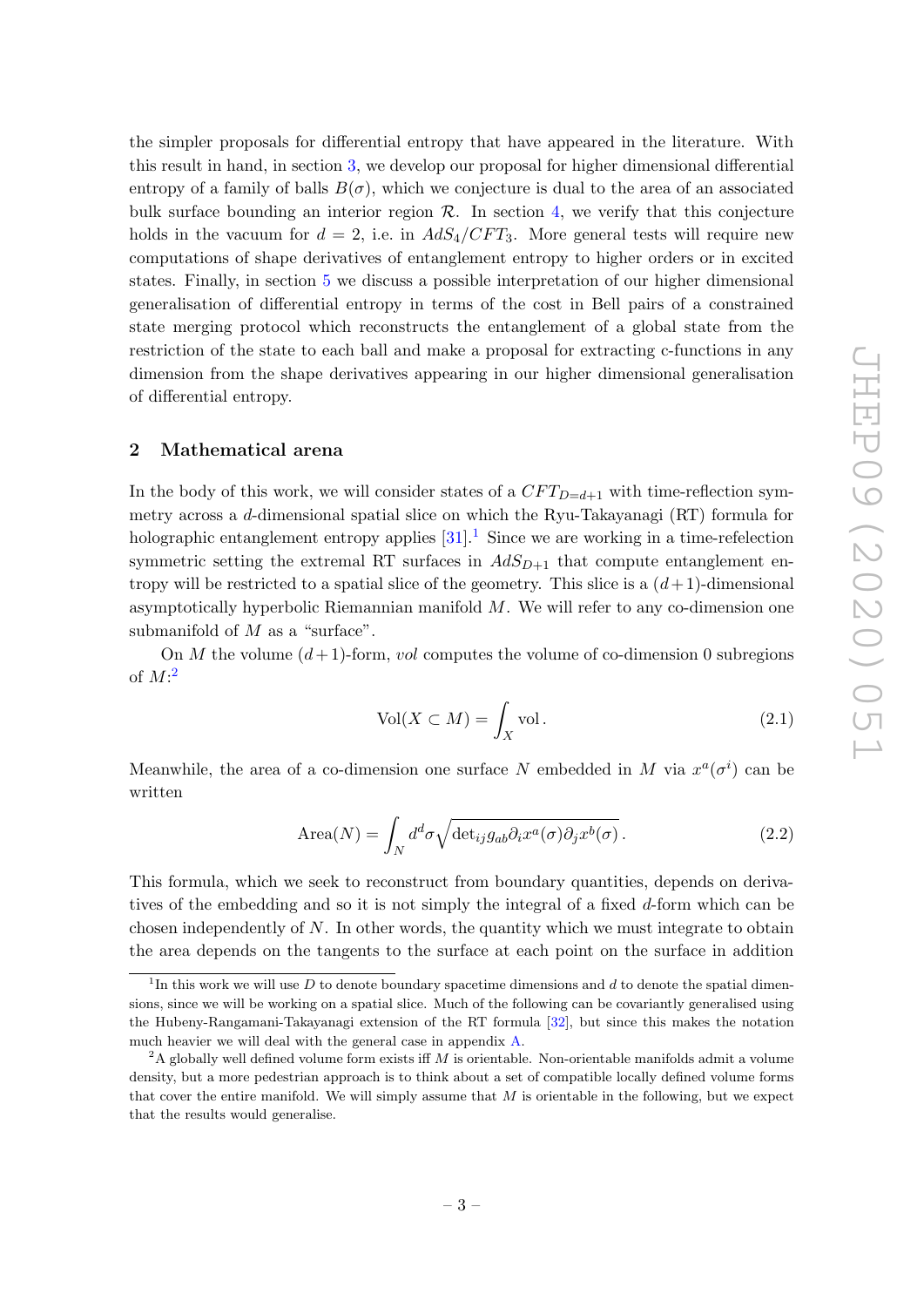to metric at that point. This implicit dependence on the tangents to the surface can be written in terms of the normal vector  $n$  contracted into the volume form as

<span id="page-4-2"></span>
$$
\text{Area}(N) = \int_N \iota_n \text{vol},\tag{2.3}
$$

where  $\iota_V \omega$  denotes the contraction of the vector V into the form  $\omega$ . The normal vector must be chosen to be compatible with the orientation implied by the volume form so as to ensure that the area is a positive quantity. By appending to our surface  $N$  the information about its normal vectors, we can make this dependence explicit.

The addition of the normal vector data to each point on the surface  $N$  is conveniently described in terms of a section of the fibre bundle of unit vectors:<sup>[3](#page-4-0)</sup>

$$
\mathbb{S}M = \{(x, V) \in TM \mid g_{ab}V^a V^b = 1\},\tag{2.4}
$$

where  $TM$  is the tangent bundle of M. The fibres of this bundle can be thought of as spheres living at each point of  $M$ . There is a natural lift of the surface  $N$  into a section of  $\mathbb{S}M$  which we call  $\tilde{N}$ , by adjoining the normal vector to each point on the surface.

This bundle allows us to define an "area" form<sup>[4](#page-4-1)</sup>

$$
area = \iota_V vol \tag{2.5}
$$

as a d-form on  $\mathbb{S}M$  by contracting the vector from the fibre of  $\mathbb{S}M$  into the volume form on M. When integrated over  $\tilde{N}$ , this area form reproduces [\(2.3\)](#page-4-2).

Let us unpack this definition for the simple case of empty  $AdS_{D+1}$  with a spatial slice  $M = \mathbb{H}_{d+1}$ . Using Poincaré coordinates,

<span id="page-4-4"></span><span id="page-4-3"></span>
$$
ds^2 = \frac{dz^2 + dx_i^2}{z^2},\tag{2.6}
$$

the embedding of a surface  $N$  can be described locally by specifying it as the level set  $z = z(x_i)$ . The area of this surface is given by computing the induced metric

$$
ds_{\text{ind}}^2 = \frac{\delta_{ij} + (\partial_i z)(\partial_j z)}{z^2} dx_i dx_j , \qquad (2.7)
$$

$$
\text{Area}(N) = \int d^d x \, z^{-d} \sqrt{1 + (\partial z)^2} \,,\tag{2.8}
$$

where  $\partial_i z = \frac{\partial z(x_i)}{\partial x_i}$  $\frac{z(x_i)}{\partial x_i}$ .

<span id="page-4-0"></span><sup>&</sup>lt;sup>3</sup>A fibre bundle E is a manifold which locally has the product structure  $M \times F$ , so that we have associated a space F called a fibre to each point of the base manifold M. This means that points  $e \in E$  can be thought of as pairs  $e = (p \in M, f \in F)$ . Formally, a bundle is defined by a triple  $(E, M, \pi)$ , where  $\pi : E \to M$  is the projection of the bundle  $E$  onto the base  $M$  which consists of forgetting the fibre. The fibre above a point  $p \in M$  is  $\pi^{-1}(p)$ . A section of a bundle is a map  $s : M \to E$ , such that  $\pi(s(p)) = p$  for all  $p \in M$ . This means that it assigns a particular point in the fibre to each point on the base. In this work we will also call a submanifold  $N$  of  $E$  a section if it picks out a unique point in each fibre above the base of the submanifold,  $N \equiv \pi(\tilde{N})$ . In other words,  $\tilde{N} \subset E$  will be called a section if  $(\pi|_{\tilde{N}})^{-1}$  is a section.

<span id="page-4-1"></span><sup>&</sup>lt;sup>4</sup>This area form defines a signed area based on the assignment of the sign of the normal vector when lifting from N to  $\tilde{N}$ . An unsigned area could be defined by integrating the absolute value of this quantity. In [\[25\]](#page-40-11) the considering a signed area was important for reconstructing complex surfaces, but in this work we will only work locally and so we will not worry about this sign.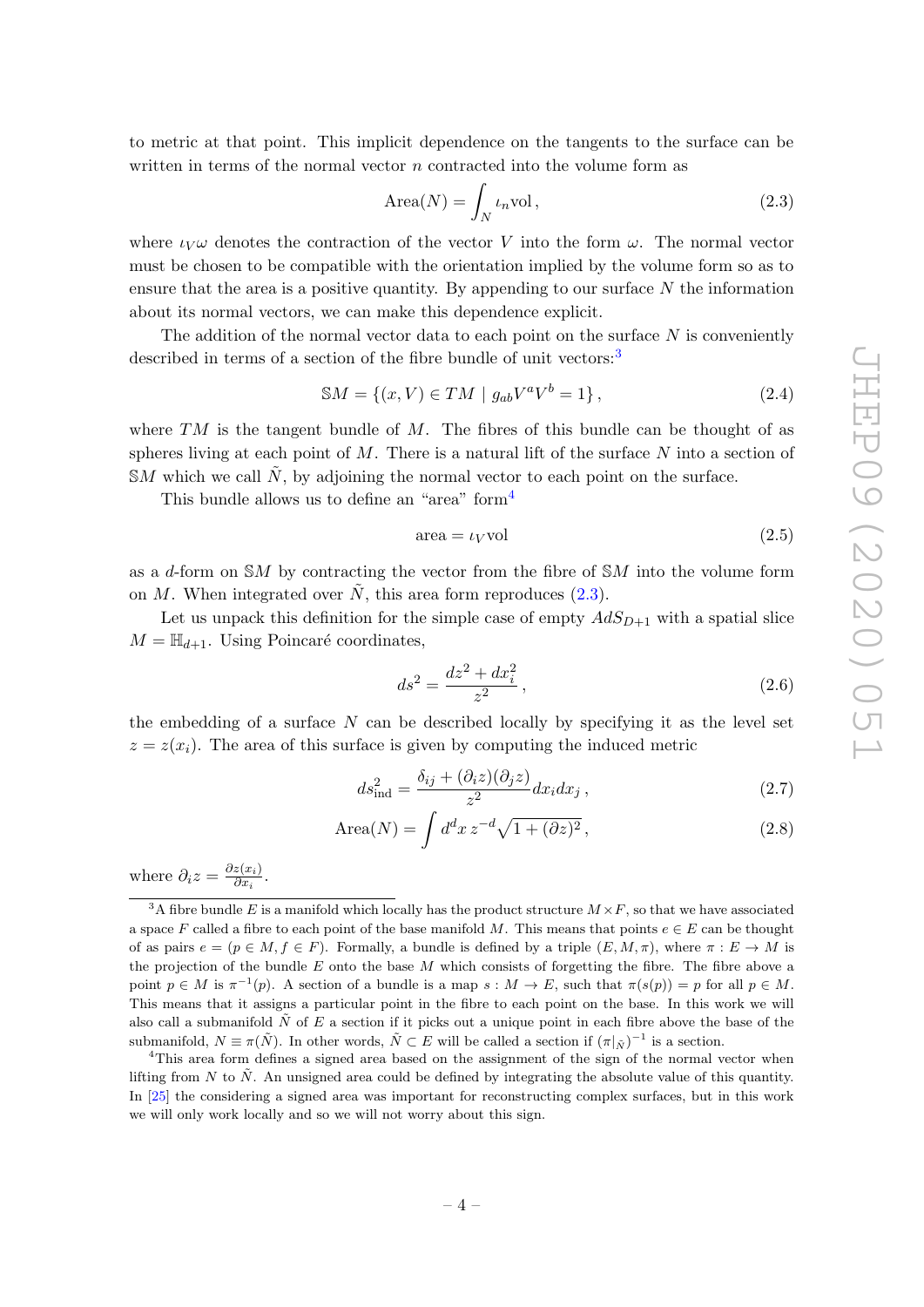The normal vector to a level set is in the direction of the gradient obtained from the exterior derivative  $d(z - z(x_i))$ . However, this is a 1-form, so to make a vector we must raise the index with the metric and then normalise it to obtain the unit normal:

$$
d(z - z(x_i)) = dz - \partial_i z(x_i) dx_i, \qquad (2.9)
$$

$$
n^a = \frac{z(1, -\partial_i z)}{\sqrt{1 + (\partial z)^2}},\tag{2.10}
$$

where we have used notation where a vector  $a\partial_z + b^i \partial_{x^i}$  is denoted  $(a, b^i)$ .

A unit vector at a point  $(z, x_i)$  on M can be parametrized (up to an overall sign) by d numbers  $\dot{z}_i$ ,

<span id="page-5-2"></span><span id="page-5-1"></span>
$$
V^{a} = \frac{z(1, -\dot{z}_i)}{\sqrt{1 + (\dot{z})^2}},
$$
\n(2.11)

which gives a coordinate system,  $(z, x_i, \dot{z}_i)$ , on the bundle of unit vectors SM. The lift of the surface N into a section of this bundle,  $\tilde{N}$ , is given by setting  $\dot{z}_i = \partial_i z$ .

In these coordinates the area form is

area 
$$
\equiv \iota_V \text{vol} = \frac{dx_1 \wedge \ldots \wedge dx_d + \sum_{i=1}^d dx_1 \wedge \ldots \{dx_i \rightarrow (\dot{z}_i dz)\} \ldots \wedge dx_d}{z^d \sqrt{1 + \dot{z}^2}}.
$$
 (2.12)

where the notation in the sum means that we should replace  $dx_i$  by  $\dot{z}_i dz$  in the i<sup>th</sup> term. This is a well defined d-form on  $\mathbb{S}M$ . Integrating this form on  $\tilde{N}$  corresponds to setting  $z = z(x_i)$  and  $\dot{z}_i = \partial_i z$ , which reproduces [\(2.7\)](#page-4-3).

In this language, *identifying the boundary dual of the area of a surface in the bulk is* equivalent to the question of finding the dual of the area form. This formulation makes explicit that the integrand in the area formula is a local quantity and that reproducing this form up to a total derivative is sufficient to capture the area of a closed surface. In the following subsection we will reformulate this question in terms of information theoretic boundary CFT quantities.

## <span id="page-5-0"></span>2.1 Kinematic space

Entanglement entropy in the CFT dual to asymptotically AdS space is a function on the set of subregions of the field theory. In two dimensional CFTs this is simply the space of intervals, identified by the authors of [\[25\]](#page-40-11) as the "kinematic space" of the theory. We will consider the generalised kinematic space  $\mathcal K$  introduced in [\[27,](#page-40-13) [33\]](#page-41-5) and further studied in [\[28,](#page-41-0) [34\]](#page-41-6). This can be thought of as the manifold of ball shaped regions in a spatial slice of our  $CFT_{D=d+1}$ . When this spatial slice is  $\mathbb{R}^d$  we can parametrize the  $d+1$ -dimensional space of balls K by the center and radius of each ball,  $(R, x_0^i)$ . This is of course a subset of the set of all subregions on which entanglement entropy is defined, but it will suffice for our purposes.

Another reason to be interested in ball shaped regions is that they correspond to the regions accessible to observers who only have a limited time to make measurements. Consider an observer at a fixed position making measurements for a time interval  $t \in$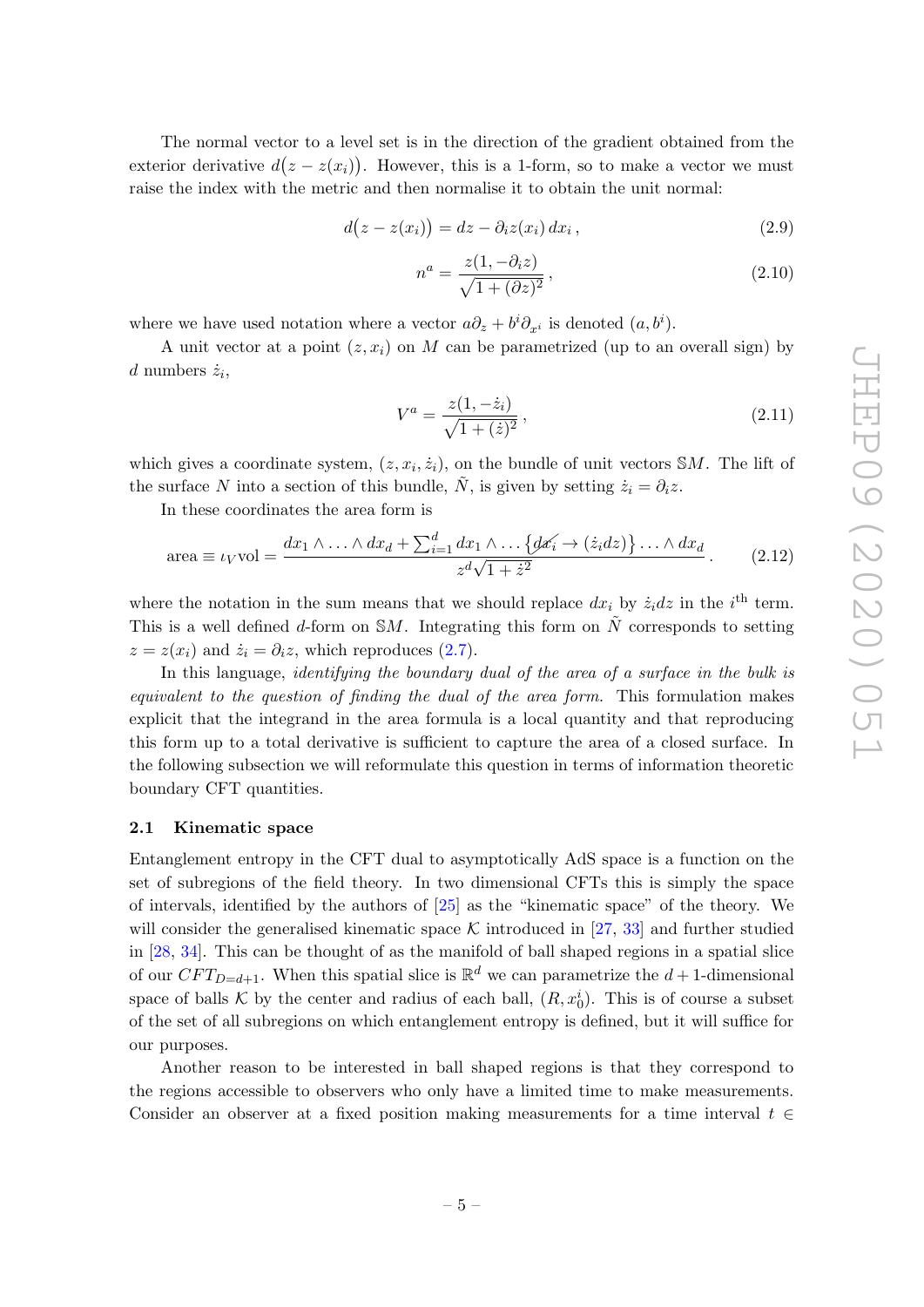$[-T, T]$ . This observer has access to a causal diamond which is the causal development of a ball shaped region centered at the position of the observer with radius  $T$ . An observer who is allowed to move along a timelike trajectory for a fixed proper time has access to a causal diamond whose tips are not at the same position. However, the tips can be brought back to the same position by a boost and in that boost frame the diamond will again be the causal development of a ball shaped region. Therefore the region accessible to a general observer with a finite lifetime is a causal diamond associated to a boosted ball shaped region. This is discussed in more detail in the works [\[27,](#page-40-13) [28\]](#page-41-0). In the body of this work, we restrict ourselves to ball shaped regions on a fixed time slice for notational simplicity. The formalism of this section is extended to the full covariant kinematic space of general causal diamonds corresponding to boosted ball shaped regions in appendix [A.](#page-33-0)

The RT formula associates a bulk extremal surface anchored to each of the balls in the kinematic space  $K$ . This extremal surface has co-dimension one in the bulk spatial slice M and is topologically a d-dimensional disk  $D_d$ . Kinematic space can be augmented by adding a fibre above each point consisting of this extremal RT surface. In other words, we can introduce a bundle E which is locally  $K \times D_d$ . The bundle E is equivalently the space of all the points on all RT surfaces, where the point in  $K$  keeps track of which RT surface we are referring to, while the fibre  $D_d$  encodes all the points on the surface. In other words, points in the bundle are pairs  $(k \in \mathcal{K}, x \in M)$  where the x is a point in the extremal surface anchored at k. We will only use local properties of this bundle in this work.

We can specify coordinates on  $K$  by stating the radius and center of the ball in question,  $(R, x_0^i)$ . The extremal surface anchored on this ball is topologically a disk, and hence we can specify a point on it by specifying angles  $\Omega_i$  in an upper hemisphere (which projects down to a disk). Then  $(R, x_0^i, \Omega_j)$  provide coordinates on E. To summarise, we have the bundle structure

$$
\pi_{\mathcal{K}} : E \to \mathcal{K}, \qquad \pi_{\mathcal{K}}^{-1}(p \in \mathcal{K}) = D_d, \tag{2.13}
$$

where the projection  $\pi_K$  consists of forgetting where on the RT surface the point lies and keeping track only of the whole surface. This bundle also has another projection,  $\pi_M$ , which consists of forgetting which RT surface a point in  $E$  lies on and keeping track of it as just a point in  $M$ . This gives  $E$  the structure of a double-fibration.

Given a point on an extremal surface,  $p \in E$ , we can associate to it the normal vector to the extremal surface at that point. This provides a natural embedding of  $E$  into the bundle of unit vectors on  $M$ , which we called  $\mathbb{S}M$ . In other words, the bundle  $E$  can equivalently be thought of as a submanifold of SM. In fact, for the case of empty AdS they are equal because every point has a minimal surface passing through it with a unit normal pointing in any given direction, as will be demonstrated in section [2.3.](#page-11-0) However in general, due to the presence of entanglement shadows [\[16,](#page-40-5) [17,](#page-40-7) [35\]](#page-41-7), it will not be the case that every point bulk has minimal surfaces passing through it. Another problem that can arise is that there are insufficient minimal surfaces passing through a point to cover the entire fibre of unit normal vectors, as was seen in [\[36\]](#page-41-8).

Understanding the manifestation of entanglement shadows in this language will be an important future problem, but again we will only use the local properties of the bundle  $E$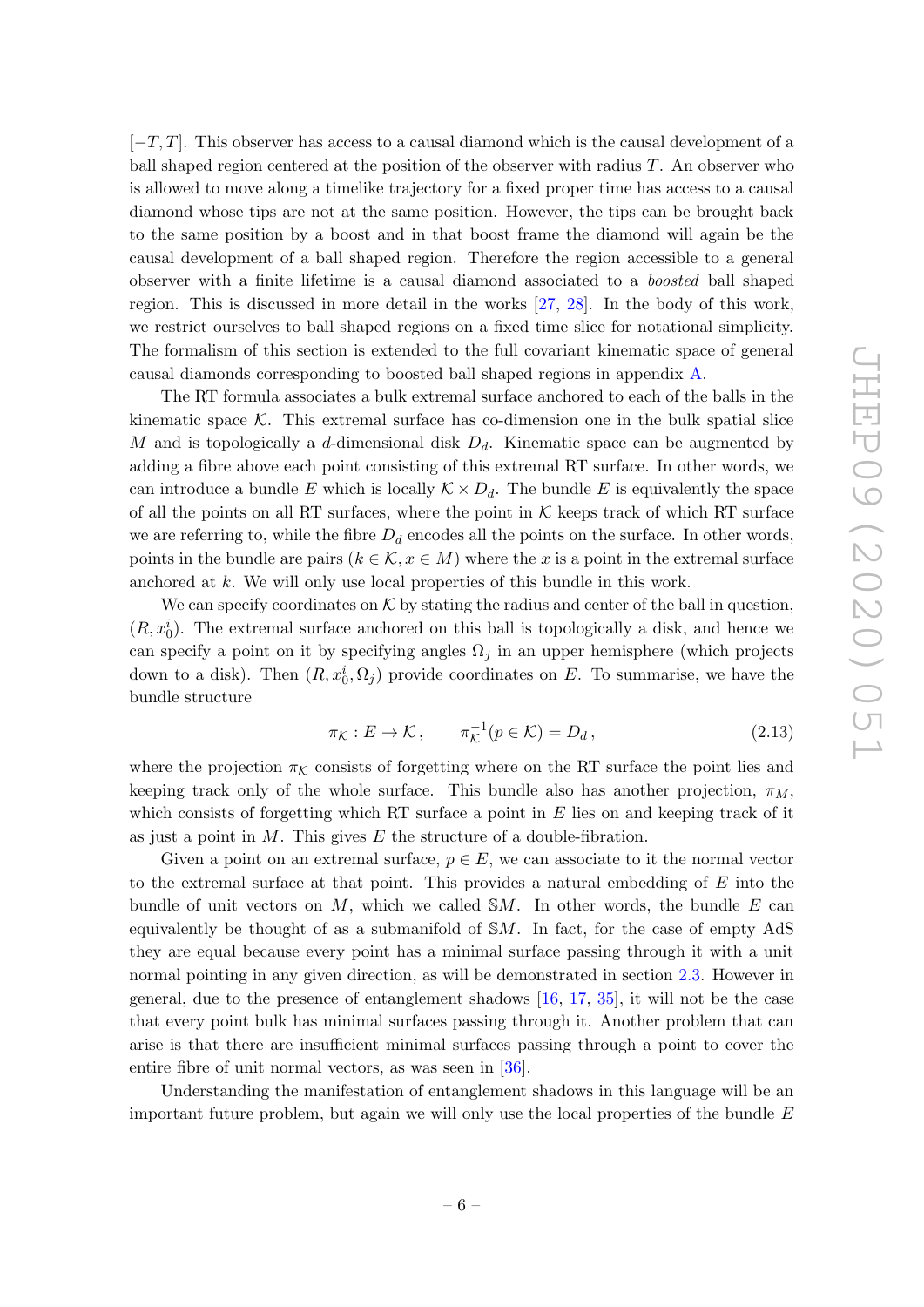in this work and so we will not worry about this yet. The projection that  $E$  inherits from the embedding  $E \to \mathcal{S}M$  is exactly the projection  $\pi_M$  and so we can also try to think of E as a bundle with base  $M$  and fibres which are topologically a unit sphere:

$$
\pi_M : E \to M \,, \qquad \pi_M^{-1}(p \in \mathcal{K}) \subset S_d \,. \tag{2.14}
$$

In general the fibres will only be subsets of  $S_d$  since not every point of M necessarily has boundary anchored extremal surfaces of minimal area passing through it with normals in every direction. This means that  $E$  is not really a bundle with respect to the base  $M$ , since the fibres will include different subsets of the sphere, although it remains a bundle with respect to the base K. The general statement is simply that  $E$  can be embedded locally into SM.

A co-dimension 1 submanifold  $J$  of  $K$ , which we refer to as a family of balls, defines a family of bulk RT surfaces and the envelope<sup>[5](#page-7-1)</sup> of this family defines a bulk co-dimension 1 submanifold or surface  $N \subset M$ . As long as the family of balls J is sufficiently "nice",<sup>[6](#page-7-2)</sup> each extremal surface will be tangent to the bulk surface  $N$  at a point and their normal vectors will be the same, thus there is a natural way to lift J to a section  $\tilde{J} \cong \tilde{N}$  of E. By thinking of a ball shaped region as the region accessible to an observer in the boundary field theory at a fixed position making measurements for a finite time, a family of balls can also be thought of as the time strip accessible to a family of observers. A family of balls parametrized by  $R(x_0^i)$  corresponds to a time strip where observers at  $x_0^i$  can make measurements in an interval  $t \in [-R(x_0^i), R(x_0^i)]$ . A general time strip  $t \in [t_-(x_0), t_+(x_0)]$ with  $t_-\neq t_+$  corresponds to measurements accessible to observers living in causal diamonds which are the causal developments of the boosted balls considered in appendix [A.](#page-33-0)

Using the language developed in this section, the boundary dual of the area of a bulk surface is given by a prescription starting in  $K$  (the space of balls in the CFT) to reconstruct the area form on the bundle  $E$  (the space of points on bulk extremal surfaces) thought of as a subset of SM (the space of unit vectors on a bulk spatial slice) without assuming knowledge of the metric on the bulk spatial slice M.

#### <span id="page-7-0"></span>2.2 No-go theorem

In order to connect the formalism developed above to previous work, we will rewrite the differential entropy formula for reconstructing the length of curves in  $AdS_3$  [\[12,](#page-40-12) [25\]](#page-40-11). We will see that there is a significant simplification in this low-dimensional case. Writing things in our formalism will allow us to rule out a certain class of possible extensions of the

<span id="page-7-1"></span><sup>&</sup>lt;sup>5</sup>Note that not all bulk surfaces are the envelope of a family RT surfaces. This issue was pointed out in section 2.2 of [\[29\]](#page-41-1). The extrinsic geometry of a bulk surface describes whether is bends inside or outside of a minimal surface tangent to it at a point. If it bends on the same side of the minimal surface in all directions then it is (locally at least) an envelope. However, if the surface is at least 2-dimensional the extrinsic curvature along different sections in independent. If it is such that the bulk surface bends inside in some directions but outside in others, then the surface cannot be constructed as an envelope. In this work, we start from families of balls and construct their envelopes, so this represents a limitation on the extrinsic curvature of the surfaces we can produce.

<span id="page-7-2"></span><sup>&</sup>lt;sup>6</sup>The condition for a family of balls  $J$  to be considered "nice" is given in  $(3.31)$  once we have developed the required machinery.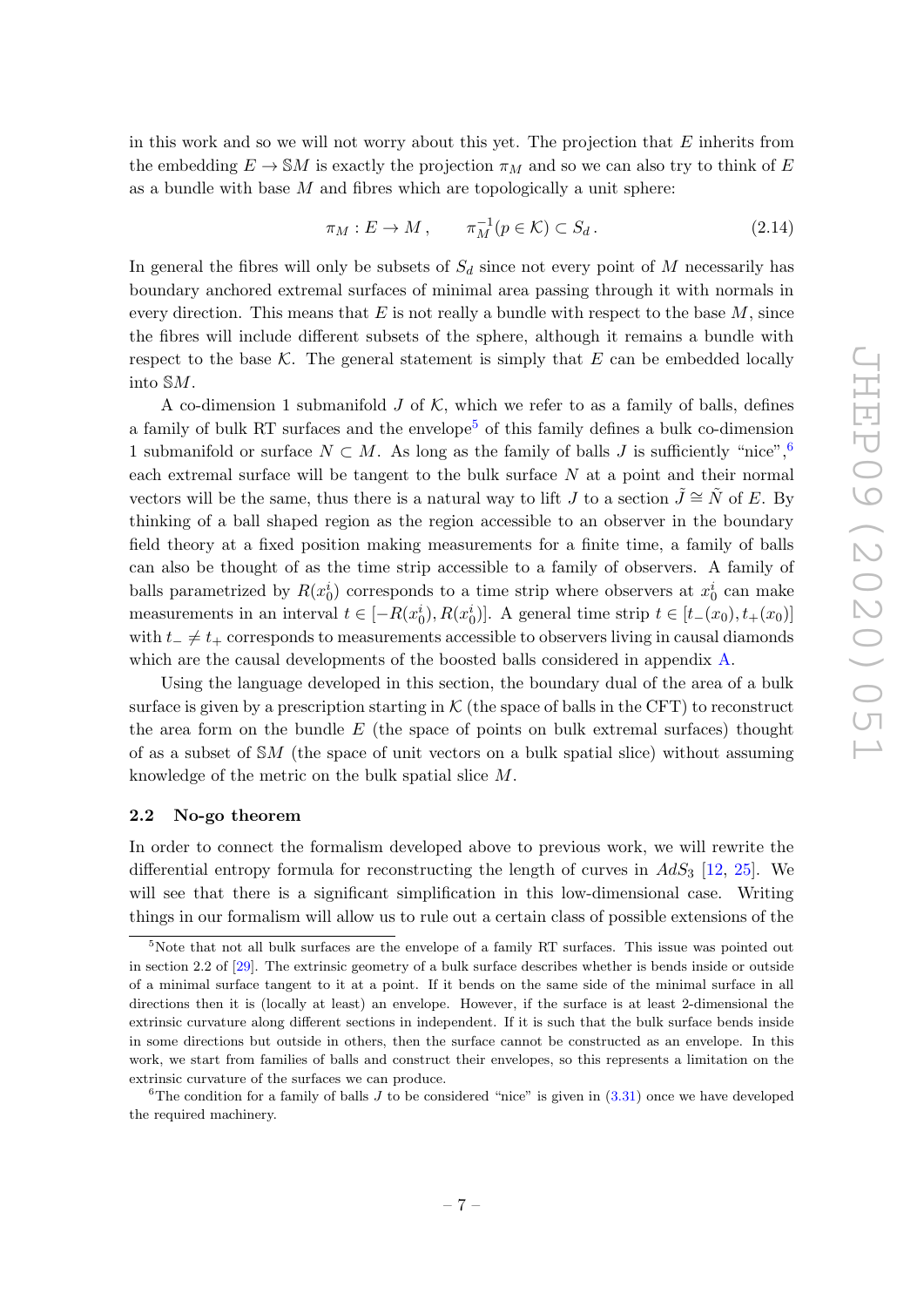differential entropy to higher dimensions, which includes the proposal given for example in [\[37\]](#page-41-9) based on holographic c-functions.

In three bulk dimensions, so that in our notation  $d = 1$ , [\[25\]](#page-40-11) showed that the area can be computed from a form c defined on  $K$ , which we will call the Crofton potential.<sup>[7](#page-8-0)</sup> This potential can be obtained by taking a derivative of the entanglement entropy of a ball shaped region  $S(R, x_0)$ 

$$
c = \partial_R S(R, x_0) dx_0, \qquad (2.15)
$$

$$
\text{Area} = \int_{\tilde{J}} \text{area} = \int_{J} c. \tag{2.16}
$$

In the second line the Crofton potential is integrated over a family of balls  $J$  (i.e. a subset of kinematic space) to get the area of the envelope of the extremal surfaces anchored to the balls in  $J$ . This is a surprising relation in light of the structure we have constructed so far: how is it that this form c lives directly on  $K$  rather than on  $SM$  where the area form is supposed to live? This is made possible by the fact that in three dimensions the area form does not depend on the fibres of E when thinking about it as a bundle over  $K$ .

To show this, we start by noting that a spatial slice of  $AdS_3$  in Poincaré coordinates has metric and area form

<span id="page-8-1"></span>
$$
ds^2 = \frac{dz^2 + dx^2}{z^2} \,. \tag{2.17}
$$

$$
area = \frac{dx + \dot{z}dz}{z\sqrt{1 + \dot{z}^2}}.
$$
\n(2.18)

The associated Crofton potential is defined on the space of intervals on the boundary of  $AdS<sub>3</sub>$ , namely the kinematic space parametrized by the center and width of the interval,  $(R, x_0)$ . For a CFT in the vacuum, the entanglement entropy S and associated Crofton form are then

$$
S(R, x_0) = \log Re , \qquad (2.19)
$$

$$
c = \frac{dx_0}{R} \,. \tag{2.20}
$$

We now want to construct the bundle  $E$  of points on extremal surfaces. To give coordinates on  $E$  we must augment the coordinates on kinematic space, which specify which extremal surface we are working with, by specifying a particular point on the surface. Boundaryanchored extremal surfaces in  $AdS_3$  are defined by the equation  $z^2 + (x - x_0)^2 = R^2$ . Thus, a good set of coordinates on E is  $(R, x_0, s)$  with  $s = \frac{x_0 - x}{z}$ .

To check the Crofton formula for area, we can now simply change coordinates on the bundle E from  $(z, x, \dot{z})$  as given in [\(2.11\)](#page-5-1) to the new coordinates  $(R, x_0, s)$ . We can relate these coordinate systems through a parametric description of the extremal surfaces as

$$
z(x) = \sqrt{R^2 - (x - x_0)^2} \implies z'(x) = \frac{x_0 - x}{z} \,.
$$
 (2.21)

<span id="page-8-0"></span> $7$ The Crofton form, which is the quantity more often discussed in integral geometry, is the differential of the [C](#page-37-0)rofton potential  $[25]$ . See also appendices [B](#page-35-0) and C for a discussion of how to apply ideas from integral geometry in our framework.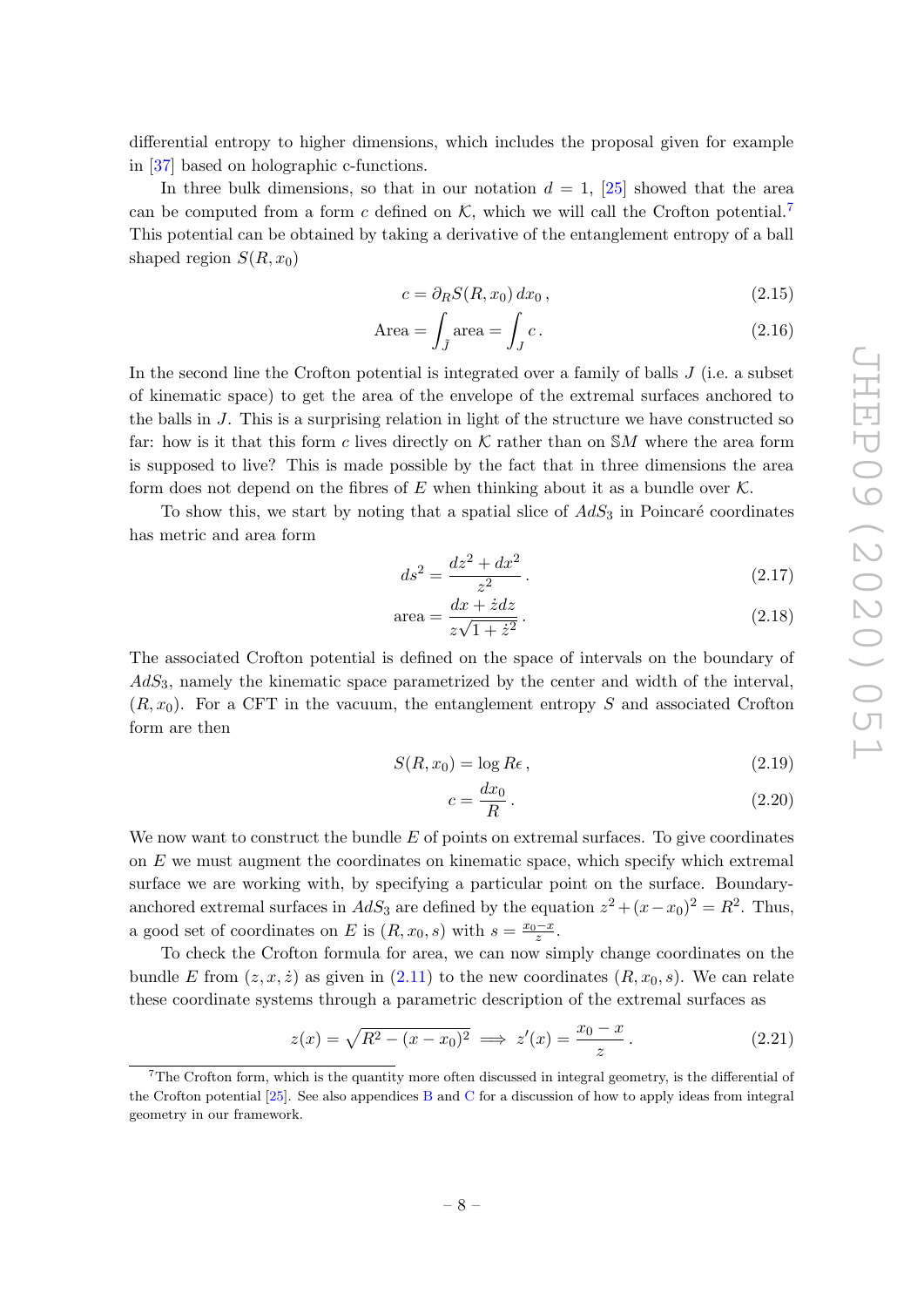The normal vector attached to the point on the extremal surface parametrized by  $(R, x_0, s)$ is  $(z, x, \dot{z})$  with  $\dot{z} = z'$ . Explicitly, then

$$
\dot{z} = s
$$
 ;  $z = \frac{R}{\sqrt{1+s^2}}$  ;  $x = x_0 - R \frac{s}{\sqrt{1+s^2}}$ . (2.22)

and the inverse transform is

$$
R = z\sqrt{1 + \dot{z}^2} \quad ; \quad x_0 = x + z\dot{z} \,. \tag{2.23}
$$

Applying this to the area form in [\(2.18\)](#page-8-1)

area = 
$$
\frac{d(x_0 - R\frac{s}{\sqrt{1+s^2}}) + sd(\frac{R}{\sqrt{1+s^2}})}{R},
$$
 (2.24)

$$
= \frac{dx_0}{R} - d(\sinh^{-1} s) = c - d(\sinh^{-1} s). \tag{2.25}
$$

Therefore we see that the Crofton potential reproduces the area up to boundary terms.<sup>[8](#page-9-0)</sup>

Note that in order to obtain the correct positive area, the normal vector to the bulk surface must be the one compatible with the orientation implied by the volume form. The natural outward pointing normal to a closed surface in the bulk may not obey this condition. In this case two approaches could be used. The first is to cut up the surface into sections and choose the normal vector appropriately in each section. In this approach, the there would be extra contributions from the boundary terms at the boundaries between regions where the definition of the normal vector does not match. A second approach is to simply accept the notion of a signed area and use the straightforward choice of normal vector. This second approach was the one that has been predominately used in the previous literature on this topic, for example in [\[25\]](#page-40-11). These issues were also discussed in [\[38\]](#page-41-10).

The computation above worked because the area form did not depend on s, i.e. it was not a function of location on the extremal surface. However, in higher dimensions, an explicit computation of the area form for empty AdS shows that this property no longer holds: the area form depends on the position on the extremal surface. To see this, recall that in any dimension the area form for empty AdS is  $(2.12)$ . By following the same procedure as above, the area form can be rewritten in coordinates on E:  $(R, x_0^i, s^i)$ , where  $s^i = \frac{x_0^i - x^i}{z}$  $\frac{-x}{z}$ . An explicit transformation to these coordinates yields a complicated expression (not shown) which depends on the  $s^i$ . Therefore simply integrating a form in kinematic space cannot reproduce the area of all surfaces since the kinematic space only encodes the extremal surfaces and not the points on them. We can state this as a no-go theorem: For  $\mathbb{H}_{d+1}$  with  $d > 1$ , there exists no d-form c on K (the space of boundary balls) such that the integration of c over an arbitrary family of balls reproduces the area of the envelope of the extremal surfaces in  $\mathbb{H}_{d+1}$  anchored to those balls.

<span id="page-9-0"></span><sup>&</sup>lt;sup>8</sup>In fact, in this case the boundary term can even be understood as computing the contribution to the area of the envelope coming from following the last extremal surface in the family down to the boundary.

<span id="page-9-1"></span><sup>&</sup>lt;sup>9</sup>That the dependence on the s<sup>i</sup> is not a boundary term can be verified by checking that  $d(area)$  has a non-trivial dependence on  $s^i$ .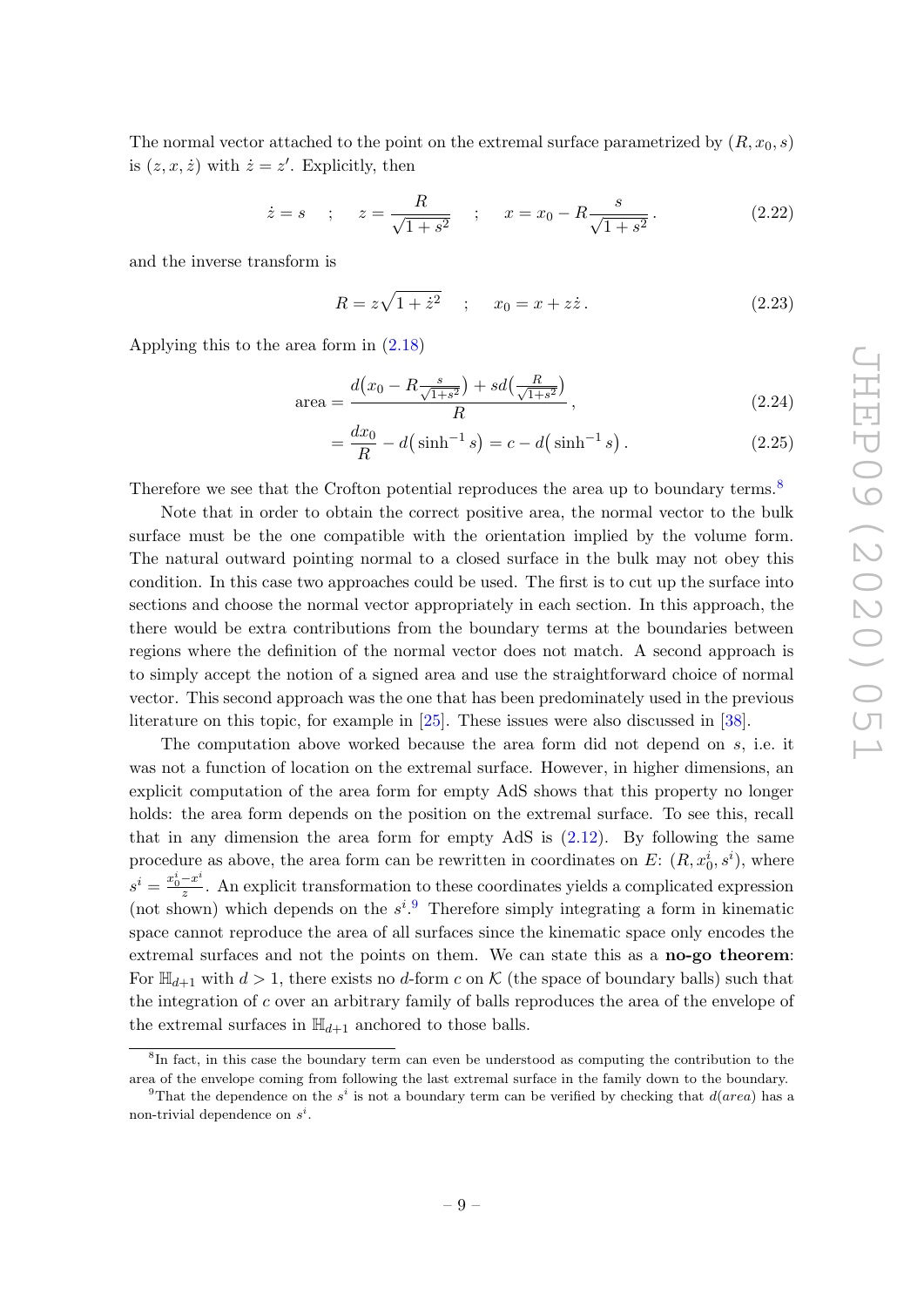In particular, this rules out the hope, based on area theorems [\[37\]](#page-41-9) or analogies with the differential entropy in 2d CFTs, that quantities appearing in the proofs of entropic c-theorems [\[4,](#page-39-1) [39,](#page-41-11) [40\]](#page-41-12) could provide us with a higher dimensional Crofton potential which computes areas in AdS.

To explore this in more detail, start with the case of  $d = 1$  (CFT<sub>2</sub>/AdS<sub>3</sub>), and a geometry of the form

$$
ds^2 = \frac{dz^2 + e^{2A(z)}dx^2}{z^2},
$$
\n(2.26)

dual to the RG flow of a field theory. In such a geometry, the monotonicity of  $A(z)$ appearing in the metric follows from the null energy condition and so  $A(z)$  can be thought of as a c-function [\[41](#page-41-13)[–43\]](#page-41-14). The area of the bulk surface at fixed  $z = z_0$  measures this function and so provides a geometric c-function for this RG flow. From the boundary, a c-function can be constructed from the entanglement entropy of an interval by taking the appropriate derivatives to extract the universal term [\[4\]](#page-39-1):

$$
c(R) = R \frac{\partial S(R)}{\partial R}.
$$
\n(2.27)

The differential entropy relates these two approaches: in a translation invariant geometry, a surface at fixed  $z = z_0$  is the envelope associated to the set of all intervals of a given size  $R = R_0$ . Thus

$$
\frac{1}{4G_N} \text{Area}(R_0) = \int dx_0 \left. \frac{\partial S(R, x_0)}{\partial R} \right|_{R=R_0} = \frac{2\pi L}{R_0} c(R_0),\tag{2.28}
$$

where the field theory lives on a circle of radius L.

In higher dimensions the area of a surface at  $z = z_0$  still provides a holographic RG monotone [\[37\]](#page-41-9). On the boundary, RG monotones can be constructed from the entanglement entropy of ball shaped regions. In particular, in  $CFT_3/AdS_4$  [\[39\]](#page-41-11),

$$
C(R) = \frac{1}{2\pi} \left[ R \frac{\partial S}{\partial R} - S \right],\tag{2.29}
$$

is an RG monotone.<sup>[10](#page-10-0)</sup> This leads to the hope that these two approaches could be related by a differential entropy formula of the form:

Area
$$
(R(x_0^i)) \stackrel{?}{=} \int d^d x_0^i C(R(x_0^i)),
$$
 (2.30)

where the area of a bulk surface would be dual to a particular combination of derivatives of the entanglement entropy of balls, integrated over the family of balls tangent to the bulk surface.

However, such a formula is the integral of a form defined on  $K$  and so is ruled out by our no-go theorem. Of course, certain classes of surfaces might be reconstructed in this

<span id="page-10-0"></span> $10$ Similar expressions constructed from derivatives of the entanglement entropy were proposed by [\[44\]](#page-41-15) to be candidates for RG monotones in arbitrary dimensions.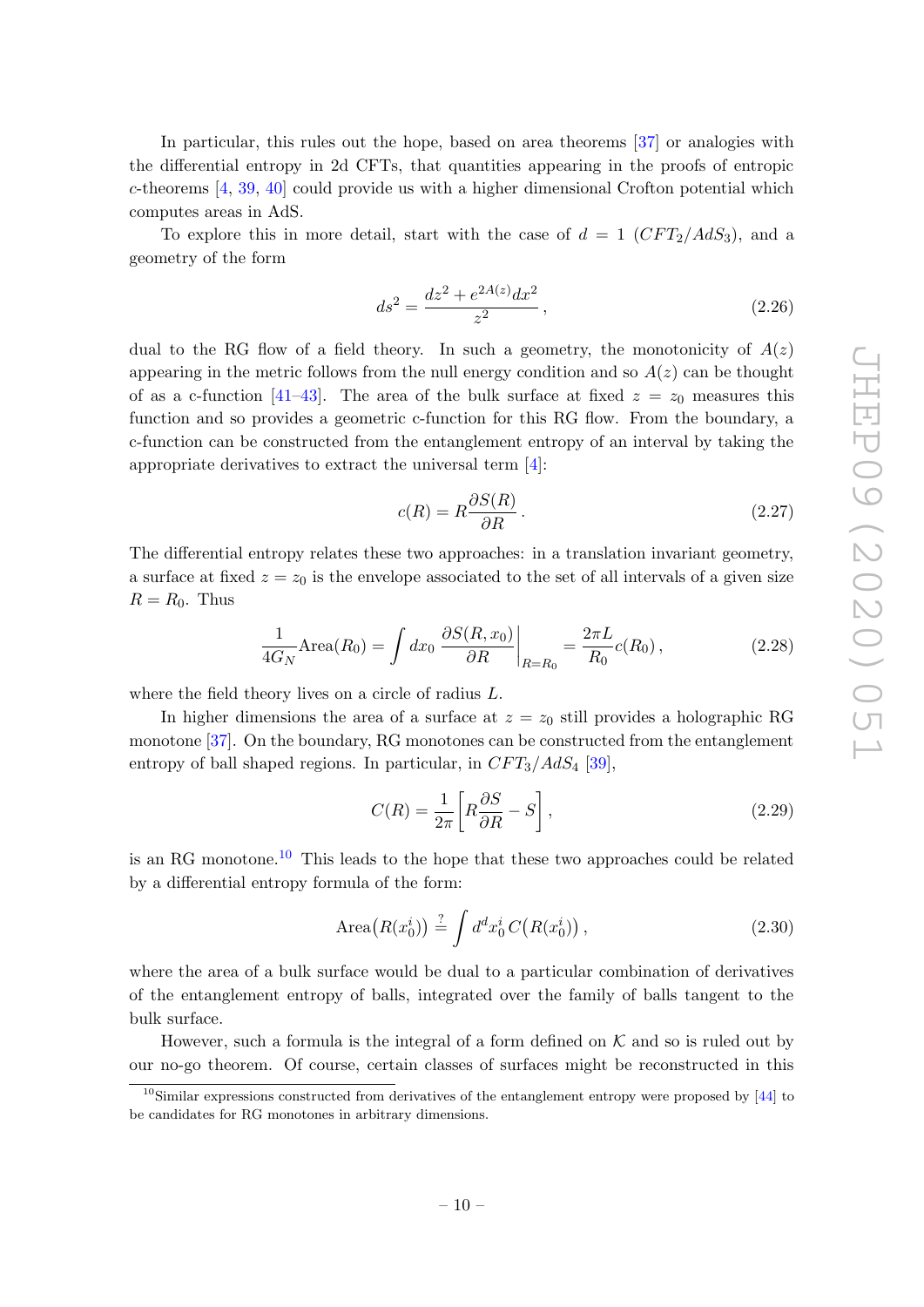way. In particular, if we restrict attention to surfaces which lie on particular sections of  $E$ , such as the surfaces at constant  $z = z_0$  in a translation invariant geometry, the area form naturally restricts to a form on  $K$ . This is also why, in the translation invariant case, the authors of [\[29\]](#page-41-1) were able to generalize differential entropy directly to higher dimensions. Nonetheless, the argument leading to our no-go theorem demonstrates why this approach cannot work to give the dual description of the areas of all the surfaces in a given geometry. Faced with this no-go theorem, we will propose another approach to generalising differential entropy in section [3.](#page-14-0) This new approach is easiest to understand in an embedding space approach to AdS geometry which we will set up in the remainder of this section.

## <span id="page-11-0"></span>2.3 Embedding space

The symmetries of a CFT can be linearised by introducing an embedding space, which provides a natural arena for understanding the various manifestations of the bundle E described in the previous section. Many of the computations in this work will be done in embedding space, so we will here establish our conventions and rephrase the mathematical framework we have developed so far in this language.

For a d-dimensional spatial slice of a CFT, the embedding space is a  $d+2$  dimensional vector space where the  $SO(d+1, 1)$  subgroup of the conformal group preserving this spatial slice acts in the defining representation. Points in the CFT are encoded in null vectors  $Z^2 = 0$  modulo positive rescalings  $Z \cong \lambda Z$  with  $\lambda > 0$ . We will write the metric with signature  $(-, +, + \ldots)$ . Considering a CFT whose spatial slices are  $\mathbb{R}^d$  corresponds to parametrizing  $Z$  by  $11$ 

<span id="page-11-2"></span>
$$
Z = \left(\frac{1+x^2}{2}, x^i, \frac{1-x^2}{2}\right),\tag{2.31}
$$

where  $i = 1 \dots d$ .

The space of balls,  $K$ , was described in this language in [\[28\]](#page-41-0). A ball in the CFT can be parametrized in terms of a unit spacelike vector  $B^2 = 1$ : the points within the ball are those with  $Z \cdot B > 0$ . Direct calculation confirms that a ball with center  $x_0^i$  and radius R is corresponds to

$$
B = \left(\frac{1 - (R^2 - x_0^2)}{2R}, \frac{x_0^i}{R}, \frac{1 + (R^2 - x_0^2)}{2R}\right).
$$
 (2.32)

We can also use the embedding space formalism to describe the geometry of empty AdS space, although it should be emphasized that embedding space encodes the symmetries of a CFT independent of any dual AdS. Points in empty AdS correspond to unit timelike vectors  $X^2 = -1$ . Poincare coordinates correspond to

$$
X = \left(\frac{1 + (z^2 + x^2)}{2z}, \frac{x^i}{z}, \frac{1 - (z^2 + x^2)}{2z}\right).
$$
 (2.33)

<span id="page-11-1"></span><sup>&</sup>lt;sup>11</sup>We use indices i, j,  $k = 1...d$  for boundary spatial coordinates,  $a, b, c = 1...d + 1$  for bulk coordinates and  $A, B, C = 1...d+2$  for embedding space coordinates.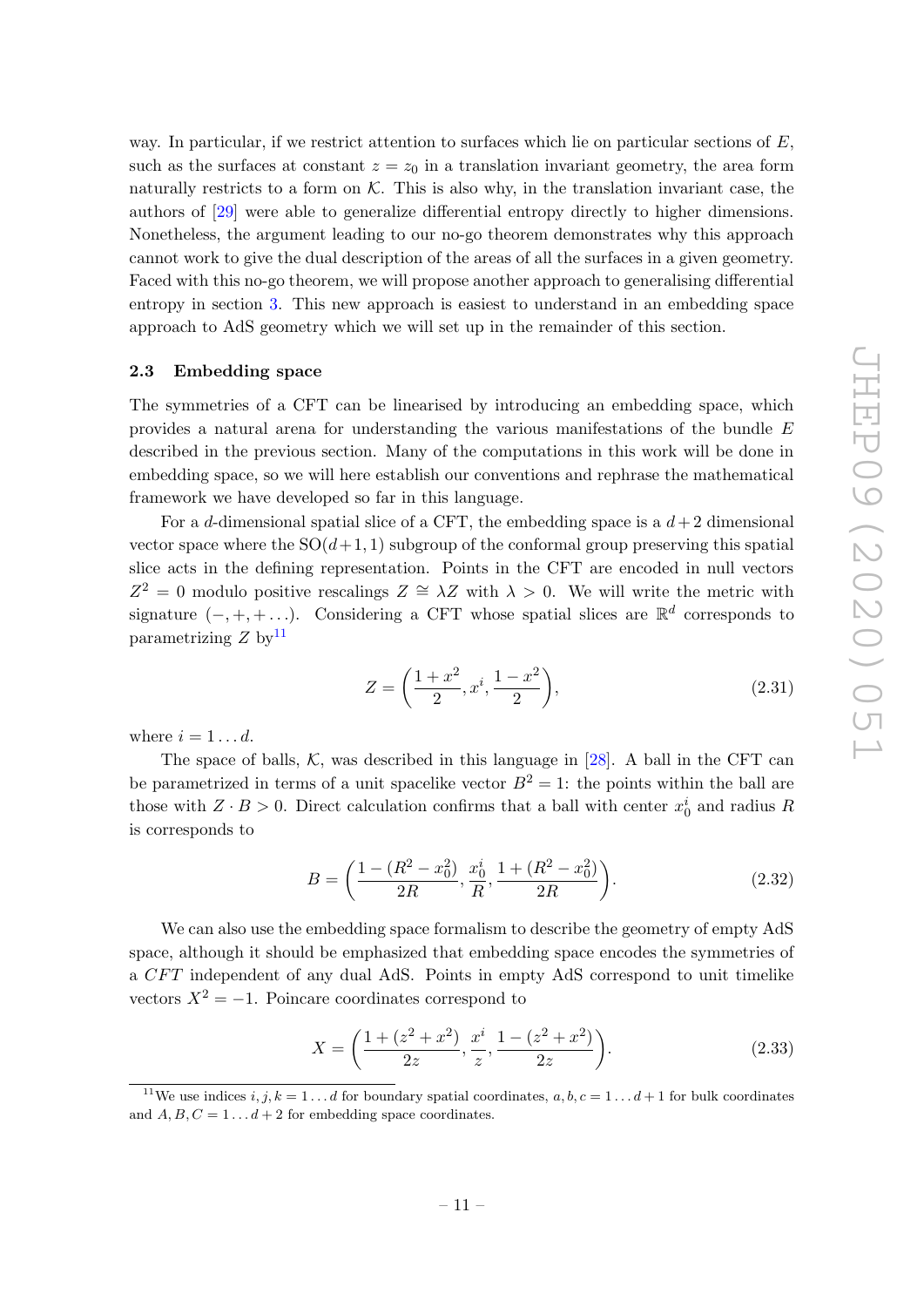The minimal surface anchored on the boundary of a ball  $B$  is a hemisphere encoded as the points such that

$$
X \cdot B = 0. \tag{2.34}
$$

In other words, the intersection relation between points in AdS and extremal surfaces anchored on the boundary of a ball is replaced by an orthogonality relation.

A point on a given extremal surface, that is a point in the bundle  $e \in E$  associated to empty AdS, is described by a pair  $e = (X, B)$  such that  $X \cdot B = 0$ ,  $X^2 = -1$  and  $B^2 = 1$ . In terms of the double-fibration structure,  $\pi_M(e) = X$  and  $\pi_K(e) = B$ .

Now we will see that a vector  $B$ , encoding a ball whose extremal surface is tangent to a bulk surface  $X(\sigma)$ , is in fact simply the normal to that surface in embedding space. In this language the embedding of  $E$  into the unit vector bundle  $\mathcal{S}M$  is trivial.

Let  $X(\sigma)$  be a surface in  $AdS_{D+1}$ . Let  $Y(\sigma)$  be an extremal surface anchored on a ball tangent to the surface at a given point  $X(\sigma_0)$ , so that

$$
Y(\sigma_0) = X(\sigma_0), \qquad (2.35)
$$

$$
\partial_{\sigma^i} Y(\sigma_0) = \partial_{\sigma^i} X(\sigma_0).
$$
\n(2.36)

Denote by B the ball on which the extremal surface  $Y(\sigma)$  is anchored, so that  $B \cdot Y(\sigma) = 0$ and therefore

$$
\partial_{\sigma} (B \cdot Y(\sigma)) = B \cdot \partial_{\sigma} Y = 0. \qquad (2.37)
$$

In other words,  $B$  is also orthogonal to the tangent space of the extremal surface which is anchored to it. Since Y is tangent to X at the point  $X(\sigma_0)$ , this implies that B is also orthogonal to the tangent space of the bulk surface  $X$  at this point. A surface  $X$ , which has co-dimension 1 in the bulk spatial slice, has a  $d$ -dimensional tangent space, so orthogonality with X itself in addition to the tangent space is  $d+1$  conditions in the  $(d+2)$ -dimensional embedding space. These conditions are sufficient to fix  $B$  (up to a sign) to be the unit normal vector to the surface.

Now let  $B(\sigma)$  be the ball or normal vector associated to each point on  $X(\sigma)$ . Since  $B(\sigma) \cdot X(\sigma) = 0$  for all  $\sigma$ ,

$$
\partial_{\sigma^i} B \cdot X = -B \cdot \partial_{\sigma^i} X = 0. \tag{2.38}
$$

So, the tangent plane of the family of balls is the same as the tangent plane of the bulk surface — it is the space orthogonal to both  $B$  and  $X$ . This also gives a third interpretation of the bundle E in terms of the unit vector bundle on  $K$ , where the fibre is given by the vector X and the metric on K is that inherited from embedding space or in other words it is the unique conformally invariant metric on  $K$ .

In this embedding space language, all the different interpretations we have given to our bundle come back to the fact that the pair  $(X, B)$  can be interpreted in many ways. B can be either a normal vector to a surface in AdS or it can specify a ball in the dual CFT. X can either specify a point in AdS or it can specify the normal to a family of balls. Working in embedding space allows us to move effortlessly between these different interpretations.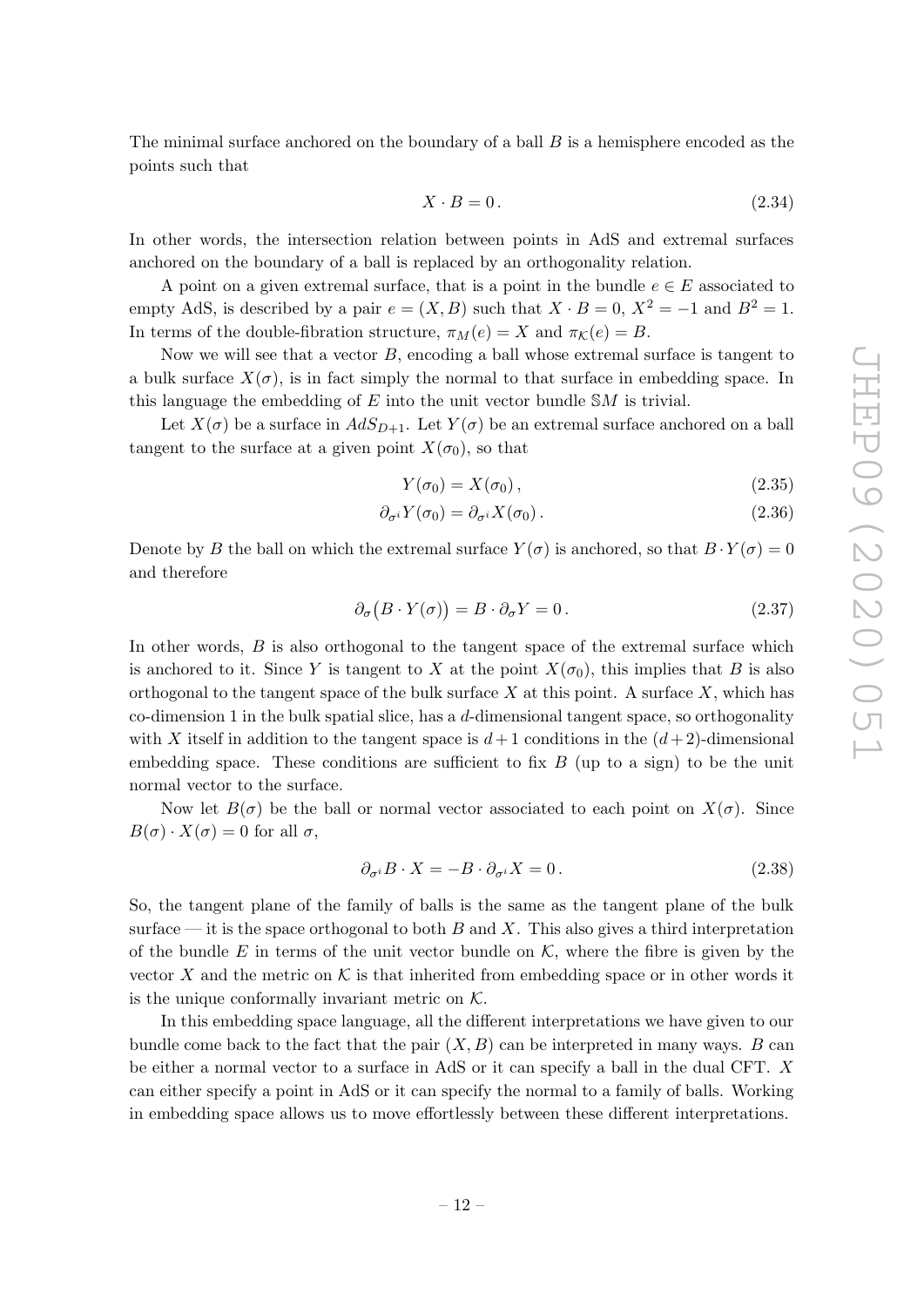#### <span id="page-13-0"></span>2.4 Integral geometry and empty AdS

The field of integral geometry tells us that sufficiently symmetric spaces can have uniquely defined measures consistent with the symmetry on geometric objects, like geodesics or kplanes. This has limited utility for the general problem of reconstructing geometry from entanglement in higher dimensions, but since empty  $AdS_{D+1}$  is a homogeneous space we can use integral geometry to define invariant measures which will compute the area of surfaces in it.

This is easiest to understand in embedding space. In this presentation, a spatial slice of  $AdS_{D+1}$  is the set of unit timelike vectors,  $X^2 = -1$ . A natural way to construct a measure is to start with a metric and then introduce the volume form. The metric invariant under  $SO(d + 1, 1)$  is

<span id="page-13-2"></span>
$$
ds^2 = dX \cdot dX \tag{2.39}
$$

If we expand this in terms of the parametrization of a Poincaré patch in  $(2.31)$ , we recover the usual Poincaré metric. Similarly, we can introduce an invariant metric and measure on  $K$ :

<span id="page-13-1"></span>
$$
ds^2_{\mathcal{K}} = dB \cdot dB. \tag{2.40}
$$

The resulting metric on K is  $dS_{d+1}$  [\[25,](#page-40-11) [28,](#page-41-0) [33,](#page-41-5) [45\]](#page-41-16).

Given a family of balls on the boundary,  $B(\sigma)$ , we can construct the unique invariant measure by considering the metric induced from  $(2.40)$ . This family of balls also specifies a bulk surface  $X(\sigma)$ , i.e. the envelope of the extremal bulk surfaces anchored to the ball. Then  $X(\sigma)$  also has a unique invariant measure given by the metric induced from [\(2.39\)](#page-13-2). Since these are the unique measures we can construct on this space that respect the  $SO(d+1,1)$ symmetry, they must be equal up to normalisation (and up to a possible boundary term which we have not tracked in this argument). In other words, integrating the measure obtained from [\(2.39\)](#page-13-2) over  $X(\sigma)$  should give the same results as integrating the measure obtained from  $(2.40)$  over  $B(\sigma)$ . This is checked by explicit computation in appendix [B.](#page-35-0)

This argument gives us a formula for reconstructing the area of surfaces in a spatial slice of empty  $AdS_{D+1}$  purely from the boundary data. Simply integrate the invariant measure on  $K$  over the balls whose extremal surfaces are tangent to the desired bulk surface. However, this does not give us any indication of how to reconstruct the area of surfaces in a more general asympotically AdS geometry, since it was not constructive and relied entirely on symmetry to tell us that two seemingly unrelated quantities had to be the same since there was only one structure allowed by the symmetry.<sup>[12](#page-13-3)</sup> In the following section, we will introduce another approach to this problem which does not rely on this symmetry.

<span id="page-13-3"></span><sup>&</sup>lt;sup>12</sup>This symmetry based approach has quite general applicability to empty  $AdS_{D+1}$ . Many geometric questions, such as finding the volume enclosed by a surface or the areas of arbitrary co-dimension surfaces, can be attacked with this approach. Examples of this approach can be found in the literature in integral geometry [\[46–](#page-41-17)[48\]](#page-42-0), which can be supplemented by embedding space which provides a tool for computing the required invariant measures in  $AdS_{D+1}$ . See appendix [C](#page-37-0) for a discussion of this approach.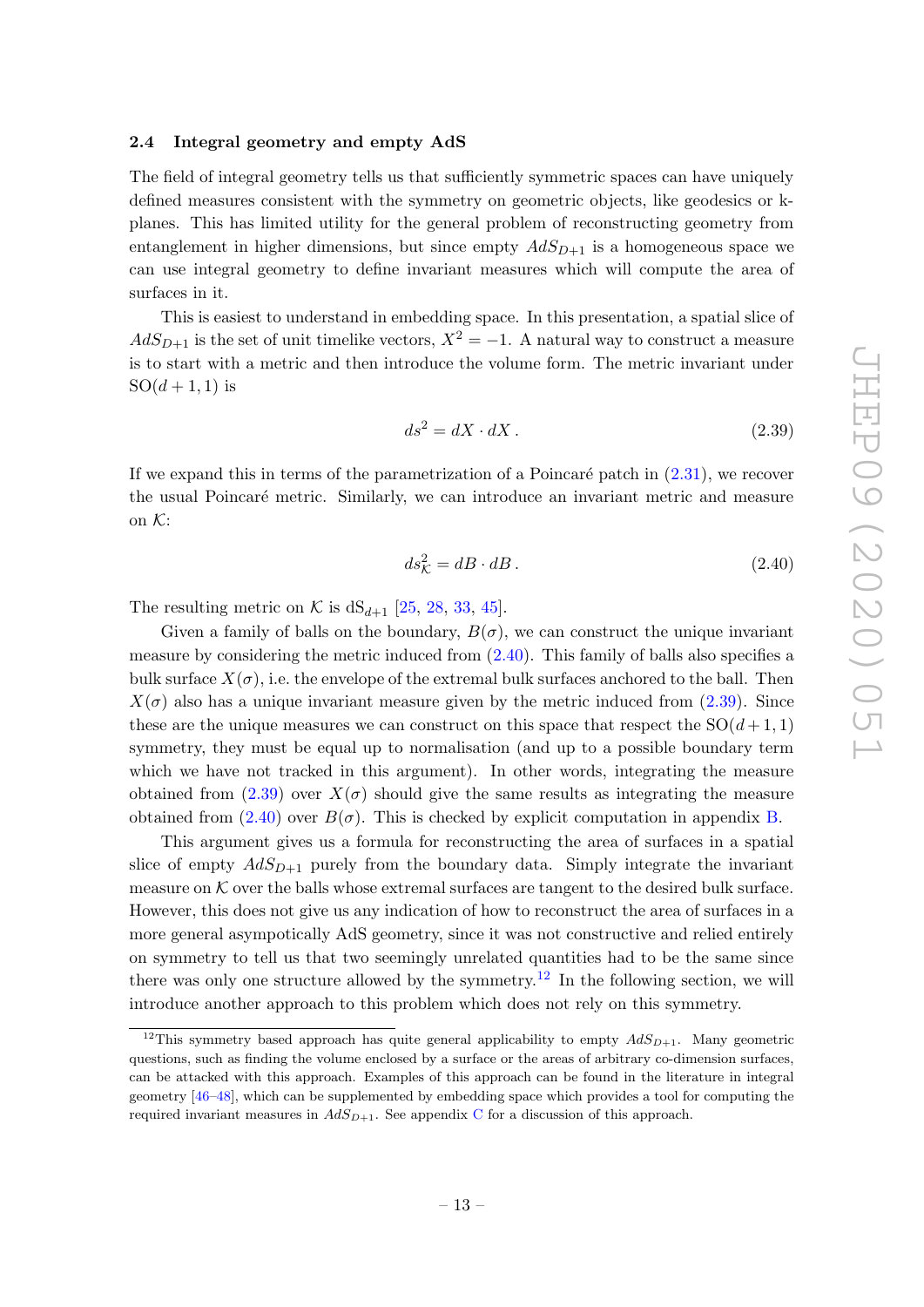## <span id="page-14-0"></span>3 Differential entropy

Now we return to the problem of generalising differential entropy. Start by recalling the setup in  $d = 1$  (i.e.,  $(1 + 1)$ -dimensional field theories). Let  $S(A)$  denote the area of the extremal surface anchored to a boundary region  $A$ , and consider the bulk surface which is the envelope of extremal surfaces anchored to the family of intervals  $I(\sigma)$ . Then differential entropy is the continuum limit of

$$
S_{diff}[I(\sigma)] = \sum_{i=1}^{N} [S(I_i) - S(I_i \cap I_{i-1})],
$$
\n(3.1)

where  $I(\sigma_i) = I_i$  is a discretization of this family of intervals. We have defined  $I_0 = \emptyset$ , although in what follows we will not worry about such boundary terms.

Denoting the interval  $I_i$  by its endpoints  $[u_i, v_i]$ , so that  $I_i \cap I_{i-1} = [u_i, v_{i-1}]$ . The entanglement entropy function can be expanded in a series as

$$
S(I_i \cap I_{i-1}) = S([u_i, v_{i-1}])
$$
\n
$$
= S([u_i, v_i]) - (v_i - v_{i-1}) [\partial_v S([u, v])]_{u = u_i, v = v_i} + O(v_i - v_{i-1})^2,
$$
\n(3.2)

so that in the continuum limit we recover the usual differential entropy formula

$$
\sum_{i=1}^N \left[ S(I_i) - S(I_i \cap I_{i-1}) \right] = \sum_{i=1}^N \Delta v_i \left[ \partial_v S([u, v]) \right]_{u=u_i, v=v_i} = \int du \left[ \partial_v S([u, v]) \right]_{v=v(u)}.
$$

In  $d = 1$ , the space of all connected boundary regions is simply the space of intervals. In higher dimensions, the space of all connected regions on the boundary is much more complicated. However, the space of intervals can also be thought of as the  $d = 1$  case of the space of balls  $K$ . Since this space played an important role in our mathematical description of the problem of reconstructing the area of a bulk surface, we will generalise the space of intervals to this space of balls  $K$  when constructing a higher dimensional generalisation of the differential entropy.

Therefore, the generalisation of the differential entropy we wish to construct is the boundary dual to the area of a bulk surface defined as the envelope of the extremal surfaces anchored to a family of balls  $B(\sigma)$  in K. An example of such an envelope can be found in figure [1.](#page-15-0)

We will be guided by two criteria that this quantity must obey:

1. The area of a bulk surface only has divergences where this surface approaches the asymptotic boundary of the bulk. The envelope associated to a family of balls only approaches this asymptotic boundary at the boundary of the family. If the family of balls is a closed surface with no boundary, such that the bulk envelope is a closed surface inside global AdS, then the area is finite. Thus the differential entropy must be finite in the interior of the family of balls, with divergences only allowed near boundaries.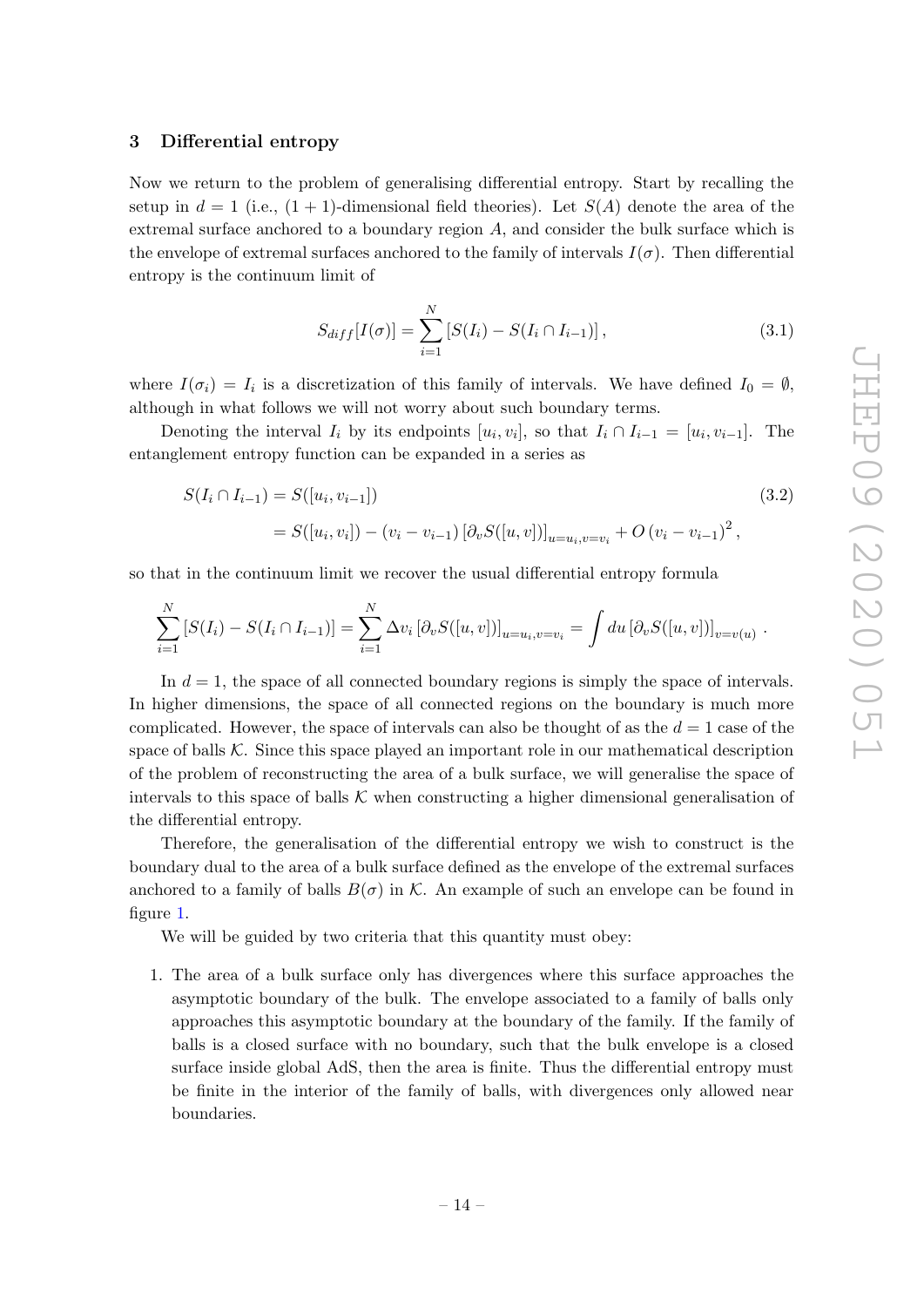

<span id="page-15-0"></span>Figure 1. The envelope (in green) of the extremal surfaces (in red) anchored to the family of balls  $R(x_0, y_0) = 2 - \frac{1}{\sqrt{2}}$  $\frac{1}{2}$   $\left(\sin^2(x_0/2) + \sin^2(y_0/2)\right)$  in a spatial slice of empty  $AdS_4$ . Poincaré coordinates (defined in  $(2.6)$ ) are used, therefore the boundary of the spatial slice is at  $z = 0$ . The blue points highlight where the extremal surfaces depicted on the plot are tangent to envelope and the dashed lines are the boundaries of the balls to which the extremal surfaces are anchored.

2. A change of conformal frame on the boundary is dual to a change of coordinates near the asymptotic boundary in the bulk. The area of a bulk surface is invariant under a change of coordinates, so the differential entropy must be invariant under such a change of conformal frame on the boundary.<sup>[13](#page-15-1)</sup>

We claim that the appropriate generalisation of differential entropy to  $d = 2$  (i.e.,  $(2 + 1)$ -dimensional field theories) is

<span id="page-15-2"></span>
$$
S_{\text{diff}}[\{B_{i,j}\}] = \sum_{i,j=1}^{N} \left[ S(B_{i,j}) - S(B_{i,j} \cap B_{i-1,j}) - S(B_{i,j} \cap B_{i,j-1}) + S(B_{i,j} \cap B_{i,j-1} \cap B_{i-1,j} \cap B_{i-1,j-1}) \right]
$$
(3.3)

where we have discretized the family of balls on a two-dimensional lattice  $B(\sigma) \to B_{i,j}$ . This is based on the following lemma ensuring that this quantity obeys our first criterion.

Lemma. For a sufficiently fine discretization, Equation [\(3.3\)](#page-15-2) has the same divergences as the envelope of extremal surfaces anchored to the balls  $\{B_{i,j}\}.$ 

Proof. First note that divergences in the area of a surface in an asymptotically AdS geometry come from where the surface approaches the asymptotic boundary. Since the envelope of a finite family of minimal surfaces is always locally part of one of the surfaces in the family, the divergence of the area of the envelope is supported on the boundary of the

<span id="page-15-1"></span><sup>&</sup>lt;sup>13</sup>Note that when changing conformal frame, the explicit description of the family of balls  $B$  in a given choice of coordinates must be updated appropriately. This is invariance in the same sense as the diffeomorphism invariance of the area of a surface.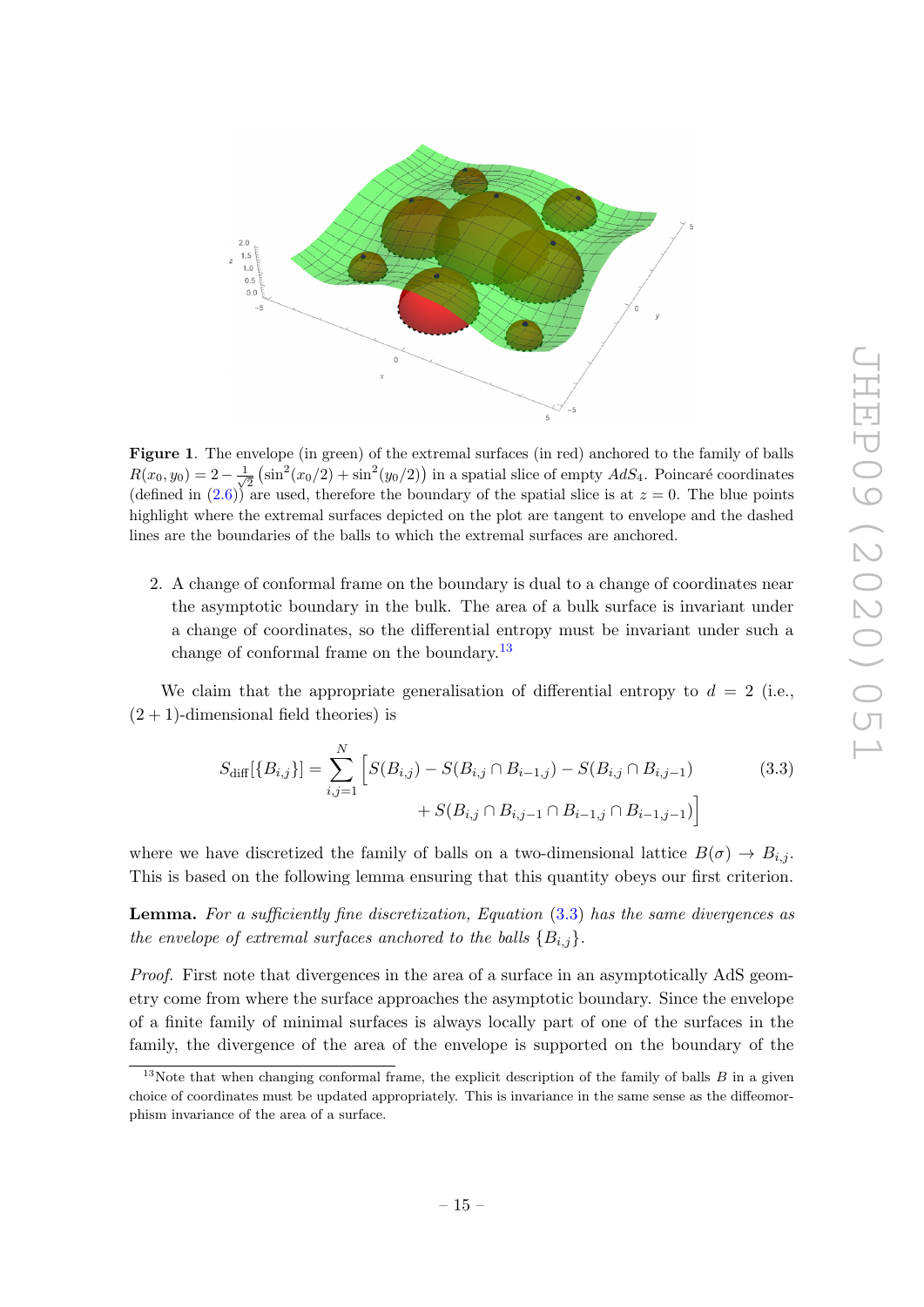union of balls  $\partial(\bigcup_{i,j} B_{i,j})$ . Indeed, in what follows we will argue that the boundaries of the regions in [\(3.3\)](#page-15-2) work out such that all the divergences cancel for terms in the interior of the sum leaving only contributions from the boundaries of the sum.

The sum in [\(3.3\)](#page-15-2) contains three types of terms: single balls, and intersections of 2 and 4 balls. Start with the single ball terms, which we will call 1-intersection terms. The divergence of entanglement entropy of region is an integral of a local quantity on the boundary of the region [\[49\]](#page-42-1). Thus the divergences from the 1-intersections terms are localized on  $\partial B_{i,j}$ 

$$
S(B_{i,j}) = S_{\text{div}}(\partial B_{i,j}) + \text{finite} \,. \tag{3.4}
$$

Next, we move on to the 2-intersection terms. The intersection of two balls is bounded by the red curve in the following diagram (dashed lines are boundaries of the individual balls):

$$
(3.5)
$$

Families of balls which are tangent to a bulk surface have the property that the boundaries of nearby balls intersect at two points. Suppose  $B_{a,b}$  are two neighbouring balls in our discretization of this family. For a sufficiently fine discretization, their centers will be sufficiently close such that each center remains inside the neighbouring ball. If the boundaries of neighboring balls do not cross, this means that one ball is contained inside the other and therefore its bulk extremal surface is strictly closer to the boundary than the other. Therefore this extremal surface cannot touch the envelope. We will only consider "nice" families of balls where this does not occur. The condition required to ensure this is given in [\(3.31\)](#page-21-1) once we have developed the required machinery to address this question.

Since the boundaries intersect at two points, we know that  $\partial(B_a \cap B_b)$  will consist of two arcs each following the boundaries of one of the balls. These arcs are of the form  $(\partial B_a) \cap B_b$ . The divergences will be localised on these arcs as well as at the corners where these arcs meet. In pictures, the boundary of the 2-intersection in red can be separated into the two arcs drawn in red as well as the contributions from two corners given in blue:

$$
\left(\left(\begin{array}{c}\ddots\\ \ddots\\ \ddots \end{array}\right)\right) = \left(\begin{array}{c}\ddots\\ \ddots\\ \ddots \end{array}\right) + \left(\begin{array}{c}\ddots\\ \ddots\\ \ddots \end{array}\right) + \left(\begin{array}{c}\ddots\\ \ddots\\ \ddots \end{array}\right) \tag{3.6}
$$

In other words,

$$
S(B_{i,j} \cap B_{i-1,j}) \sim S_{\text{div}}(B_{i,j} \cap \partial B_{i-1,j}) + S_{\text{div}}(B_{i-1,j} \cap \partial B_{i,j})
$$
\n
$$
(3.7)
$$

$$
+ S_{\text{corner}} (\partial B_{i,j} \cap \partial B_{i-1,j})^{\uparrow} + S_{\text{corner}} (\partial B_{i,j} \cap \partial B_{i-1,j})^{\downarrow}, \tag{3.8}
$$

where  $\sim$  indicates that we are dropping finite terms and the notation  $(\partial B_{i,j} \cap \partial B_{i-1,j})^{\dagger}$  is used to denote the upper corner.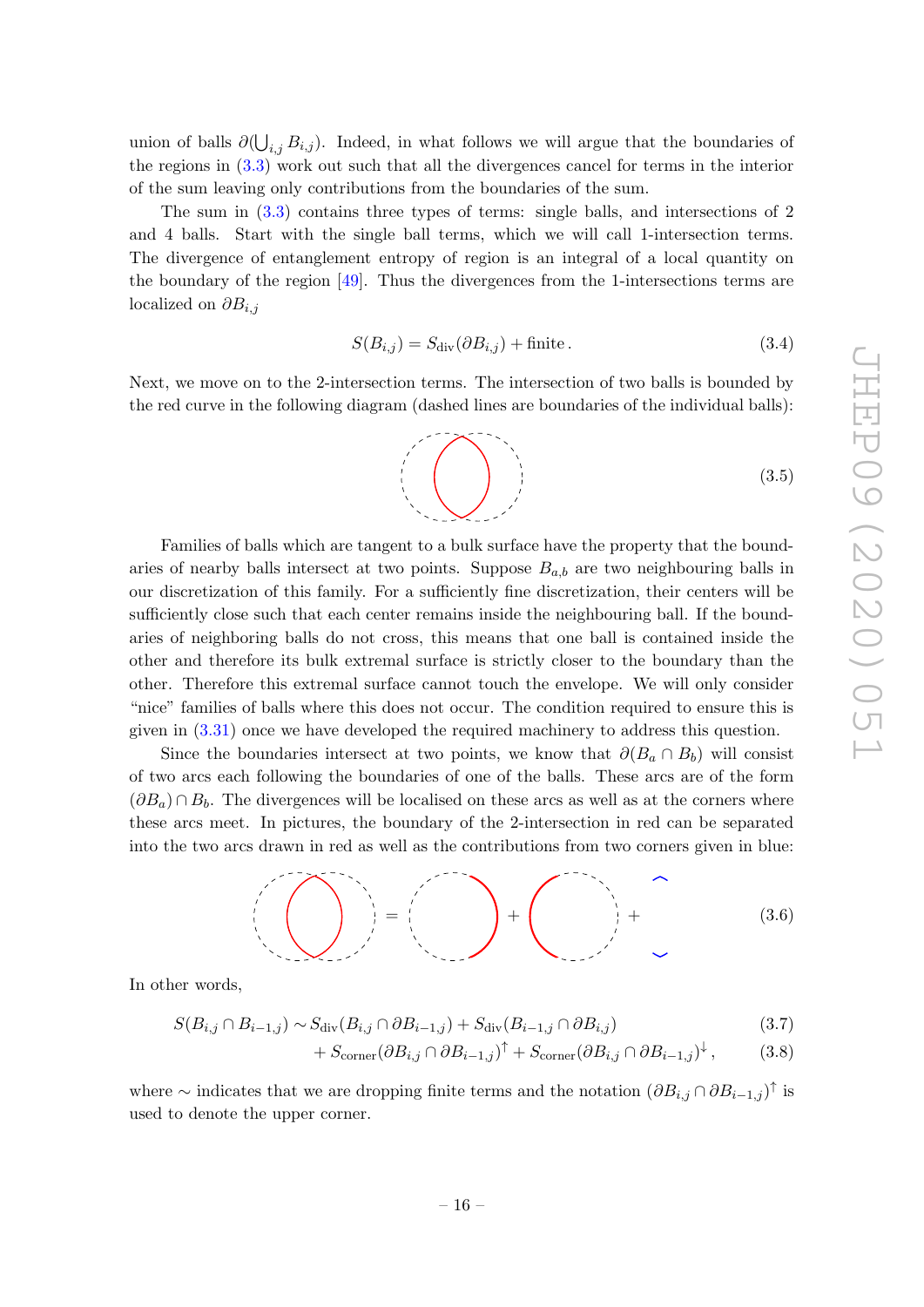By shifting the index in the sum

$$
S_{\text{div}}(B_{i,j} \cap \partial B_{i-1,j}) \to S_{\text{div}}(B_{i+1,j} \cap \partial B_{i,j}). \tag{3.9}
$$

all the divergences can be localised on  $\partial B_{i,j}$ . To simplify notation, when discussing a fixed ball  $B_{i,j}$ , we will use  $B_{\rightarrow}$  to denote the ball to the right, ie:  $B_{i+1,j}$ , and similarly for  $B_{\leftarrow,\uparrow,\downarrow}$ .

Ignoring boundary terms coming from the ends of the sum, the 2-intersection terms can be written

$$
\sum_{i,j} S(B_{i,j} \cap B_{i-1,j}) \sim \sum_{i,j} S_{\text{div}}(B_{\to} \cap \partial B_{i,j}) + S_{\text{div}}(B_{\leftarrow} \cap \partial B_{i,j})
$$
(3.10)

<span id="page-17-3"></span><span id="page-17-0"></span>
$$
+ S_{\text{corner}} (\partial B_{i,j} \cap \partial B_{\leftarrow})^{\uparrow} + S_{\text{corner}} (\partial B_{i,j} \cap \partial B_{\leftarrow})^{\downarrow}.
$$
 (3.11)

Similar manipulations can be made to the other 2-intersection term to find

$$
\sum_{i,j} S(B_{i,j} \cap B_{i,j-1}) \sim \sum_{i,j} S_{\text{div}}(B_{\downarrow} \cap \partial B_{i,j}) + S_{\text{div}}(B_{\uparrow} \cap \partial B_{i,j}) \tag{3.12}
$$

+ 
$$
S_{\text{corner}}(\partial B_{i,j} \cap \partial B_{\downarrow})^{\rightarrow} + S_{\text{corner}}(\partial B_{i,j} \cap \partial B_{\downarrow})^{\leftarrow}
$$
. (3.13)

The 2-intersection terms will cancel the divergences in the 1-intersection term, since for fine enough discretizations

<span id="page-17-4"></span><span id="page-17-1"></span>
$$
\partial B_{i,j} \subset \bigcup_{a \in \{\rightarrow, \leftarrow, \uparrow, \downarrow\}} B_a. \tag{3.14}
$$

However, they will in fact cancel off some regions twice, since the arcs  $B_{\rightarrow} \cap \partial B_{i,j}$  and  $B_{\uparrow} \cap \partial B_{i,j}$  overlap. In other words,  $B_{\rightarrow} \cap B_{\uparrow} \cap \partial B_{i,j} \neq \emptyset$ . The following diagram depicts these facts: the dashed line is  $\partial B_{i,j}$ , which we can see is covered by the 4 overlapping arcs where the divergences from  $(3.10)$  (in red) and  $(3.12)$  (in blue) are localised

<span id="page-17-2"></span>
$$
\tag{3.15}
$$

Cancelling off these regions which have been subtracted twice is where the 4-intersections come in. To be more precise:

$$
\sum_{i,j} \left[ S(B_{i,j}) - S(B_{i,j} \cap B_{i-1,j}) - S(B_{i,j} \cap B_{i,j-1}) \right]
$$
  
\n
$$
\sim \sum_{i,j} \left[ S_{\text{div}}(\partial B_{i,j}) - S_{\text{div}}(B \to \cap \partial B_{i,j}) - S_{\text{div}}(B \gets \cap \partial B_{i,j}) - S_{\text{div}}(B_{\text{div}} \cap \partial B_{i,j}) \right]
$$
  
\n
$$
- S_{\text{div}}(B \downarrow \cap \partial B_{i,j}) - S_{\text{div}}(B_{\uparrow} \cap \partial B_{i,j}) - \text{corners} \right],
$$
  
\n
$$
\sim \sum_{i,j} \left[ -S_{\text{div}}(B \to \cap B_{\downarrow} \cap \partial B_{i,j}) - S_{\text{div}}(B_{\downarrow} \cap B_{\gets} \cap \partial B_{i,j}) - S_{\text{div}}(B_{\uparrow} \cap B_{\to} \cap \partial B_{i,j}) - \text{corners} \right].
$$
 (3.16)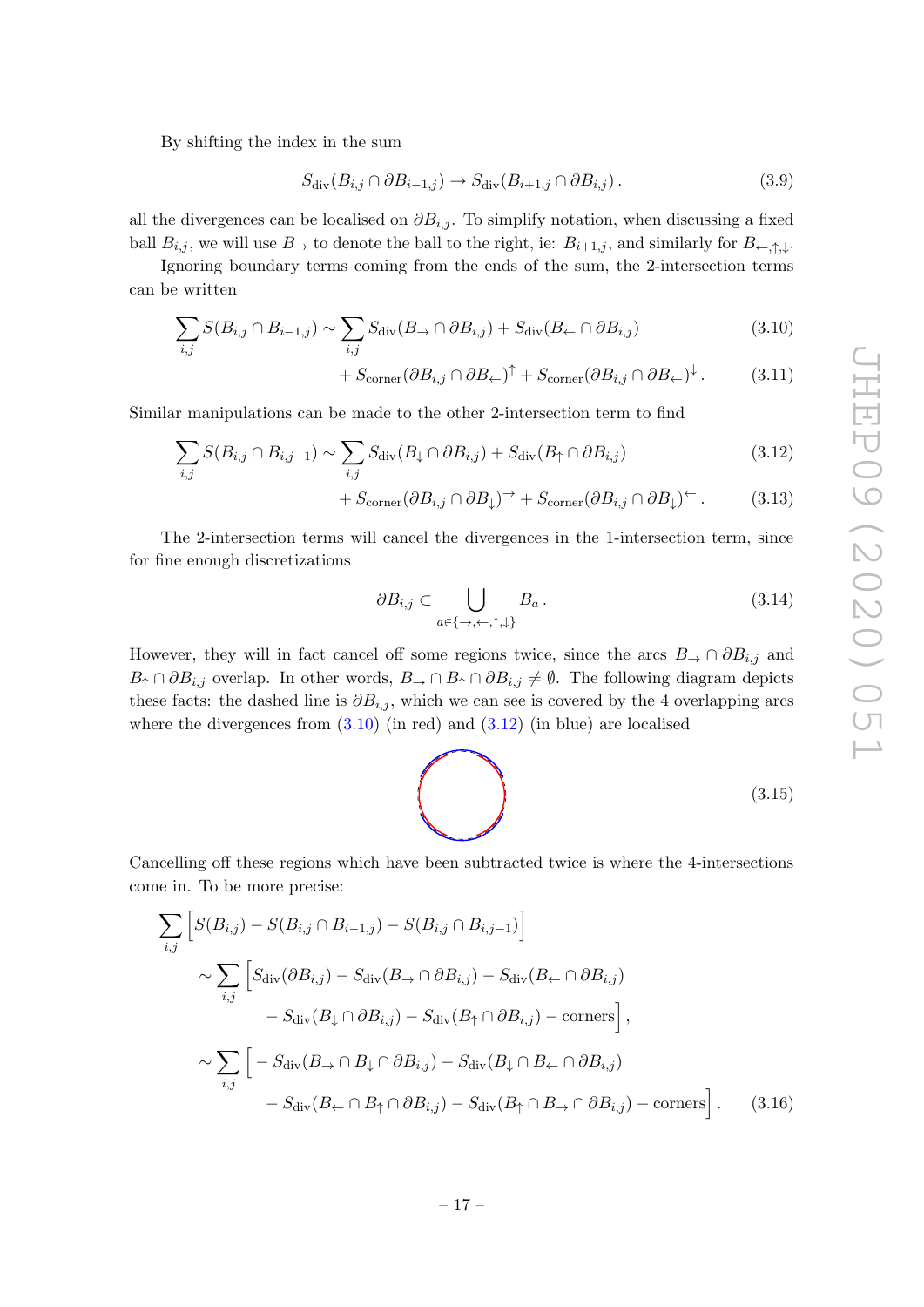<span id="page-18-2"></span> $(3.19)$ 

<span id="page-18-1"></span><span id="page-18-0"></span> $\Box$ 

Finally, we have the 4-intersection term:



The boundary of the 4-intersection is composed of 4 arcs, lying on the boundaries of the 4 balls involved. Notice that the arc lying on  $\partial B_{i,j}$  is entirely contained in  $B_{i-1,j-1}$  so that

 $B_{\leftarrow\pm\downarrow} \cap B_{\leftarrow} \cap B_{\downarrow} \cap \partial B_{i,j} = B_{\leftarrow} \cap B_{\downarrow} \cap \partial B_{i,j}.$  (3.18)

This ensures that the contribution from this divergence is exactly right to cancel the regions which were subtracted twice in the 2-intersection case. By shifting the sum index, we find exactly the right terms to cancel the divergences in  $(3.16)$ . The only thing left to understand is the corners.

Notice that the corners in the 4-intersection always come from the intersection of only two of the circles. These are the same corners that appeared in the 2-intersection terms.

The four corners are  $(\partial B_{i,j} \cap \partial B_{\downarrow})^{\leftarrow}$ ,  $(\partial B_{i,j} \cap \partial B_{\leftarrow})^{\downarrow}$ ,  $(\partial B_{i-1,j} \cap \partial B_{\downarrow})^{\rightarrow}$  and  $(\partial B_{i,j-1} \cap \partial B_{\leftarrow})^{\uparrow}$ . By shifting the index in the last two corners, we recover the corner contributions from  $(3.11)$ and [\(3.13\)](#page-17-4) with the opposite sign so that they cancel exactly. This completes the proof of

In this argument, we have used that for fine enough discretizations:

$$
\partial B_{i,j} \subset \bigcup_{a \in \{\rightarrow, \leftarrow, \uparrow, \downarrow\}} B_a, \tag{3.20}
$$

$$
(B_{\to} \cap \partial B_{i,j}) \cap (B_{\uparrow} \cap \partial B_{i,j}) \neq \emptyset, \qquad (3.21)
$$

$$
B_{\to} \cap B_{\uparrow} \cap \partial B_{i,j} \subset B_{\to +\uparrow}.
$$
\n(3.22)

We demonstrate  $(3.20)$ – $(3.22)$  in appendix [D.](#page-38-0)

the lemma.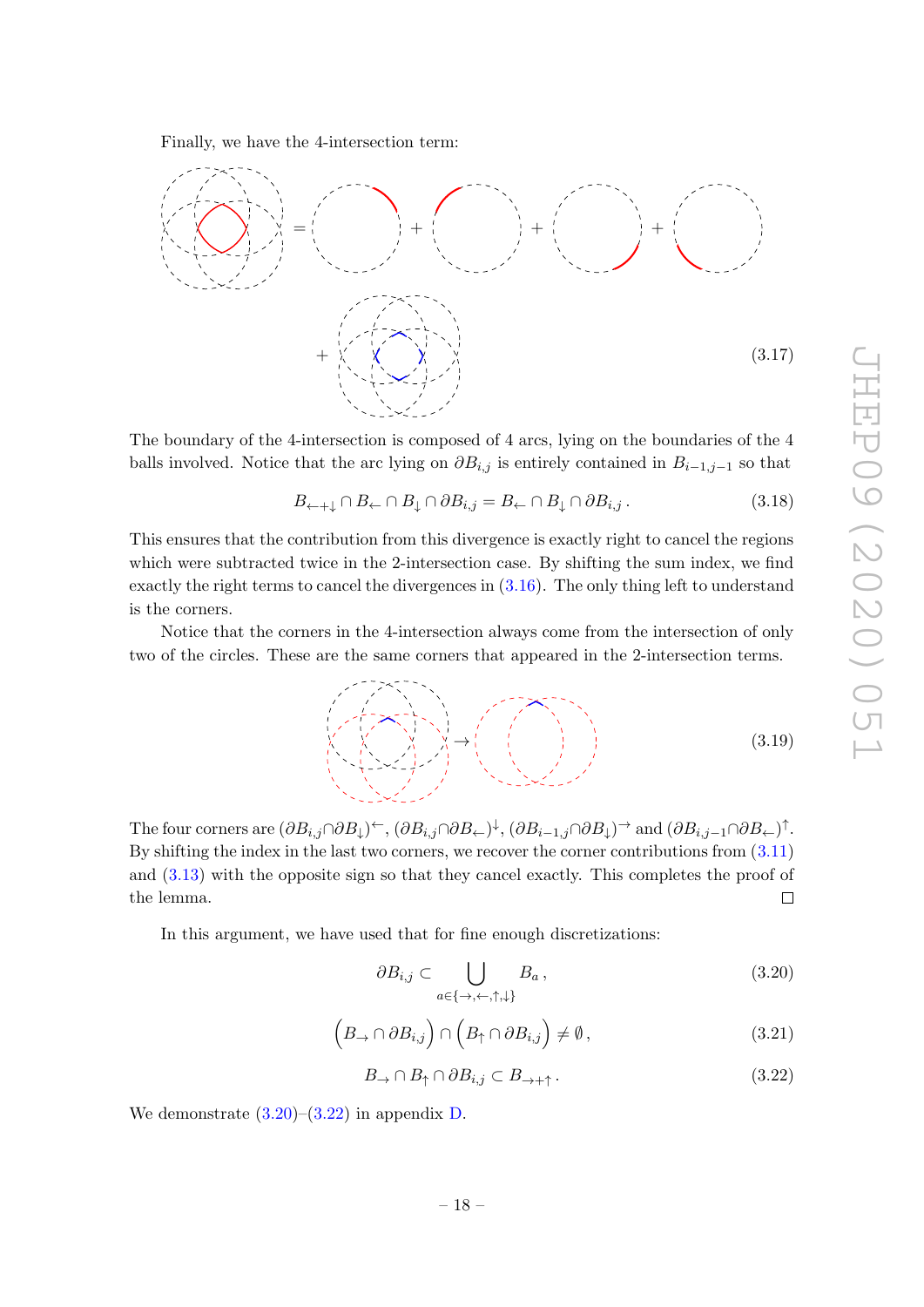**Higher dimensional generalisations.** We have restricted ourselves to  $d = 2$  (i.e.,  $2+1$ dimensional field theories) in this work to simplify the notation and to make arguments simpler. However we do not see any obstruction to extending this argument to higher dimensions with an additional term in the alternating sum for each additional dimension.

In our analysis for  $d = 2$ , we saw that the 1-intersection terms had divergences localised on 1-dimensional curves. The 2-intersection terms had new divergences localised on 0-dimensional points at the corners of where these curves intersect. However, the 4 intersection terms did not introduce any new divergences and so were able to cancel all the divergences appearing in the previous terms.

In higher dimensions, 1-intersection terms have divergences localised on a  $(d-1)$ dimensional surface. 2-intersection terms involves additional divergences at the corners where the boundaries of the balls intersect on a  $(d-2)$ -dimensional surface. Now 4intersection terms, formed by the intersection of two regions, each themselves the intersection of two balls, will introduce new divergences where the corners meet on a  $(d-3)$ dimensional surface.  $2^{k-1}$ -intersection terms, formed by taking the intersection of two  $2^{k-2}$ -intersection regions, introduce new divergences on  $(d-k)$ -dimensional surfaces. This will continue for the first  $d$  terms, the last of which will have divergences localised on a 0dimensional surface, that is on isolated points. However, the  $(d+1)$ <sup>th</sup> term, a 2<sup>d</sup>-intersection term, cannot introduce new divergences since the intersections of isolated points are again points, or in other words there are no  $(-1)$ -dimensional surfaces.

In summary, each alternating term in the sum introduces divergences on regions with a higher co-dimension supported on the intersections of intersections. However if there are  $d+1$  alternating terms, the last term will not introduce a new type of divergence and so can at least in principle cancel off the remaining divergences from the other terms. We therefore conjecture that the general formula is

<span id="page-19-1"></span>
$$
S_{\text{diff}}(\{B_{I}\}) = \sum_{\substack{I=(i_{1},...,i_{d}) \\ n \neq m}} \left[ S(B_{I}) - \sum_{n=1}^{d} S(B_{I} \cap B_{I-e_{n}}) + \sum_{n \neq m} S(B_{I} \cap B_{I-e_{n}} \cap B_{I-e_{m}} \cap B_{I-e_{n}-e_{m}}) - \sum_{n \neq m \neq l} S(B_{I} \cap B_{I-e_{n}} \cap B_{I-e_{m}} \cap B_{I-e_{n}} \cap B_{I-e_{n}-e_{m}} \cap B_{I-e_{n}-e_{m}}) + \dots \right]
$$
(3.23)

where  $I$  is a multi-index indexing the discretized family of balls and  $e_n$  is a unit vector shifting the  $n<sup>th</sup>$  index of this multi-index.

## <span id="page-19-0"></span>3.1 Continuum limit

In this section we will find the continuum limit of  $(3.3)$ . First, note that while the intersection of two nearby intervals is again an interval, in higher dimensions the intersection of two balls is not a ball. However, the intersection of two nearby balls is nearly a ball. The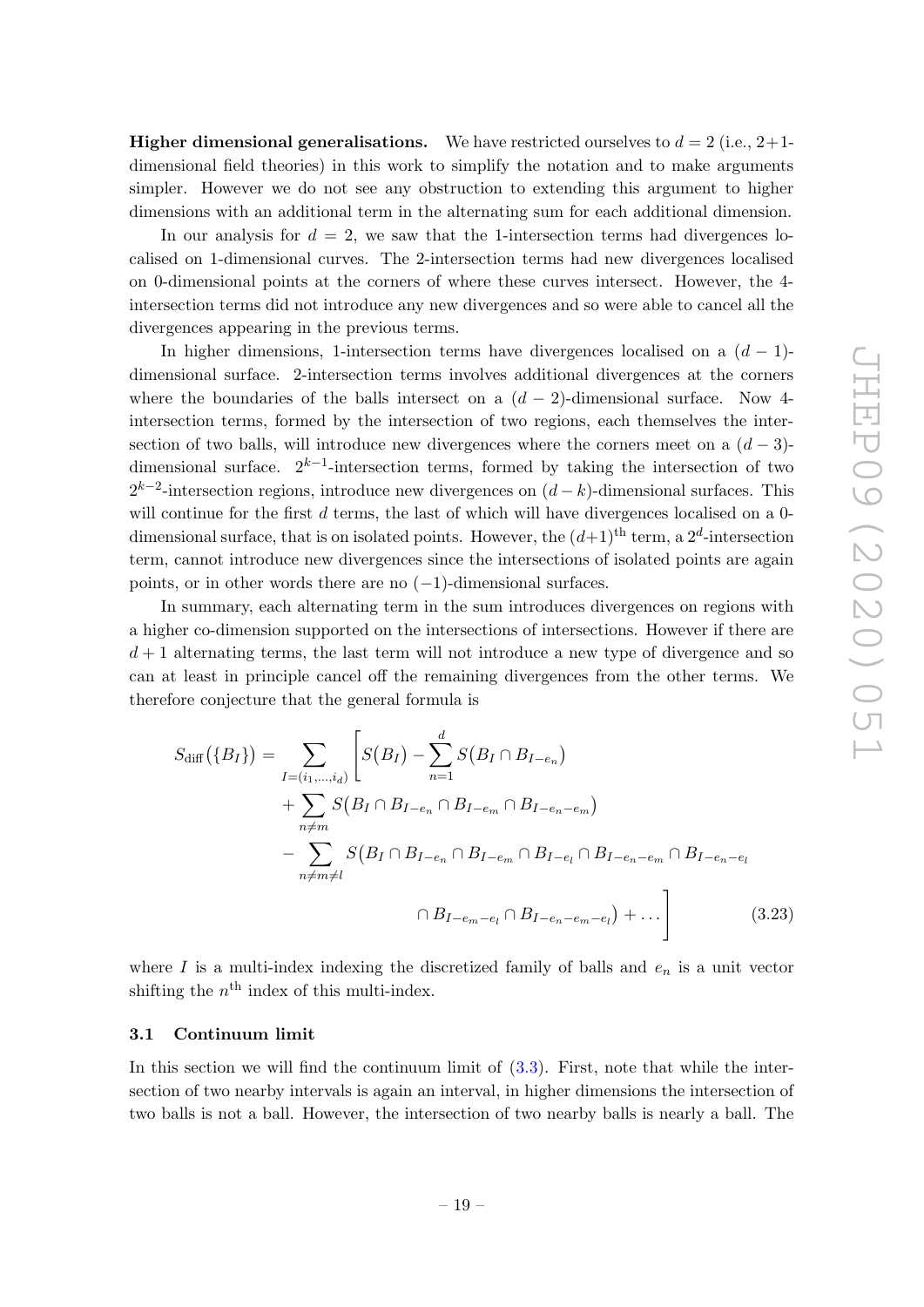correct generalisation of  $\partial_v S(u, v(u))$  appearing in the differential entropy formula is not to find some differential operator like  $\partial_R$  acting on  $S(x_0^{(i)})$  $_{0}^{(i)}, R(x_{0}^{(i)}$  $\binom{N}{0}$ , but instead to recognise  $\partial_vS(u, v(u))$  in the two-dimensional differential entropy as a derivative by a deformation of the shape of the interval. So the correct generalisation to higher dimensions involves shape derivatives of the entanglement entropy. $^{14}$  $^{14}$  $^{14}$ 

To be precise, we can think of the entanglement entropy as a functional of the entangling region in the CFT. Specifically,  $S(A)$  for a region A is a functional of  $\partial A$  since a region is defined by its boundary. A simple region can be described by giving its boundary in polar coordinates. For example, the boundary of a ball  $(R, x_0^i)$  is given by

$$
r(\theta|R, x_0^i) = \sqrt{(x_0^{(1)} + R\cos\theta)^2 + (x_0^{(2)} + R\sin\theta)^2}.
$$
 (3.24)

Our polar coordinates can alternatively be parametrized by a unit vector  $\Omega^i = (\cos \theta, \sin \theta)$ , so that

<span id="page-20-2"></span><span id="page-20-1"></span>
$$
r(\Omega^{i}|R, x_{0}^{i}) = |R\Omega^{i} + x_{0}^{i}|.
$$
\n(3.25)

This gives a parametrization of the space of regions, which we will denote  $\mathcal{R}$ . We can then define shape derivatives by thinking of the entanglement entropy as a functional on  $\mathcal{R}, S[r(\theta)].$  The inclusion map from the space of balls K to the space of regions in this parameterization,  $K \to \mathcal{R}$ , is given by [\(3.24\)](#page-20-1). By taking derivatives of that expression we can understand the shape deformation that corresponds to moving around in the space of balls, which can be given explicitly as

$$
\dot{R}\partial_R + \dot{x}_0^i \partial_{x_0^i} : \to \delta r(\Omega^i | B) = \left(\dot{R}\Omega^i + \dot{x}_0^i\right) \frac{\left(R\Omega^i + x_0^i\right)}{|R\Omega^k + x_0^k|},\tag{3.26}
$$

$$
\delta r(\theta | R = 1, x_0 = \{0\}) = \dot{R} + \dot{x}_0^{(1)} \cos \theta + \dot{x}_0^{(2)} \sin \theta.
$$
 (3.27)

Namely these deformations change one ball into a neighboring ball.

Now we can address the conditions required to ensure that none of the balls in the family are contained in a neighbouring ball (as discussed earlier this condition ensures that the extremal bulk surface attached to every ball is tangent to the envelope of extremal surfaces). Without loss of generality, consider the ball at the origin  $(x_0^i = \{0\})$ . From the perspective of shape deformations, this ball is contained in (contains) its neighbour if the shape deformation between these balls is strictly negative (positive) for all angles  $\Omega^i$ . Therefore, to ensure that this does not occur, every shape deformation — in any direction along the family of balls — must have zeros.

Consider moving the center of the ball away from the origin in the direction  $V^i$  in the boundary field theory. In the space of balls  $K$  the vector pointing in this direction is

$$
V^i \frac{\partial R}{\partial x_0^i} \partial_R + V^i \partial_{x_0^i} \,. \tag{3.28}
$$

<span id="page-20-0"></span> $14$ Shape derivatives of entanglement entropy have been considered by [\[50](#page-42-2)[–52\]](#page-42-3).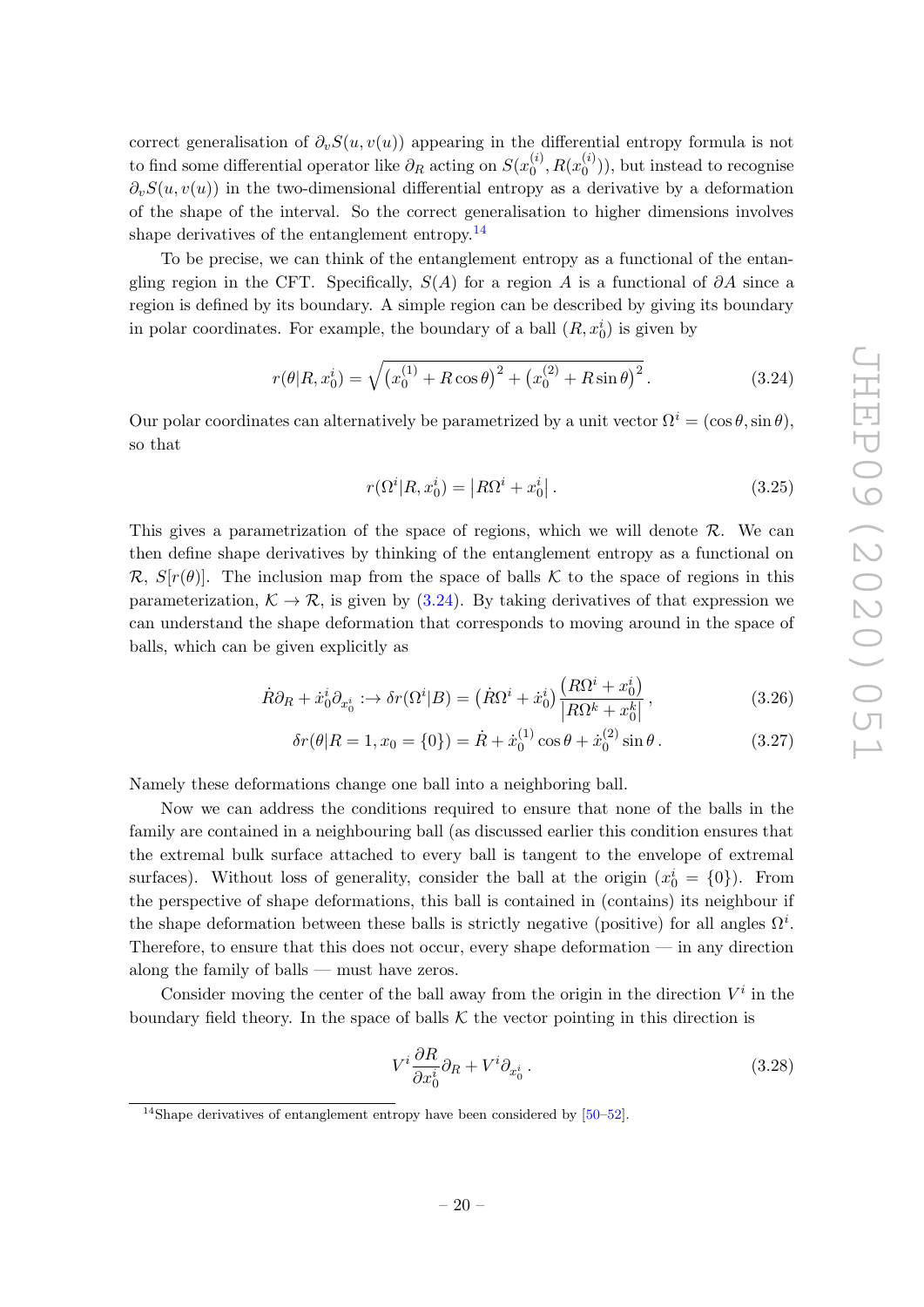Plugging this vector into [\(3.26\)](#page-20-2), the corresponding shape deformation is

$$
\delta r(\Omega) = \left(\frac{\partial R}{\partial x_0^i} + \Omega_i\right) V^i.
$$
\n(3.29)

Since  $\Omega_i$  is an arbitrary unit vector,  $\Omega \cdot V$  takes every value in

$$
-|V| \le \Omega \cdot V \le |V| \,. \tag{3.30}
$$

The condition

<span id="page-21-1"></span>
$$
\left|\frac{\partial R}{\partial x_0^i}\right| < 1\tag{3.31}
$$

ensures that

$$
\frac{\partial R}{\partial \vec{x_0^i}} V^i \le \left| \frac{\partial R}{\partial x_0^i} \right| |V| \le |V| \tag{3.32}
$$

so that the shape deformation for any  $V^i$  has a zero for some  $\Omega^i$  and therefore does not have a definite sign.

On the other hand, if the condition is not satisfied, there is some  $V_*$ , aligned with  $\frac{\partial R}{\partial \vec{x}_0^i}$ , so that

$$
\frac{\partial R}{\partial x_0^i} V_*^i = \left| \frac{\partial R}{\partial x_0^i} \right| |V_*| \ge |V_*| \tag{3.33}
$$

which ensures that the shape deformation has a definite sign. Thus, we will define a "nice" family of balls to be one which obeys the condition [\(3.31\)](#page-21-1).

A causal structure can be defined on the space of balls  $K$  by defining a ball to be in the future of another if it is entirely contained in it [\[25\]](#page-40-11). In the language of this causal structure, a family of balls where none of the balls in the family is contained in a neighbouring ball, i.e., what we called a "nice" family of balls, is a surface in  $K$  where none of the tangents are timelike. In other words, a family of balls is nice if and only if it is a spacelike co-dimension 1 surface in  $\mathcal{K}.^{15}$  $\mathcal{K}.^{15}$  $\mathcal{K}.^{15}$ 

## <span id="page-21-0"></span>3.1.1 An explicit expression for shape deformations in embedding space

The area of a bulk surface cannot depend on our choice of conformal frame on the boundary. In order to make explicit how quantities transform it is useful to write them in embedding space. Thus, we seek a formula for differential entropy that is built out of shape derivatives of entanglement entropy, and is independent of the conformal frame. We will denote both

$$
-\Delta R^2 + (\Delta x_0^i)^2
$$

is negative, zero or positive respectively. Thus, any metric on  $K$  respecting this notion of causality must have the form

$$
ds_{\mathcal{K}}^2 = e^{2\omega} \left( -dR^2 + (dx_0^i)^2 \right)
$$

for some conformal factor  $e^{2\omega}$ . This metric is consistent with that found in [\[25,](#page-40-11) [28\]](#page-41-0).

<span id="page-21-2"></span> $15$ In fact, the explicit form of the shape deformation given in  $(3.26)$  tells us that neighbouring balls are timelike, null or spacelike if and only if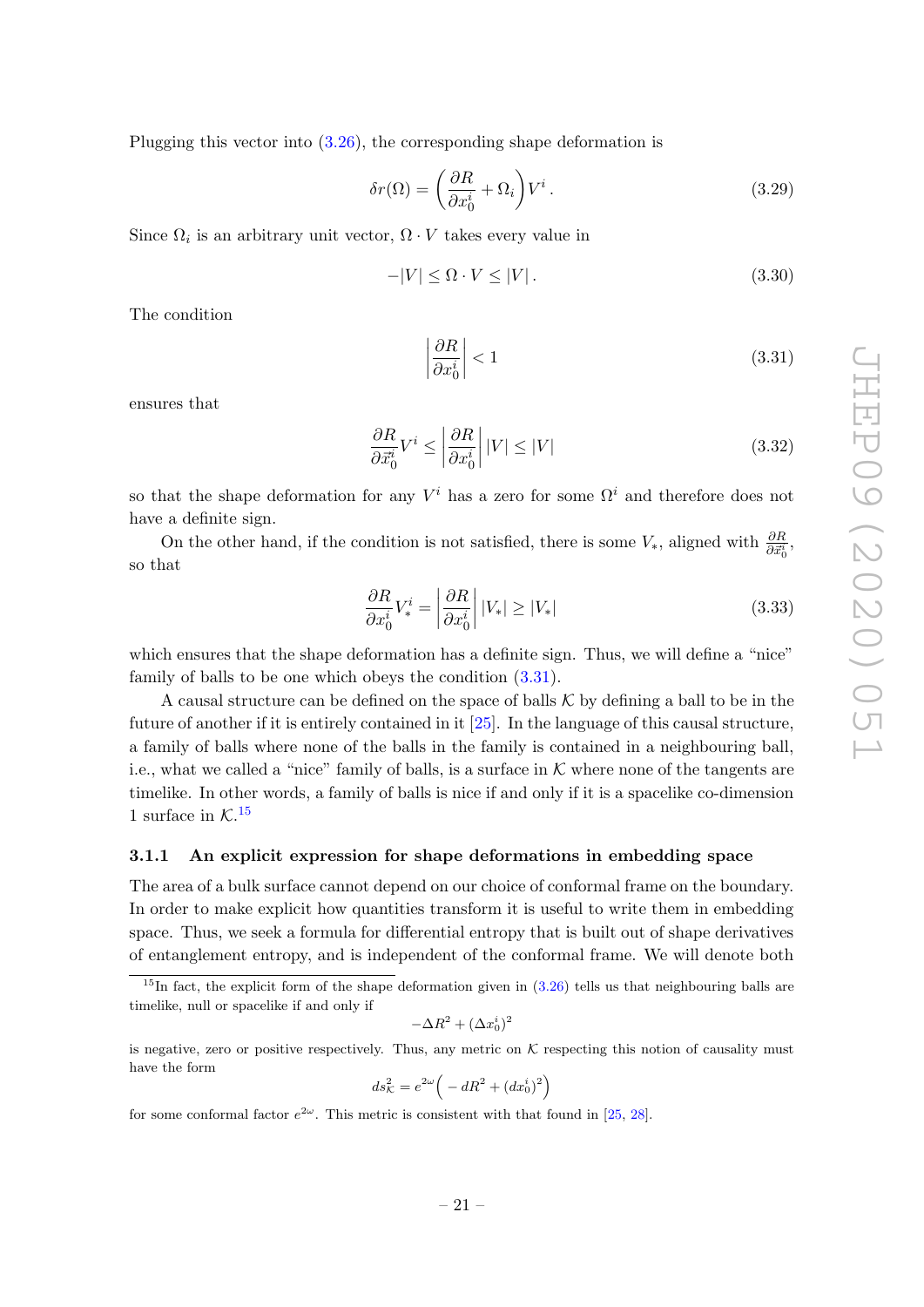the ball and the embedding space vector representing it by  $B$ . In embedding space, points in the boundary theory lift to null rays, denoted  $Z$ . The points inside a ball  $B$  are those with  $Z \cdot B > 0$ ; therefore the boundary of the ball satisfies  $Z \cdot B = 0$ . In  $d = 2$ , in analogy to the way we described the boundary of a ball using polar coordinates  $r(\theta | R, x_0^i)$ , the rays Z orthogonal to B can be parametrized by an angular coordinate:  $Z(\theta | R, x_0^i)$ . In general dimensions we will need multiple angles to parametrize the boundary, so we will use the notation  $Z(\Omega|B)$ , where  $\Omega$  is a unit vector on the  $(d-1)$ -dimensional sphere.

We will now describe small deformations of the ball B. Deformations correspond to slightly deforming the points on the boundary of the ball, by an amount  $\delta Z$  to a new boundary point  $Z'$ ,

$$
Z'(\Omega) = Z(\Omega|B) + \delta Z(\Omega). \tag{3.34}
$$

This new point Z' is still parametrized by a null ray, so  $Z'^2 = 0$  and therefore  $\delta Z$ .  $Z = 0$ . Since points in the CFT correspond to rays in embedding space, deformations proportional to Z have no effect and can be dropped. The deformations proportional to  $\frac{\partial Z}{\partial \Omega}$  will correspond to reparametrizations of the ball which do not change the actual shape being described. There will be  $d-2$  of these, leaving us with a one dimensional family of non-trivial deformations. As  $\frac{\partial Z}{\partial \Omega}$  and Z are orthogonal to B, the only non-trivial possibility is that  $\delta Z$  is in the direction of B. So deformations can be parametrized by a single scalar function

<span id="page-22-0"></span>
$$
\delta Z(\Omega) = -\rho(\Omega)B. \tag{3.35}
$$

Since the points inside the ball obey  $Z \cdot B > 0$ , deformations towards the outside (inside) of the ball are those with  $\rho$  positive (negative). Thus  $\rho$  describes the normal component of the shape deformation.

Let us look at the example of  $B = (0, 0, 0, 1)$ , whose boundary is the unit circle at the origin  $(x^2 + y^2 = 1)$ :

$$
Z(\theta|1,\{0\}) = (1,\cos\theta,\sin\theta,0), \qquad \frac{\partial Z}{\partial \theta} = (0,-\sin\theta,\cos\theta,0). \tag{3.36}
$$

In polar coordinates, this circle is  $r(\theta) = 1$ . Deformations of the circle are parametrized by a function  $\delta r(\theta)$ , so that deformed points are at  $x = (1 + \delta r) \cos \theta$ ,  $y = (1 + \delta r) \sin \theta$ . In embedding space these points are

$$
Z' = ((1 + \delta r), (1 + \delta r) \cos \theta, (1 + \delta r) \sin \theta, -\delta r) + O(\delta r^2). \tag{3.37}
$$

Since boundary points are described by null rays, Z' can be rescaled by  $(1 + \delta r)^{-1}$  and we see explicitly that to leading order in  $\delta r$ ,

$$
Z'(\theta) = Z(\theta) - \delta r(\theta)B.
$$
\n(3.38)

In this simple case,  $\rho$  is exactly  $\delta r$ .

The deformation that moves a ball towards another is simple to derive in this language (this is another description of the tangent space to the embedding of the space of balls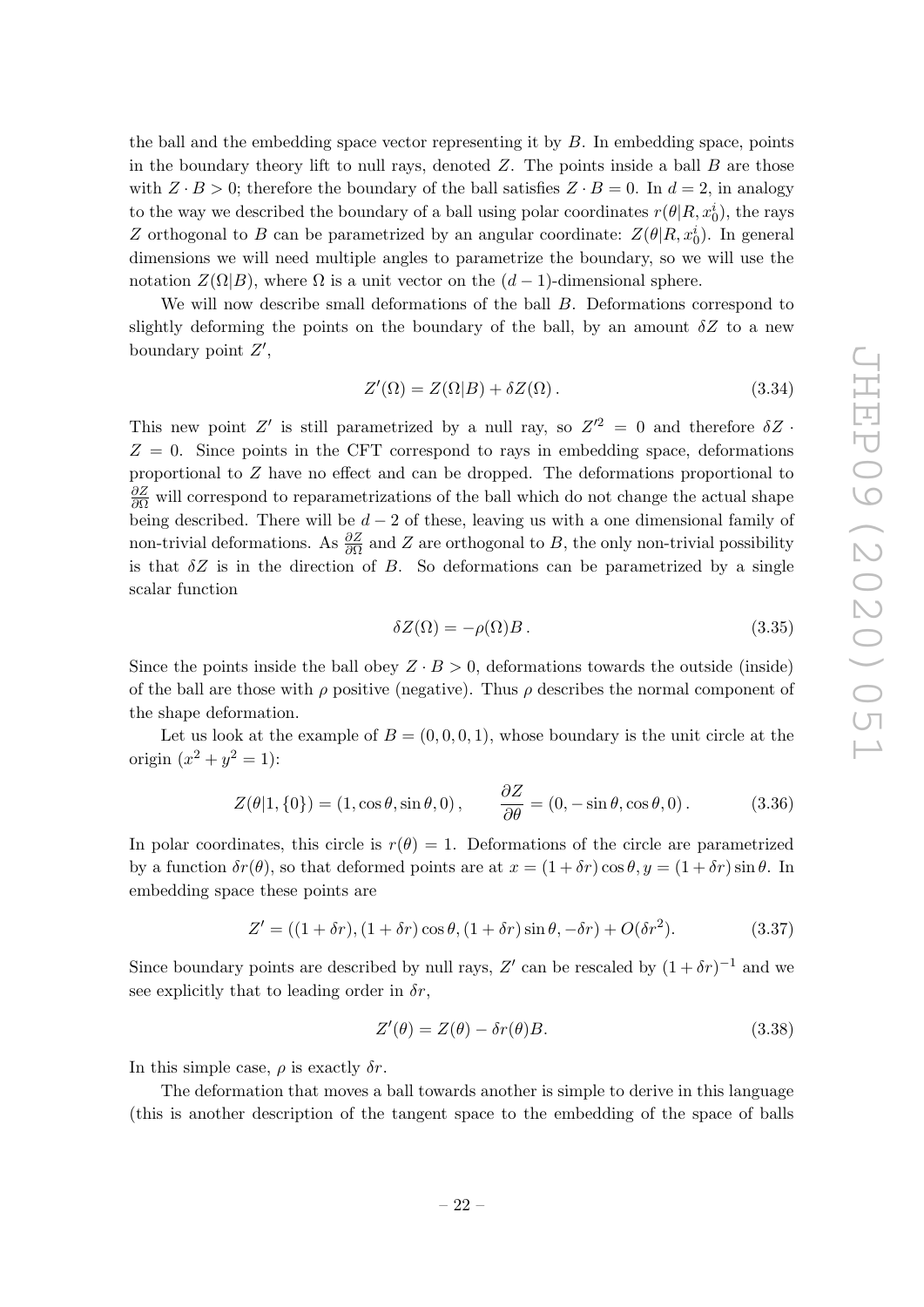K in the space of regions R). If the new ball is  $B' = B + \delta B$ , then  $Z' \cdot B' = 0$ , so that  $\rho = -\delta Z \cdot B = \delta B \cdot Z$ . By taking derivatives of our explicit parametrization of B we can reproduce [\(3.26\)](#page-20-2). This form makes the zeros of the shape deformation easy to find: they occur when Z is orthogonal to  $\delta B$ .

Given a small deformation of a ball B, parametrized as described above by  $\rho(\theta)$ , we can denote functional derivatives of the entanglement entropy around particular ball shaped region B by  $16$ 

<span id="page-23-2"></span>
$$
\delta^{(1)}S[\rho] = \int d\theta \frac{\partial S}{\partial \delta r(\theta)} \rho(\theta) , \qquad (3.39)
$$

$$
\delta^{(2)}S[\rho_1, \rho_2] = \int d\theta_1 d\theta_2 \frac{\partial^2 S}{\partial \delta r(\theta_1) \partial \delta r(\theta_2)} \rho_1(\theta_1) \rho_2(\theta_2). \tag{3.40}
$$

## <span id="page-23-0"></span>3.1.2 Discretizations that respect the continuum symmetries

We will arrive at our formula for differential entropy by starting with the discretized version in [\(3.3\)](#page-15-2), and then taking a continuum limit to get an expression in terms of shape derivatives. Families of discretizations which have a nice continuum limit can be constructed by choosing coordinates on our family of balls in  $K$  and putting down an integer lattice with spacings a in those coordinates. Instead of picking specific coordinates we will keep track of this freedom, since the requirement that our final answer be independent of our choice of coordinates will provide an important constraint. Given coordinates  $\sigma : \mathbb{R}^d \to \mathcal{K}$ , the discretization is  $B_{i,j} = \sigma(ai, aj)$  for  $i, j \in \mathbb{Z}$ .

Consider the shape of  $B_{i,j} \cap B_{i-1,j}$  appearing in [\(3.3\)](#page-15-2). The boundary of this region follows the boundaries of the regions  $B_{i,j}$  and  $B_{i-1,j}$ . Think of the boundary of  $B_{i-1,j}$  as a deformation of the boundary of  $B_{i,j}$ . In other words, expand  $Z(\Omega|B_{i-1,j})$  around  $Z(\Omega|B_{i,j})$ :

$$
Z^{A}(\Omega|B_{i-1,j}) = Z^{A}(\Omega|B_{i,j}) - \rho^{(-}(\Omega)B_{i,j}^{A} + O(B_{i,j} - B_{i-1,j})^{2},
$$
\n(3.41)

where the superscript in  $\rho^{\leftarrow}$  denotes that this is the deformation from moving towards the ball to the left in our discretization.  $\rho^{\leftarrow}$  can be computed by using the fact that  $Z(\Omega|B_{i-1,j}) \cdot B_{i-1,j} = 0$  and expanding both sides:

$$
0 = (Z(\Omega; B_{i,j}) - \rho^{\leftarrow}(\Omega)B_{i,j}) \cdot (B_{i,j} - (B_{i,j} - B_{i-1,j})), \qquad (3.42)
$$

$$
\rho^{\leftarrow} = -\left(B_{i,j} - B_{i-1,j}\right) \cdot Z \equiv -(\delta B)^{\leftarrow} \cdot Z. \tag{3.43}
$$

In the continuum limit,  $(\delta B)^{\leftarrow} \rightarrow \partial_{\sigma^{(1)}} B(\sigma)$ .

$$
\delta^{(1)}F[v_i] = \sum_{i=1}^n \frac{\partial F}{\partial x_i} v_i ,
$$
  

$$
\delta^{(2)}F[v_i, w_j] = \sum_{i,j=1}^n \frac{\partial F}{\partial x_i \partial x_j} v_i w_j .
$$

We have suppressed the dependence on the point  $\{x_i\}$  where these derivatives are evaluated. In our analogy, this is the dependence on which ball we perturb around.

<span id="page-23-1"></span><sup>&</sup>lt;sup>16</sup>Functional derivatives are analogous to those familiar from vector calculus. To make our notation clearer we have written below the vector calculus version of these expressions. Given a function  $F(x_i)$  of n variables,  $i = 1 \ldots n$ ,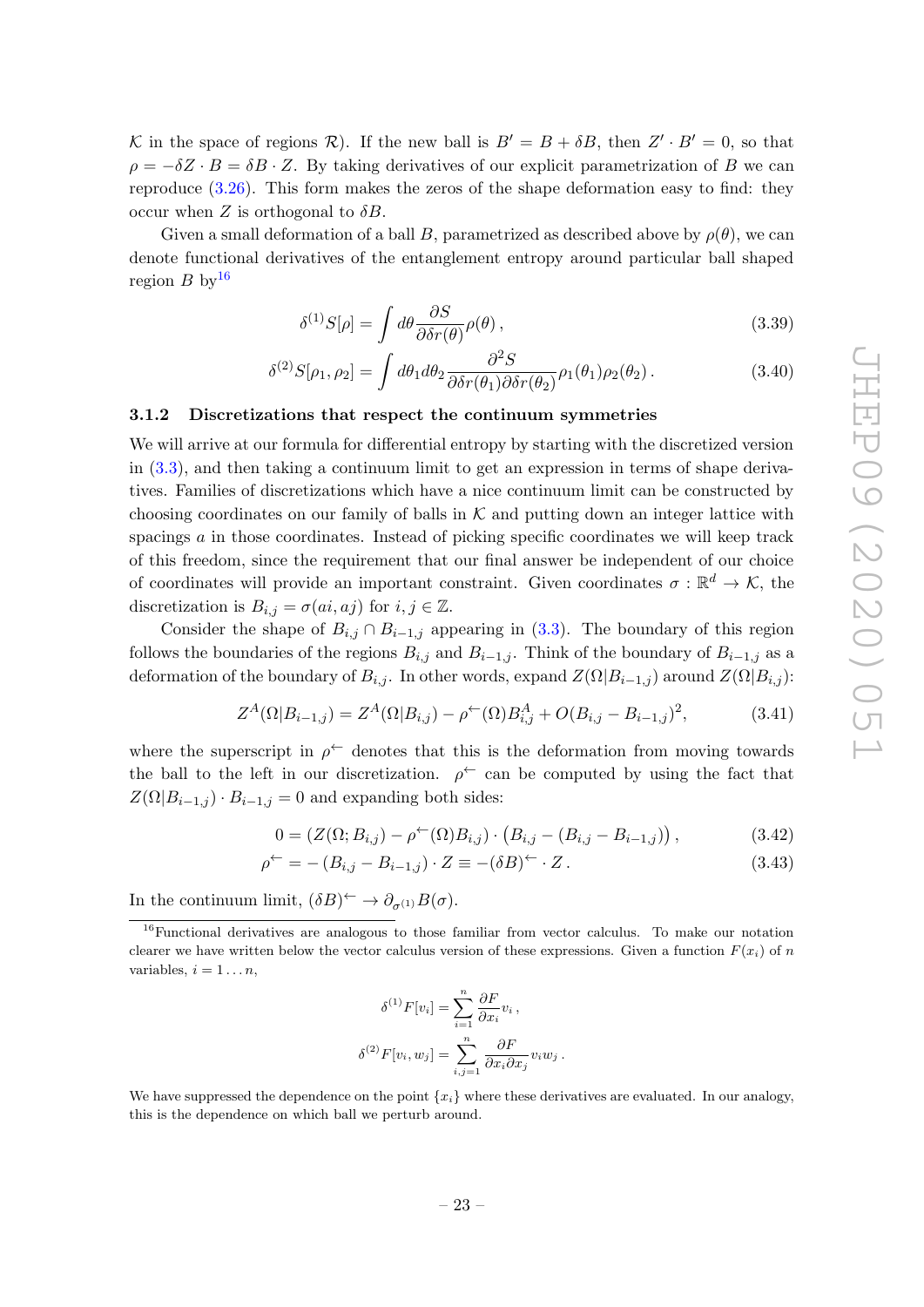<span id="page-24-0"></span>(3.48)

As discussed below [\(3.35\)](#page-22-0), the deformation points inwards when  $\rho < 0$ . Thus the boundary of  $B_{i,j} \cap B_{i-1,j}$  will follow  $\partial B_{i-1,j}$  exactly when  $\rho^{\leftarrow}$  is negative.

<span id="page-24-2"></span>
$$
\begin{pmatrix}\n \ddots \\
\ddots \\
\ddots\n \end{pmatrix}
$$
\n(3.44)

The boundary of  $B_{i,j} \cap B_{i-1,j}$  will correspond to the deformation

<span id="page-24-1"></span>
$$
\lceil \rho^{\leftarrow} \rceil \equiv H(\rho^{\leftarrow}(\Omega)), \tag{3.45}
$$

where  $H$  is the ramp function

$$
H(x) = \begin{cases} 0 & x \ge 0 \\ x & x < 0 \end{cases} . \tag{3.46}
$$

This means that  $S(B_{i,j} \cap B_{i-1,j})$  can be written as an expansion

$$
S(B_{i,j} \cap B_{i-1,j}) = S(B_{i,j}) + \delta^{(1)}S\big[\lceil \rho^{\leftarrow} \rceil\big] + \delta^{(2)}S\big[\lceil \rho^{\leftarrow} \rceil, \lceil \rho^{\leftarrow} \rceil\big] + \delta^{(1)}S\big[(\delta^2 \rho)^{\leftarrow}\big] + O(a^3), \tag{3.47}
$$

where  $(\delta^2 \rho)^{\leftarrow}$  is the shape deformation at second order in the lattice spacing a and  $\delta^{(1)}S$ and  $\delta^{(2)}S$  are the shape derivatives defined in [\(3.39\)](#page-23-2).

Now on to the 4-intersection term:

Z

As discussed above [\(3.18\)](#page-18-2), its boundary consists of 4 arcs following a bit of the boundary of each of the balls involved. The parts following the balls  $B^{\leftarrow}$  and  $B^{\downarrow}$  will follow  $\rho^{\leftarrow}$ and  $\rho^{\downarrow}$  respectively. To understand the part following the ball  $B^{\leftarrow +\downarrow}$  (i.e., the ball that is diagonally down and to the left), expand the boundary of that ball as

$$
Z^{A}(\Omega|B_{i-1,j-1}) = Z^{A}(\Omega|B_{i,j}) - \left(\rho_{i,j}^{\leftarrow}(\Omega) + \rho_{i,j}^{\downarrow}(\Omega)\right)B_{i,j}^{A} + O(a^{2}). \tag{3.49}
$$

To linear order, the shape deformation is just the sum of the deformations in each direction

$$
\rho^{\leftarrow +\downarrow} = \rho^{\leftarrow} + \rho^{\downarrow}.
$$
\n(3.50)

Since the ramp function is additive, we find that at linear order the combined shape deformation that describes moving towards the 4-intersection term is simply

$$
\lceil \rho^{\leftarrow} \rceil + \lceil \rho^{\downarrow} \rceil. \tag{3.51}
$$

As this is the sum of two piecewise functions, there will be 4 domains corresponding to the 4 arcs of the boundary of the 4-intersection region.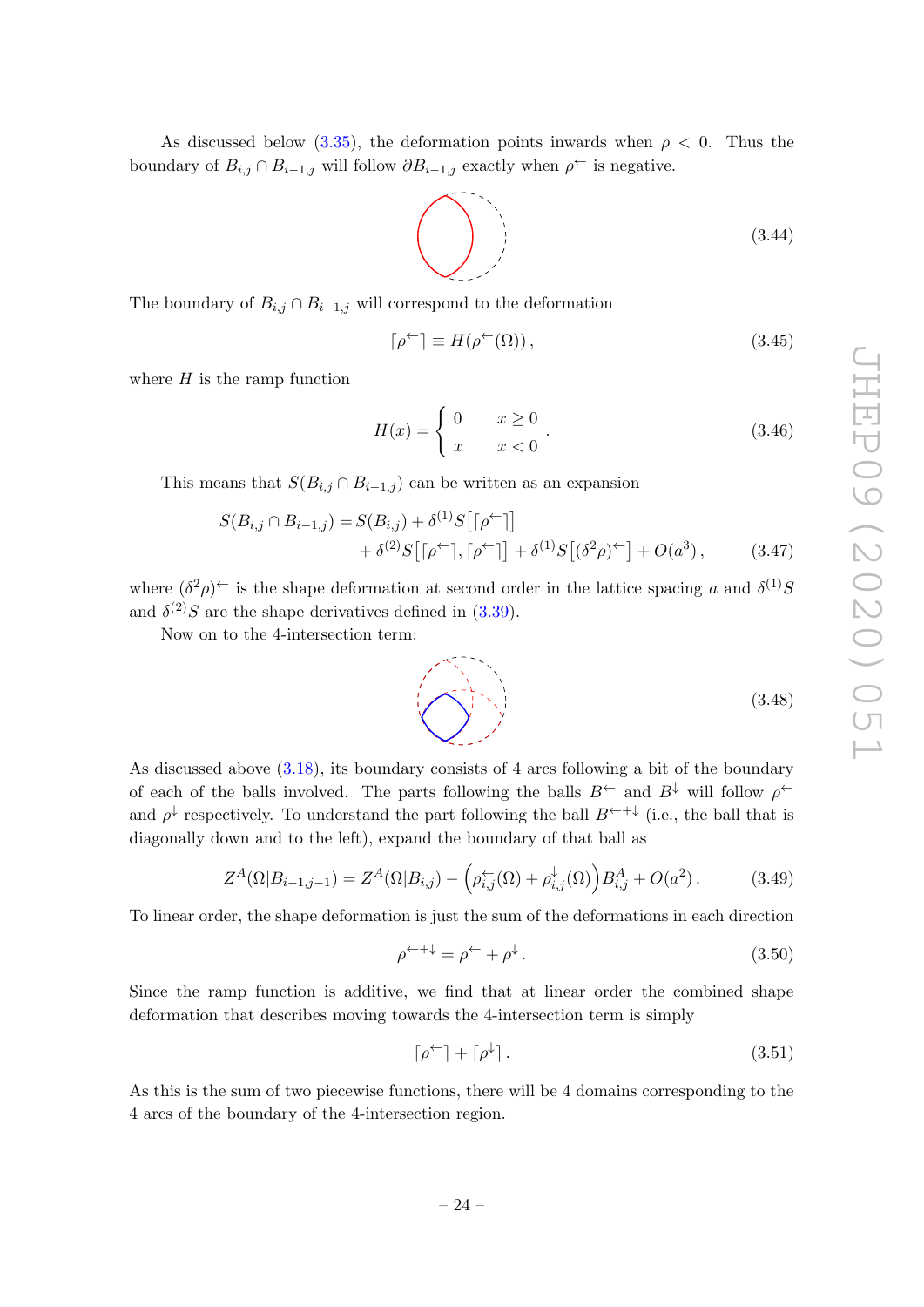Expanding the entropy of the 4-intersection term we find

$$
S(B_{i,j} \cap B_{i-1,j} \cap B_{i,j-1} \cap B_{i-1,j-1}) = S(B_{i,j}) + \delta^{(1)}S\big[\lceil \rho^{\leftarrow} \rceil + \lceil \rho^{\downarrow} \rceil\big] + \delta^{(2)}S\big[\lceil \rho^{\leftarrow} \rceil + \lceil \rho^{\downarrow} \rceil, \lceil \rho^{\leftarrow} \rceil + \lceil \rho^{\downarrow} \rceil\big] + \delta^{(1)}S[(\delta^2 \rho)^{\leftarrow + \downarrow} + O(a^3). \tag{3.52}
$$

Since  $\delta^{(1)}S$  and  $\delta^{(2)}S$  are linear and bi-linear respectively in their arguments, many of the terms in this expression will cancel with the 2-intersection terms which come with the opposite sign. In particular, all the terms linear in  $a$  will cancel and the resulting expression is  $O(a^2)$ :

$$
S_{diff}\left[\{B_{i,j}\}\right] = \sum_{i,j} \left[2\delta^{(2)}S\left[\lceil \rho^{\leftarrow} \rceil, \lceil \rho^{\downarrow} \rceil\right] + \delta^{(1)}S\left[(\delta^2\rho)^{\leftarrow +\downarrow} - (\delta^2\rho)^{\leftarrow} - (\delta^2\rho)^{\downarrow}\right] + O(a^3)\right],\tag{3.53}
$$

where the shape derivatives  $\delta^{(1)}S$  and  $\delta^{(2)}S$  are defined explicitly in [\(3.39\)](#page-23-2).

The entanglement entropy of a region in field theory is divergent, but it has a universal piece which is regulator independent. In odd dimensions, this universal piece is the finite part of the entanglement entropy. The change to this universal part due to changes of the shape of the region can be extracted to give a regulated version of the shape derivative. The second shape derivative  $\frac{\partial^2 S}{\partial \delta x(\theta_1) \partial \theta}$  $\frac{\partial^2 S}{\partial \delta r(\theta_1) \partial \delta r(\theta_2)}$  includes a non-local contribution which effects the universal part and contributes to the regulated shape derivative as well as local parts, proportional to  $\delta(\theta_1-\theta_2)$ , which are divergent.  $\frac{\partial S}{\partial \delta r(\theta)}$  on the other hand only contributes to the divergences.<sup>[17](#page-25-0)</sup> The Lemma demonstrated in section  $3$  guarantees that the differential entropy is finite, so all these divergent terms must exactly cancel against each other leaving only the regulated second shape derivative,

$$
S_{diff} \left[ \{ B_{i,j} \} \right] = 2 \sum_{i,j} \delta^{(2)} S_{\text{reg}} \left[ \lceil \rho^{\leftarrow} \rceil, \lceil \rho^{\downarrow} \rceil \right] + O(a^3) \,, \tag{3.54}
$$

where  $\delta^{(2)}S_{\text{reg}}$  is the regulated second shape derivative, i.e., the second shape derivative of the universal finite part of the entanglement entropy. This has the form of a Riemann integral and in the continuum limit, the differential entropy becomes an integral of the second shape derivative over the family of balls

$$
S_{diff}\left[\{B(\sigma)\}\right] = \frac{\pi}{2} \int d^2 \sigma \mu(\sigma) \,\delta^{(2)} S_{\text{reg}}\left[\lceil \rho_{T} \cdot \rceil, \lceil \rho_{T} \cdot \rceil\right].\tag{3.55}
$$

In this expression,  $\mu$  is a measure on the set of balls defining our bulk surface and  $T^{\leftarrow}$ , are a non-degenerate pair of vector fields tangent to the family of balls. We included a factor of  $\pi/2$  in the normalization of the measure for later convenience. We also introduced the

<span id="page-25-0"></span><sup>&</sup>lt;sup>17</sup>There are two ways of seeing this. First, there are no non-local terms we can write for a shape derivative at first order, so this must purely be a divergent contact term. Second, if you try computing this explicitly for a minimal surface anchored on a ball in AdS you will see this is the case. See [\[52\]](#page-42-3) for a thorough discussion of shape derivatives of entanglement entropy and their divergences in field theory.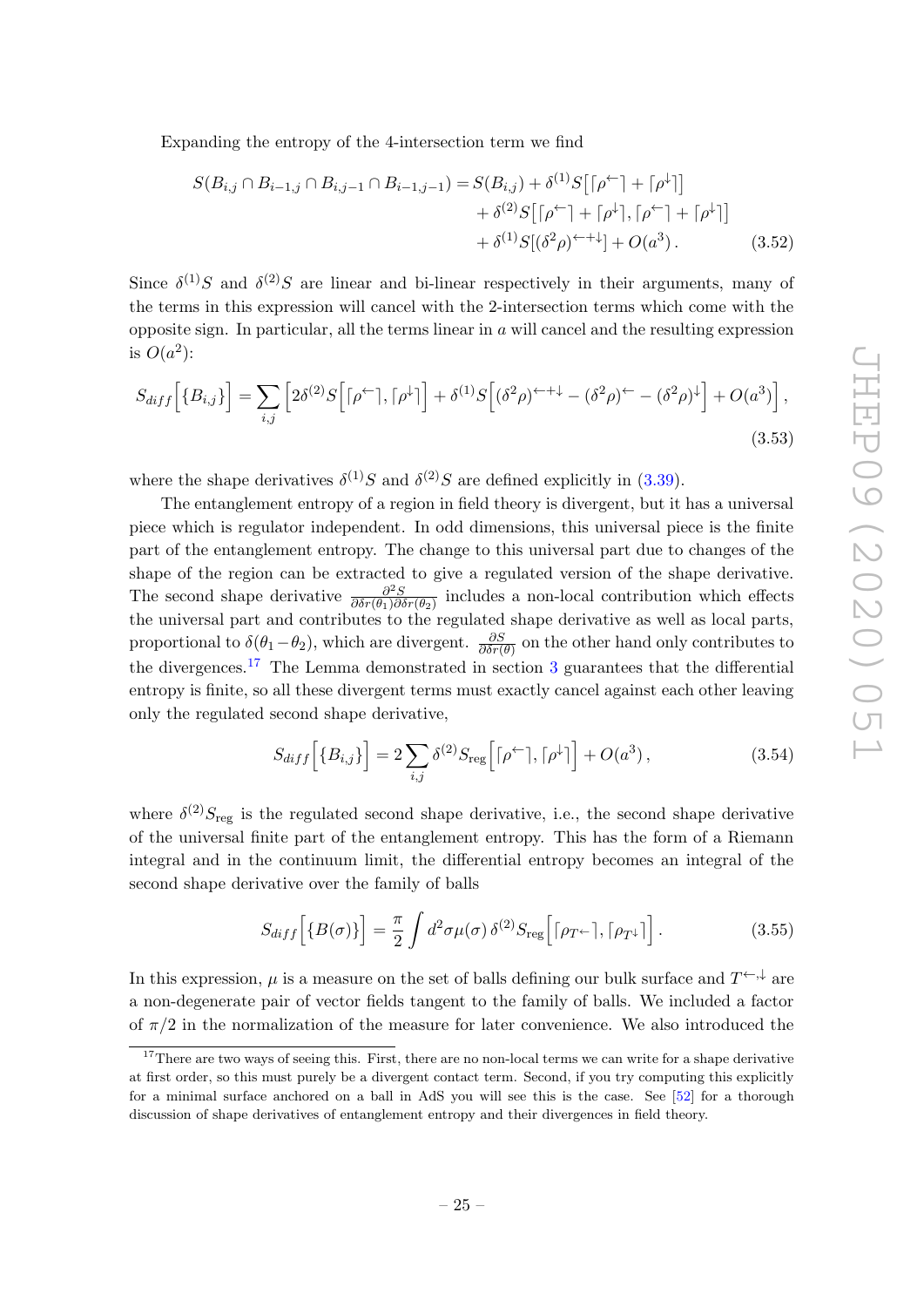new notation  $\rho_T$ , which is the deformation towards a ball in K in the direction of a vector T. In embedding space this deformation is simply

$$
\rho_T(\theta) \equiv T \cdot Z(\theta|B). \tag{3.56}
$$

The choice of discretization can be seen through the appearance of the measure  $\mu$ which keeps track of the density of points and  $T^{\leftarrow,\downarrow}$  which keep track of the directions of the difference vectors of the discretization. In terms of the coordinates  $\sigma$  that the discretization was based on, the measure  $\mu$  is that inherited from the Euclidean metric pushed through the coordinates, and the vectors  $T \rightarrow \star$  are the basis vectors defined by the coordinates.

If we change the coordinates that our discretization is based on, the residual measure and tangent vectors will also change. The change of coordinates  $\sigma \to \sigma'$  has Jacobian  $J_{A,B} \equiv \frac{\bar{\partial}B^{A}(\sigma^{\prime i})}{\partial B^{B}(\sigma^{j})}$  $\frac{\partial B^{(0)}(\sigma)}{\partial B^{(0)}(\sigma)}$ , then

$$
\mu \to \det(J)\mu \,, \qquad T \to J \cdot T \,, \tag{3.57}
$$

so that our expressions so far depend on the discretization lattice used to construct it. However, we will argue that the conformal invariance of the theory (not of the state) picks out a special class of discretizations that lead to an unambiguous definition of the differential entropy.

## <span id="page-26-0"></span>3.2 Differential entropy as the area of bulk surfaces

Since the area of a bulk surface must be independent of our choice of conformal frame on the boundary, we should demand the same from our definition of differential entropy. There is a special class of coordinates adapted to this  $SO(d+1,1)$  symmetry: the coordinates such that the metric obtained by pushing forward the Euclidean metric on  $\mathbb{R}^d$  gives the unique  $SO(d+1,1)$  invariant metric on K [\[28\]](#page-41-0)

$$
ds^{2} = \left(\sum_{k} \frac{\partial \sigma^{i}}{\partial x^{k}} \frac{\partial \sigma^{j}}{\partial x^{k}}\right)^{-1} d\sigma^{i} d\sigma^{j} = dB(\sigma) \cdot dB(\sigma), \qquad (3.58)
$$

where  $\sigma^i(x^k)$  are coordinates on our family of balls  $(\sigma : \mathbb{R}^d \to \mathcal{K}), B(\sigma)$  is the embedding space vector associated to the ball  $\sigma$ , and  $\cdot$  is the standard  $SO(d+1,1)$  invariant inner product on embedding space. We will carry out the discretization and limits described above in this class of coordinates. Since these coordinates lead to the unique  $SO(d +$ 1, 1) invariant metric on our family of balls, the continuum measure  $\mu$  that we obtain is the unique  $SO(d + 1, 1)$  invariant measure on our family of balls and the difference vectors  $T_{\leftarrow,\downarrow}$ , which are always orthogonal in the original Euclidean metric on  $\mathbb{R}^d$ , will be orthogonal as embedding space vectors. The embedding space vectors  $T_{\leftarrow}$ , thereby provide an orthonormal frame for the tangent space to our family of balls in embedding space. Conceptually, this procedure corresponds to placing a regular grid on embedding space.

Our prescription for fixing the definition of differential entropy makes sense in any state and so we conjecture that the differential entropy computes the area of the bulk envelope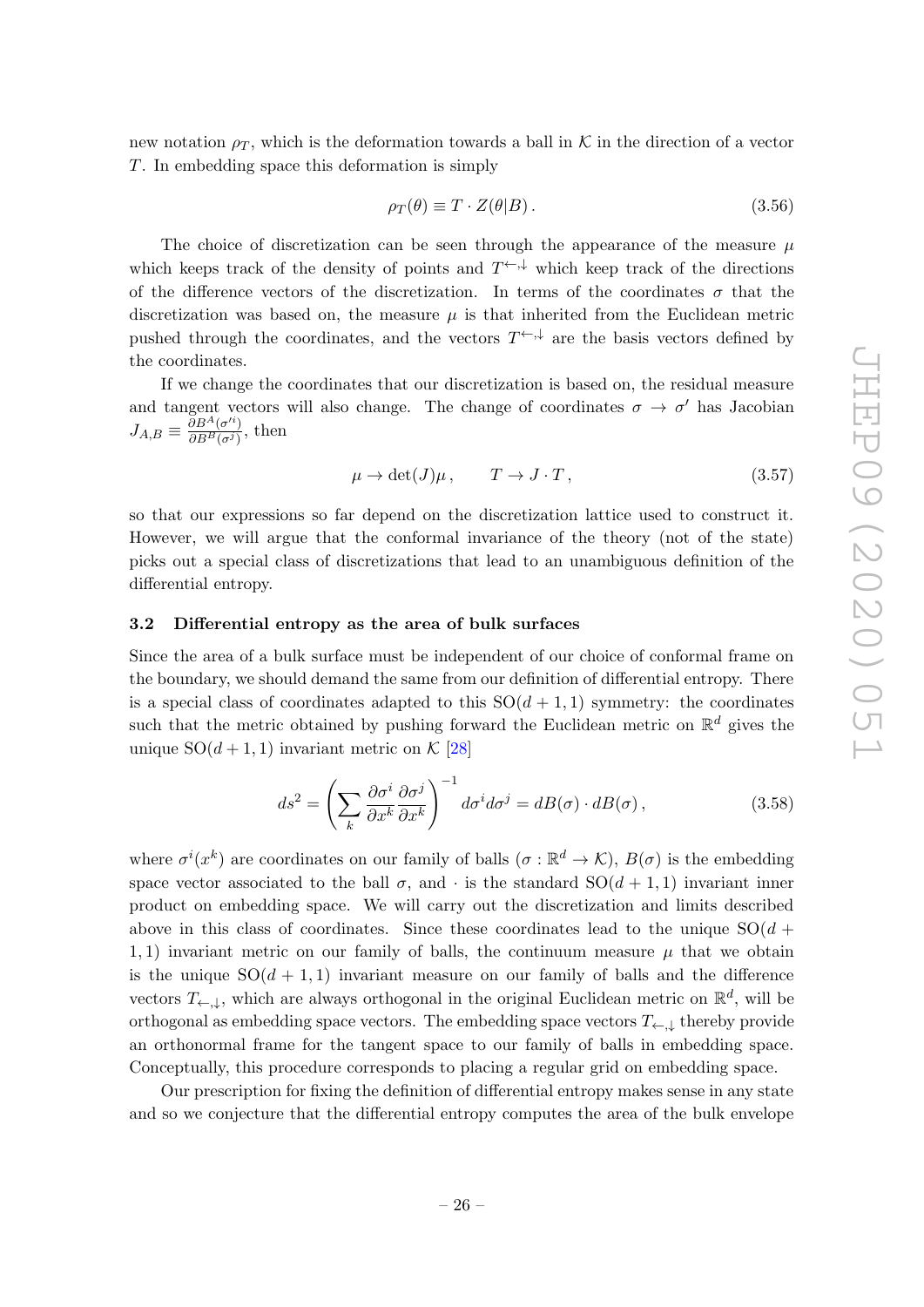associated to the family of balls used to define it:

<span id="page-27-4"></span><span id="page-27-2"></span>
$$
\frac{1}{4G_N}\text{Area}(N) = S_{\text{diff}}\left[B(\sigma)\right].\tag{3.59}
$$

Here N is the envelope of the family of balls  $B(\sigma)$  and we have used the standard holographic matching  $[53]^{18}$  $[53]^{18}$  $[53]^{18}$  where

$$
\frac{L_{\text{AdS}}^d}{4G_N} = \frac{2d\pi^{\frac{d+3}{2}}\Gamma(\frac{d+1}{2})}{\Gamma(d+3)} C_T \xrightarrow{d=2} \frac{\pi^3}{12} C_T. \tag{3.60}
$$

Here  $C_T$  is the overall normalization of the two-point function of the stress tensor.

As we discussed in section [2.4,](#page-13-0) simply integrating the invariant measure on the space of balls is sufficient to reproduce the area of an envelope in empty AdS, but it does not give any indication of what measure to use when moving away from the vacuum. From this perspective, our conjecture is that the shape derivatives of entanglement entropy provide the necessary state dependence and that [\(3.59\)](#page-27-2) provides the appropriate measure to use in other states. In other words, although this prescription for defining differential entropy makes use of the conformal symmetry of the theory, it does not assume anything about the state.

Our conjecture is supported by three pieces of evidence:  $(1)$   $(3.59)$  has the correct structure of UV divergences, (2) it has the appropriate invariance under changes of conformal frame, and (3) we will verify that it is correct for the vacuum state in the next section. Proving this conjecture requires a computation of shape derivatives of entanglement entropy in excited states, which would be interesting to carry out in its own right, but has not yet appeared in the literature.<sup>[19](#page-27-3)</sup>

#### <span id="page-27-0"></span>4 Differential entropy computes area in the vacuum

In the previous section, we defined a generalisation of differential entropy in terms of second shape derivatives of the entanglement entropy:

$$
\delta^{(2)}S_{\text{reg}}\Big[\lceil \rho_{T_1}\rceil, \lceil \rho_{T_2}\rceil\Big] = \int d\theta_1 d\theta_2 \, \frac{\partial^2 S_{\text{reg}}}{\partial \delta r(\theta_1) \partial \delta r(\theta_2)} \lceil \rho_{T_1}\rceil(\theta_1) \lceil \rho_{T_2}\rceil(\theta_2). \tag{4.1}
$$

This formula is well defined for any state, but explicit formulae for the shape derivatives of entanglement entropy only appear in the literature for the vacuum state of the CFT, so we will start there.

The finite part of the second shape derivative in vacuum expressed in Fourier space is given by Mezei's formula [\[51,](#page-42-5) [52\]](#page-42-3)

$$
\int d\theta_1 d\theta_2 \frac{\partial^2 S_{\text{reg}}}{\partial \delta r(\theta_1) \partial \delta r(\theta_2)} e^{ik_1\theta_1} e^{ik_2\theta_2} = -\frac{\pi^4}{6} C_T \delta_{k_1,-k_2} |k_1| (k_1^2 - 1). \tag{4.2}
$$

<span id="page-27-1"></span><sup>&</sup>lt;sup>18</sup>This reference uses  $d$  to denote boundary spacetime dimensions, whereas we have used  $d$  to denote only spatial dimensions.

<span id="page-27-3"></span> $19$ In principle, the computation of these shape derivatives is not problematic, whether we take a bulk perspective following [\[50,](#page-42-2) [51\]](#page-42-5) or a conformal perturbation theory perspective following [\[52\]](#page-42-3), although the former should be a more straightforward computation. None the less, the need to regulate the answer introduces sufficient technical complications that we will leave this for follow up work.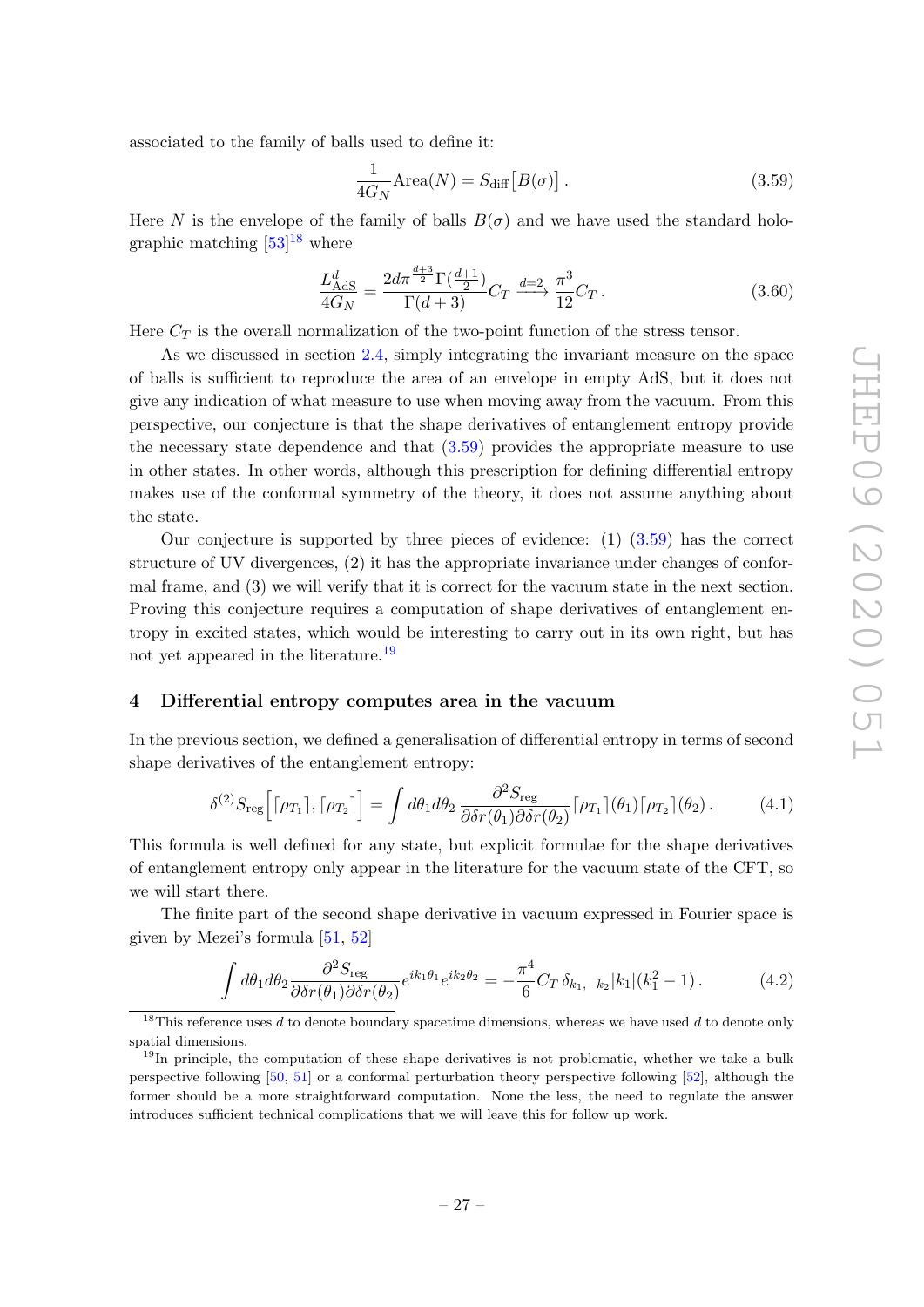where  $C_T$  was defined in [\(3.60\)](#page-27-4). Since this result has already been appropriately regulated, it will be most convenient for our purposes to work in Fourier space were we can apply it directly.

To make use of this result, we need the Fourier transform of our shape deformations

$$
\lceil \rho_{T_i} \rceil(\theta) = H\big(Z(\theta) \cdot T_i\big),\tag{4.3}
$$

where  $Z(\theta)$  parametrizes the boundary of the ball B around which this shape derivative is to be evaluated and  $H$  is the ramp function defined in  $(3.46)$ . Recall that points on the boundary correspond to null rays,  $Z^2 = 0$  and  $Z \sim \lambda Z$ . We can express these in a basis adapted to the vectors  $T_{1,2}$ . First, introduce a timelike vector W orthogonal to both  $T_{1,2}$ and B, which we can do since in this case the embedding space is four dimensional. We then use Gram-Schmidt to construct  $\tilde{T}_2$  such that  $T_1 \cdot \tilde{T}_2 = 0$  to give an orthonormal basis  $\{W, T_1, \tilde{T}_2, B\}$ :

$$
\tilde{T}_2 \equiv \frac{T_2 - (T_1 \cdot T_2) T_1}{\sqrt{1 - (T_1 \cdot T_2)^2}}.
$$
\n(4.4)

The points on  $\partial B$  can be expressed in terms of this basis as

$$
Z(\theta) = W - \cos \theta T_1 - \sin \theta \tilde{T}_2, \qquad (4.5)
$$

where we have used the freedom to rescale  $Z$  to set the coefficient of  $W$  to 1.

In terms of this parametrization,

$$
Z(\theta) \cdot T_1 = -\cos \theta \,,\tag{4.6}
$$

$$
Z(\theta) \cdot T_2 = -(T_1 \cdot T_2) \cos \theta - \sqrt{1 - (T_1 \cdot T_2)^2} \sin \theta.
$$
 (4.7)

Since  $T_{1,2}$  are unit vectors,  $T_1 \cdot T_2 = \cos \alpha$ , where  $\alpha$  is the angle between them. This allow us to re-express

<span id="page-28-0"></span>
$$
Z(\theta) \cdot T_2 = -\cos(\theta - \alpha). \tag{4.8}
$$

The Fourier transforms of the shape deformations are therefore

$$
\int \frac{d\theta_1}{2\pi} \lceil \rho_{T_1} \rceil (\theta_1) e^{-ik_1 \theta_1} = -\int_{-\frac{\pi}{2}}^{\frac{\pi}{2}} \frac{d\theta_1}{2\pi} \cos \theta_1 e^{-ik_1 \theta_1} = \frac{1}{\pi} \frac{1}{k_1^2 - 1} \cos \frac{\pi k_1}{2},\tag{4.9}
$$

$$
\int \frac{d\theta_2}{2\pi} \lceil \rho_{T_2} \rceil (\theta_2) e^{-ik_2 \theta_2} = -\int_{-\frac{\pi}{2}}^{\frac{\pi}{2}} \frac{d\theta_2}{2\pi} \cos \theta_2 e^{-ik_2(\theta_2 + \alpha)} = \frac{1}{\pi} \frac{1}{k_2^2 - 1} e^{-ik_2 \alpha} \cos \frac{\pi k_2}{2}.
$$
 (4.10)

Combining these results, the second shape derivative is

$$
\delta^{(2)} S_{\text{reg}} \Big[ [\rho_{T_1}], [\rho_{T_2}] \Big] = -\frac{\pi^2}{6} C_T \sum_{k \neq \{-1, 0, 1\}} \frac{|k|}{k^2 - 1} e^{ik\alpha} \cos^2 \frac{k\pi}{2},
$$
  
= 
$$
\frac{\pi^2}{6} C_T \left[ 1 - (T_1 \cdot T_2) \arctanh(T_1 \cdot T_2) \right].
$$
 (4.11)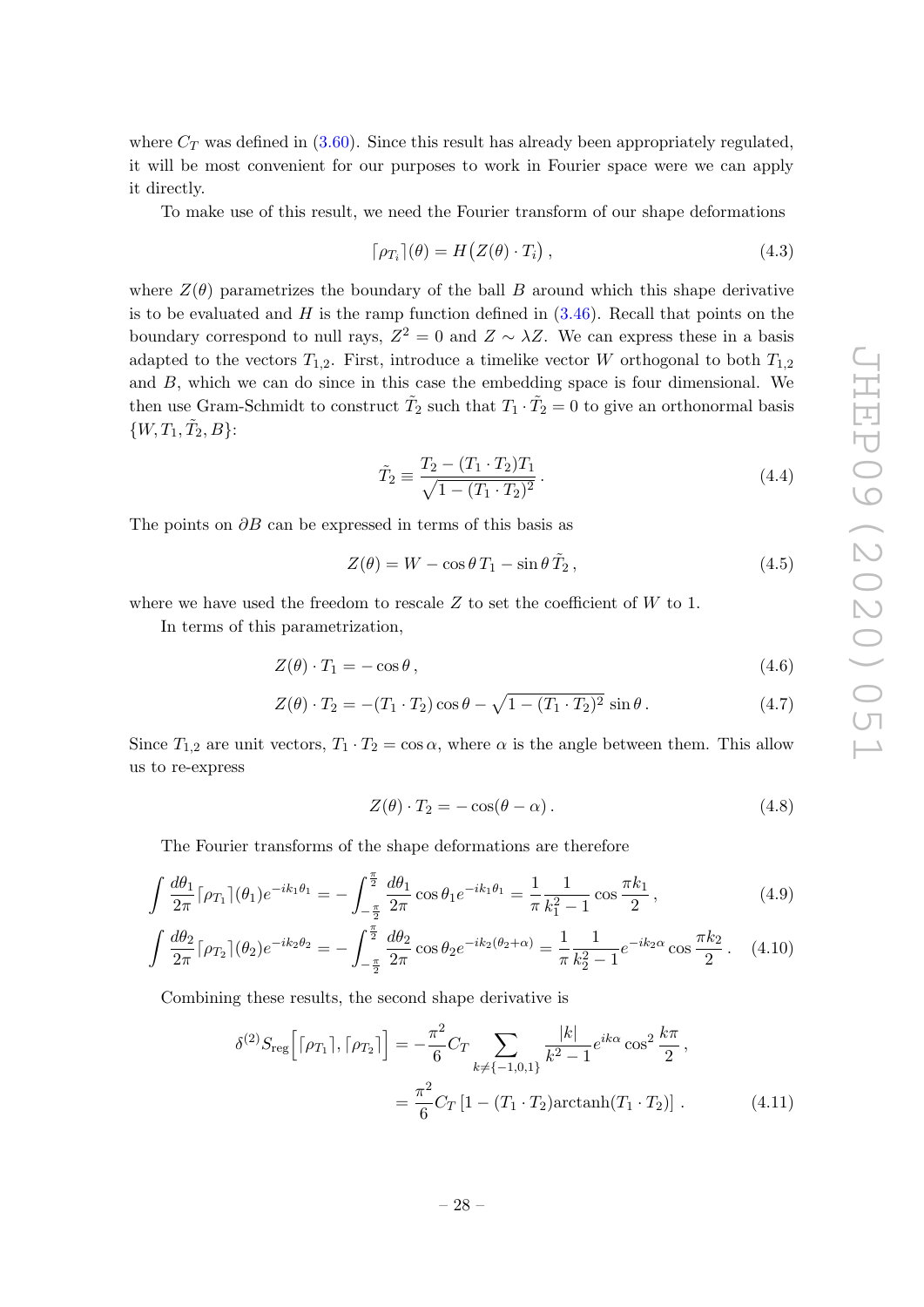Since this expression is constructed from  $SO(d+1, 1)$  invariants, this expression is invariant under conformal transformations.

Now consider any "nice" family of balls (as defined in [\(3.31\)](#page-21-1)) and the associated bulk non-extremal surface N constructed as the envelope of the minimal surfaces anchored on the balls. Above we gave a prescription for calculating the differential entropy of the family of balls. Calculationally, this prescription involved picking vectors  $T_{1,2}(\sigma)$  in embedding space that are orthogonal to each other as well as to the ball  $B(\sigma)$ . Parametrized in this way,  $(4.11)$  is constant for all  $\sigma$ , i.e. for all balls. This makes the integral for differential entropy easy to do in the coordinates we have chosen since the only  $\sigma$  dependence comes from the measure. Thus, plugging into our formula for differential entropy [\(3.59\)](#page-27-2) gives

$$
S_{\text{diff}}[B(\sigma)] = \frac{\pi^3}{12} C_T \int d\sigma \mu(\sigma). \qquad (4.12)
$$

In section [2.4](#page-13-0) we explained that the integral of  $\mu(\sigma)$  necessarily computes the area of the envelope of extremal surfaces  $N$ . (This is demonstrated in appendix  $B$  via direct computation.) In other words,

$$
S_{\text{diff}}\left[B(\sigma)\right] = \frac{1}{4G_N} \text{Area}(N) \tag{4.13}
$$

Thus our conjecture is satisfied for the vacuum state of any three dimensional field theory with a holographic AdS dual. In excited states the shape derivatives that we need to compute will not generally be so simple. Thus, excited states will constitute a critical test of our conjecture.

## <span id="page-29-0"></span>5 Discussion

In order to identify an information theoretic quantity dual to the area of non-extremal bulk surfaces in higher dimensions, we proposed a generalisation of differential entropy. We used the fact that the area of a closed surface in the bulk AdS is a finite and coordinate invariant quantity to constrain our proposal and then we checked our proposal for arbitrary surfaces in  $AdS_4$ .

Higher dimensions. In [\(3.23\)](#page-19-1) we proposed a discretized formula for differential entropy in higher dimensions. Taking the continuum limit gives an expression that involves d shape derivatives. Then following the prescription described above to choose coordinates adapted to the  $SO(d+1,1)$  conformal symmetry, our proposal for differential entropy becomes

$$
S_{\text{diff}}[B(\sigma)] = \int d\sigma \,\mu(\sigma) \,\delta^{(d)} S_{\text{reg}}[\lceil \rho_{T_1} \rceil, \dots, \lceil \rho_{T_d} \rceil], \tag{5.1}
$$

$$
\delta^{(d)}S_{\text{reg}}[\rho_1,\ldots,\rho_d] = \int d\theta_1 \ldots d\theta_d \frac{\partial^d S_{\text{reg}}}{\partial \delta r(\theta_1)\ldots \partial \delta r(\theta_d)} \rho_1(\theta_1)\ldots \rho_d(\theta_d). \tag{5.2}
$$

Here  $\mu$  is the unique  $SO(d+1, 1)$  invariant measure on a d-dimensional family of balls  $B(\sigma)$ in the field theory, and the  $T_i$  are an orthonomal frame for the tangent space to  $B(\sigma)$  in embedding space. In addition, the  $\lceil \rho_V \rceil$  are particular shape deformations associated to a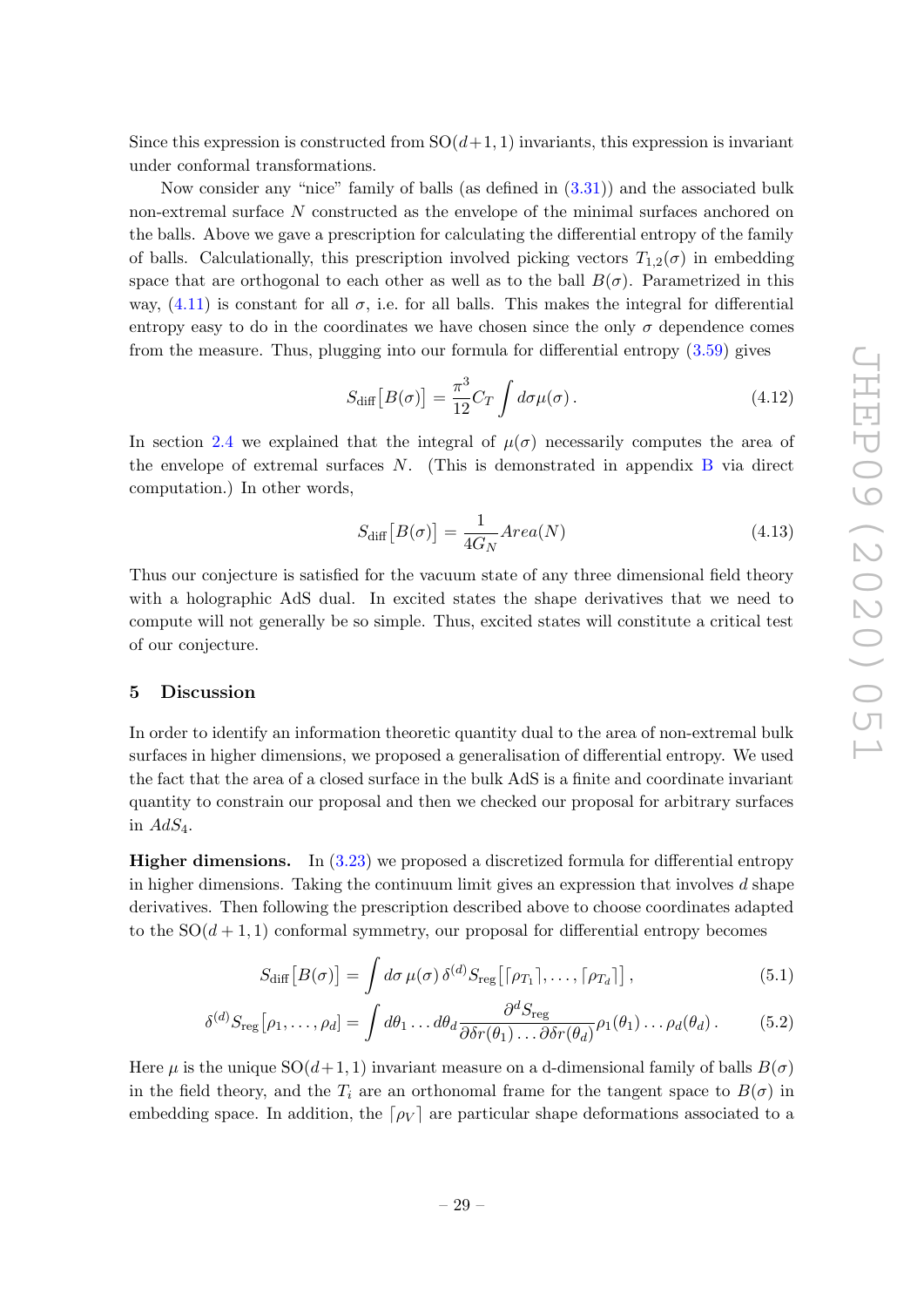vector V (see [\(3.45\)](#page-24-1)), and  $\partial S_{req}/\partial \delta r(\theta_i)$  is a regulated shape derivative of the entanglement entropy of a ball with respect to a deformation at the position  $\theta_i$  on the ball. The higher shape derivatives required to evaluate this quantity have not been computed, and it would be interesting to do so.

Monotonicity. It was shown in [\[37\]](#page-41-9) that there are area laws that ensure that bulk surfaces that are the envelope of a family of extremal surfaces obey certain monotonicity properties given reasonable energy conditions. The extremal surfaces in question terminate on the boundary of the spacetime on a family of balls  $B(\sigma)$ . If  $B(\sigma)$  is a "nice" family (see [\(3.31\)](#page-21-1)) and  $B'(\sigma)$  is another family that is in the "future" [\[25\]](#page-40-11) of  $B(\sigma)$ , i.e., every  $B'(\sigma)$ is contained in some  $B(\sigma)$ , then the area of the envelope associated to  $B(\sigma)$  is smaller than the area of the envelope of  $B'(\sigma)$ .<sup>[20](#page-30-0)</sup>

The differential entropy was shown to obey a similar monotonicity property for two dimensional CFTs in [\[37\]](#page-41-9) directly using strong sub-additivity, although its interpretation in terms of constrained state merging given in [\[15\]](#page-40-4) already guaranteed this. It is not immediately obvious how to extend such a direct proof to our higher dimensional proposal, either as a general property of quantum states or by restricting ourselves to holographic states and using the techniques of re-gluing surfaces introduced in [\[54\]](#page-42-6). However, given the structure of our proposal, it seems plausible that it can be given an interpretation in terms of constrained state merging.

Specifically, the discretized differential entropy for a two-dimensional field theory can be written in terms of conditional entropies as

$$
S_{\text{diff}}^{(d=1)} = \sum_{i} \left[ S(B_i) - S(B_i \cap B_{i-1}) \right] = \sum_{i} \left[ S(B_i - B_{i-1} | B_i \cap B_{i-1}) \right],\tag{5.3}
$$

where  $B_i - B_{i-1}$  denotes the difference of sets and  $S(A|B) = S(A \cup B) - S(B)$ . Each term in the sum measures the information in a new region  $B_i$ , conditioned on knowledge of the part of  $B_i$  that overlaps with the region  $B_{i-i}$ . This leads to the interpretation that the differential entropy in two dimensions is associated to a constrained state merging protocol in which each ball is added sequentially to construct the global state from the local density matrices. The differential entropy is the entanglement cost of this state merging protocol — essentially the number of Bell pairs required to carry it out.

For three-dimensional field theories, the differential entropy that we have proposed can also be written in terms of conditional entropies:

$$
S_{\text{diff}}^{(d=2)} = \sum_{i,j} \left[ S(B_{i,j}) - S(B_{i,j} \cap B_{i-1,j}) - S(B_{i,j} \cap B_{i,j-1}) + S(B_{i,j} \cap B_{i,j-1} \cap B_{i-1,j} \cap B_{i-1,j} \cap B_{i-1,j-1}) \right],
$$
  
= 
$$
\sum_{i,j} \left[ S(B_{i,j} - B_{i-1,j} | B_{i,j} \cap B_{i-1,j}) - S(B_{i,j-1} \cap B_{i-1,j-1} | B_{i,j} \cap B_{i-1,j-1} \cap B_{i-1,j-1}) ) \right].
$$
  
(5.4)

<span id="page-30-0"></span><sup>&</sup>lt;sup>20</sup>There are many parallels between concepts introduced in  $[37]$  and those discussed in this work: their coarse-graining families are roughly equivalent to our nice families of balls (although they consider general regions and we restrict to balls) and when they say that a family  $\tilde{F}$  is IR coarser than F we would say that  $\tilde{F}$  is in the future of F. We adopt this causal language because it ties in to earlier work describing the causal structure on  $K$  [\[25\]](#page-40-11).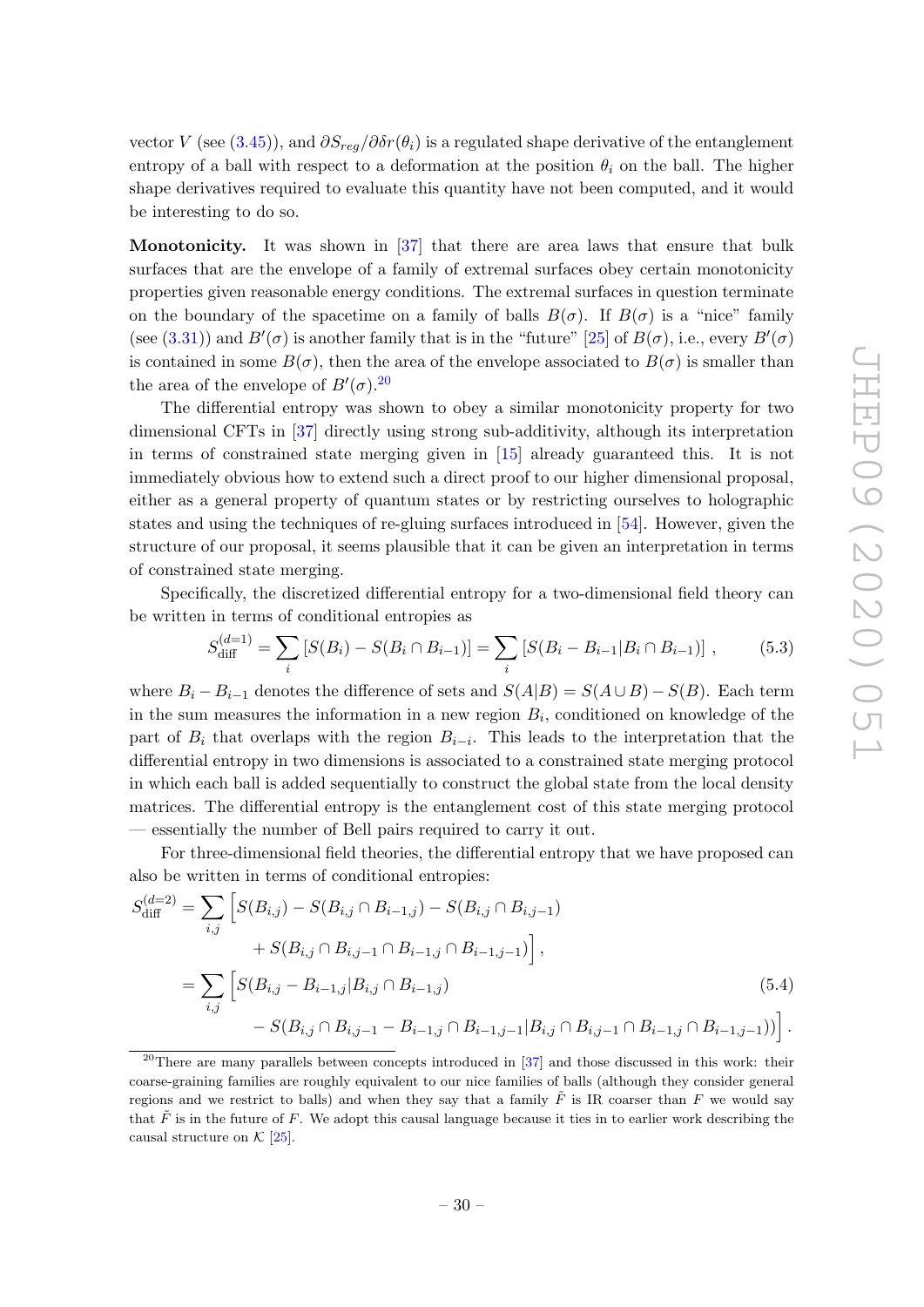This expression resembles the two-dimensional case above, except that there is a double sum. We can imagine treating this sum "row-by-row", i.e. summing over  $i$  first and then j. This suggests an interpretation in terms of constrained state merging in which balls are added sequentially row-by-row to construct the global state from the local density matrices. If such an interpretation is sustained, moving the family of balls towards the "future" in our terminology would correspond to imposing a stronger constraint on the state merging task. This would ensure that the entanglement cost of the merging increases; the differential entropy measures this cost. An interpretation of differential entropy as bulk area would therefore imply that the area of the bulk surface corresponding to a family of larger boundary balls would necessarily be smaller.

c-functions in arbitrary dimension. If our conjecture holds relating differential entropy in arbitrary states to the area of dual surfaces, then [\[37\]](#page-41-9) implies new monotonicity properties of the shape derivatives of entanglement entropy. In particular, we would expect the shape derivatives appearing in the differential entropy to be positive and monotonic under rescaling of the size of the balls used to define them. This provides a new proposal for a c-function in arbitrary dimensions. To establish such a c-function we need to understand the higher shape derivatives we have considered in this paper to see if they can extract universal terms in the entanglement entropy.

The subadditivity and strong subadditivity of entanglement entropy played a role in understanding the positivity and monotonicity of differential entropy in 2-dimensional field theories. For this higher dimensional generalisation, generalisations of these inequalities to more parties will probably be important. These have been studied in [\[55](#page-42-7)[–57\]](#page-42-8) with the aim of identifying the holographic entropy cone. The new inequalities that apply to holographic entanglement entropies discovered in this context are all balanced [\[55\]](#page-42-7), which means that each region appears an equal amount of times on each side of the inequality. Our higher dimensional generalisation of the differential entropy is not balanced and so the known inequalities do not apply to it.<sup>[21](#page-31-0)</sup> Perhaps a better understanding of its positivity and monotonicity could provide us with new inequalities further characterising the holographic entropy cone.

Entropy vs. differential entropy. We have proposed a formula for differential entropy as the dual description of the area of non-extremal surfaces in higher dimensional AdS space. The areas of *extremal* surfaces like the RT-surfaces and the horizons of black holes are holographically dual to von Neumann entropies. The differential entropy is not known to have such an interpretation; rather it measures the ignorance of local observers of a global state as quantified by a constrained state merging protocol. We could ask what our formula would give if we evaluated it for an extremal surface. In that case, our expressions reduce to boundary terms which we have not analyzed in this paper. These boundary

<span id="page-31-0"></span> $21$ Although the differential entropy is constructed so that the UV divergences coming from the boundaries of the regions cancel, the interior of the regions do not appear in a balanced way. Another way to see this is that the differential entropy cannot be written solely in terms of mutual information, but instead involves unpaired entropies.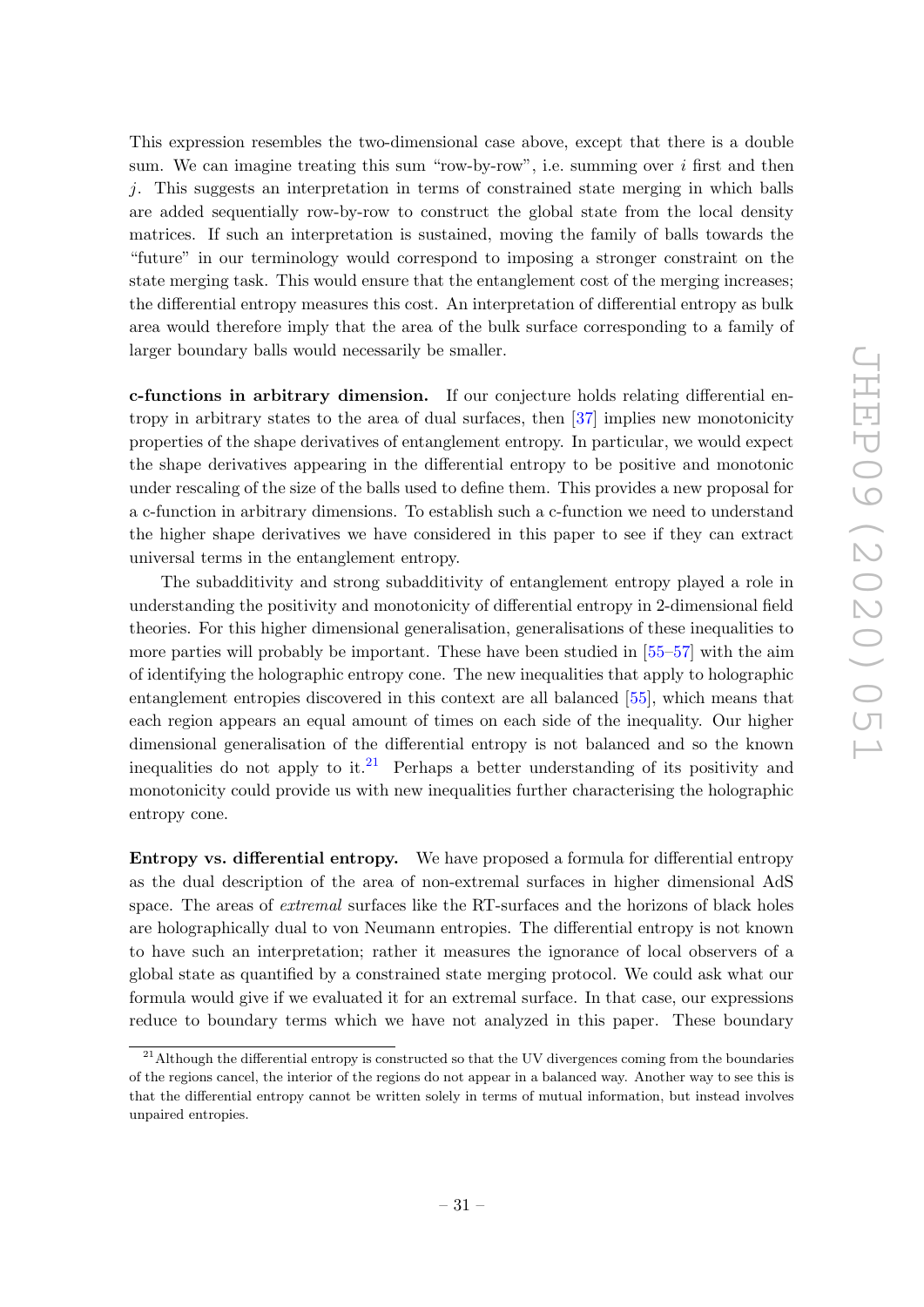terms evaluated for extremal surfaces should compute von Neumann entropies as they do in the previously understood case of two dimensional field theories.

 $1/N$  corrections. It is tempting to think of the differential entropy as an actual entropy associated to a time strip in the boundary field theory. To make sense of this idea we must clearly define entropies that make sense for time strips of a field theory. An algebraic definition is challenging because the operators in a time strip do not form a closed algebra. Some work has appeared discussing notions of entropies for subsets of operators which are not closed algebras, but it is not yet clear what is the correct definition [\[58,](#page-42-9) [59\]](#page-42-10). It may be better to privilege the interpretation of differential entropy in terms of a state merging protocol. This interpretation tells us that the area of a non-extremal bulk surface computes the cost in Bell pairs of reconstructing the global state of a system from the reduced density matrices of observers restricted to the time strip. This interpretation seems like it could be made well defined in a field theory and could be thought of as quantifying the information which ultraviolet observers confined to the time strip cannot access. In the bulk, this quantifies the information contained in the region not probed by these observer's entanglement wedges. One could imagine testing this idea by considering the addition of  $O(1)$  perturbations in the inaccessible regions. These should change the differential entropy by a subleading amount that corresponds to the ignorance of the information contained in the added perturbations in analogy with  $[60]$ . Computing these  $1/N$  corrections will be useful for understanding what differential entropy should mean in quantum gravity.

Bulk reconstruction. A number of approaches towards reconstructing the metric of the bulk dual spacetime have been proposed [\[35,](#page-41-7) [61–](#page-42-12)[66\]](#page-43-0). With the exception of [\[66\]](#page-43-0), these have focused on reconstructing the causal structure of the bulk, i.e. the metric up to a conformal factor. Since the area is sensitive to an overall conformal factor in the metric, one might hope that knowledge of the areas of bulk surfaces could fix this factor. Indeed, [\[66\]](#page-43-0) proved that the areas of surfaces can be used to uniquely fix the metric, but did not provide a constructive method for doing so. An explicit formula for the area of bulk surfaces should be helpful in finding such a constructive method for reconstructing the bulk metric.

## Acknowledgments

We thank Jake Bian for early collaborations on related material. We also thank Bartek Czech, Matt DeCross, Michal Heller, Arjun Kar, Nima Lashkari, Aitor Lewkowycz, Rob Myers, Onkar Parrikar, Mark Van Raamsdonk, Phillippe Sabella-Garnier and Gábor Sárosi for discussions. VB and CR acknowledge support from the Simons Foundation ( $\#$  385592, VB) through the It From Qubit Simons Collaboration, and the US Department of Energy contract  $\#$  FG02-05ER-41367. CR additionally acknowledges support from the Belgian Federal Science Policy Office through the Interuniversity Attraction Pole P7/37, by FWO-Vlaanderen through projects G020714N and G044016N, and from Vrije Universiteit Brussel through the Strategic Research Program "High-Energy Physics". We thank the Galileo Galilei Institute for Theoretical Physics, Florence for their hospitality during the workshop "Entanglement in quantum systems", where part of this work was carried out.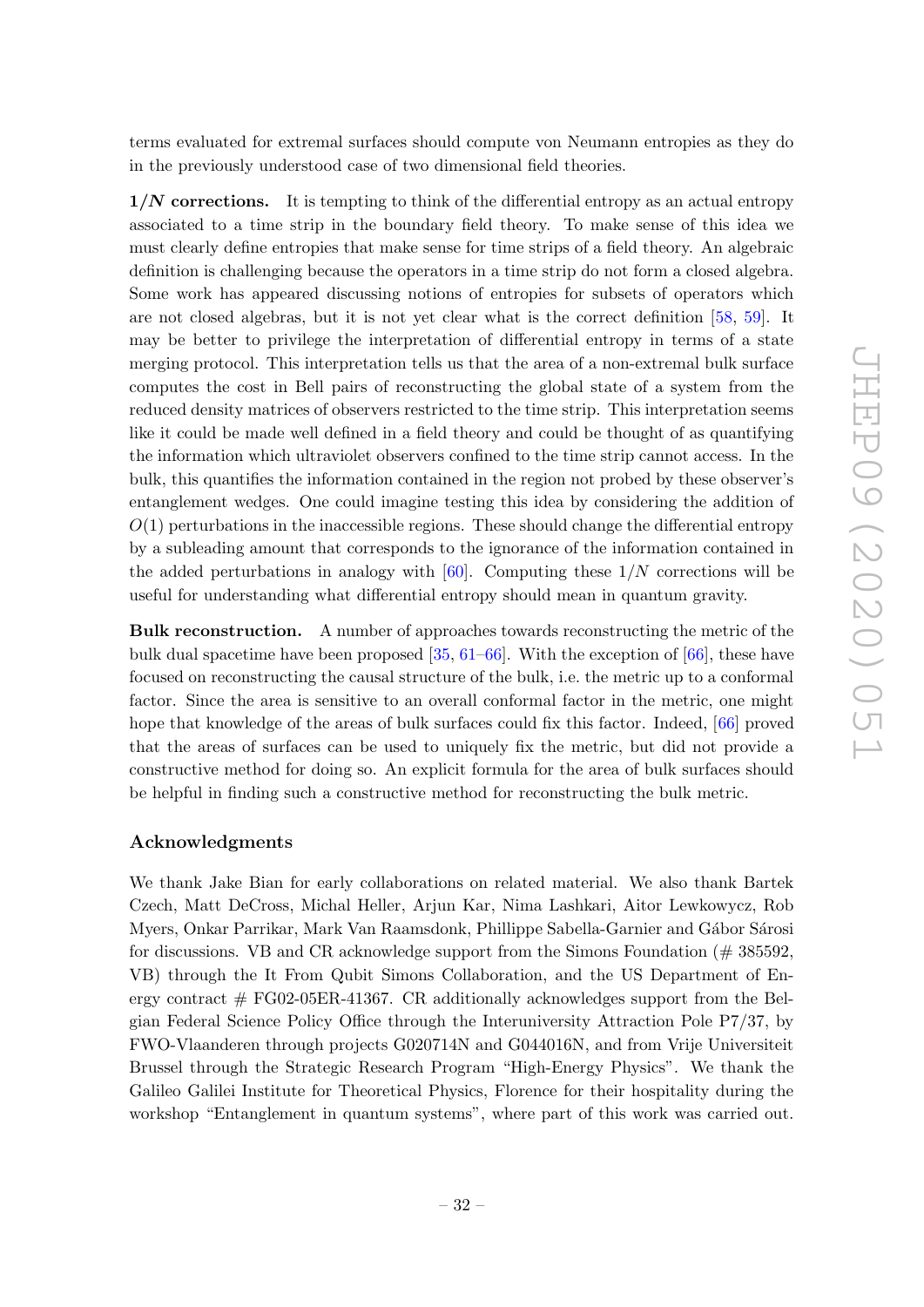CR thanks the Perimeter Institute for Theoretical Physics<sup>[22](#page-33-1)</sup> as well as the Mainz Institute for Theoretical Physics during the workshop "Modern Techniques for CFT and AdS" for hospitality. VB thanks the Aspen Center for Physics which is supported by National Science Foundation grant PHY-1607611.

## <span id="page-33-0"></span>A Double-fibrations for Lorentzian manifolds

In this appendix, we will give a covariant version of the construction in section [2.](#page-3-0)

Consider an asymptotically- $AdS_{D+1}$  manifold, M. A spacelike co-dimension 2 extremal surface in M (a space of signature  $(D, 1)$ ) has a normal space of signature  $(1, 1)$ . Instead of a normal vector at each point on the surface, there is a normal 2-plane. This normal 2 plane can be parametrized by two null vectors,  $N_+$  and  $N_-$  chosen such that  $g_{\mu\nu}N_+^{\mu}N_-^{\nu} = 1$ modulo the rescaling

$$
N_+ \to \lambda N_+ \qquad N_- \to \lambda^{-1} N_- \,. \tag{A.1}
$$

It may also be specified by an orthogonal spacelike unit normal  $n_s$  and timelike unit normal  $n_t$  modulo a boost in the normal plane. The specification of such a 2-plane locally at a point by either of these approaches will be referred to as a 2-frame. We will denote the bundle of 2-frames on M, the 2-frame bundle, as  $\mathbb{F}_2M$ . This is analogous to the bundle of unit vectors we defined in the text, which could be thought of as the 1-frame bundle:

$$
\mathbb{S}M = \mathbb{F}_1 M. \tag{A.2}
$$

Again, there is a volume form

$$
vol = \sqrt{\det g} dx_1 \wedge \ldots \wedge dx_{D+1}
$$
 (A.3)

on  $M$ , but the area of a co-dimensions 2 surface  $N$  is not given by integrating a form over the surface — there is an implicit dependence on the 2-frame that can be written as

$$
Area(N) = \int_{\tilde{N}} area, \qquad (A.4)
$$

<span id="page-33-2"></span>
$$
area = \iota_{N_-} \iota_{N_+} vol, \qquad (A.5)
$$

where  $\tilde{N}$  is again the lift of N into a section of  $\mathbb{F}_2M$  by appending the normal 2-frame at every point of the surface, and *area* is a form defined on  $\mathbb{F}_2M$ .

A covariant generalization of the kinematic space defined in the main text the space of all balls and boosts of balls in the boundary. We will continue to call this space  $K$ .  $K$  is closed under the global conformal group and was discussed in detail in [\[28\]](#page-41-0). Now consider defining E as the bundle over K where the fibres consist of the points on the bulk extremal surface anchored to a (boosted) ball shaped region just as before. This bundle

<span id="page-33-1"></span><sup>&</sup>lt;sup>22</sup>Research at Perimeter Institute is supported by the Government of Canada through the Department of Innovation, Science and Economic Development and by the Province of Ontario through the Ministry of Research and Innovation.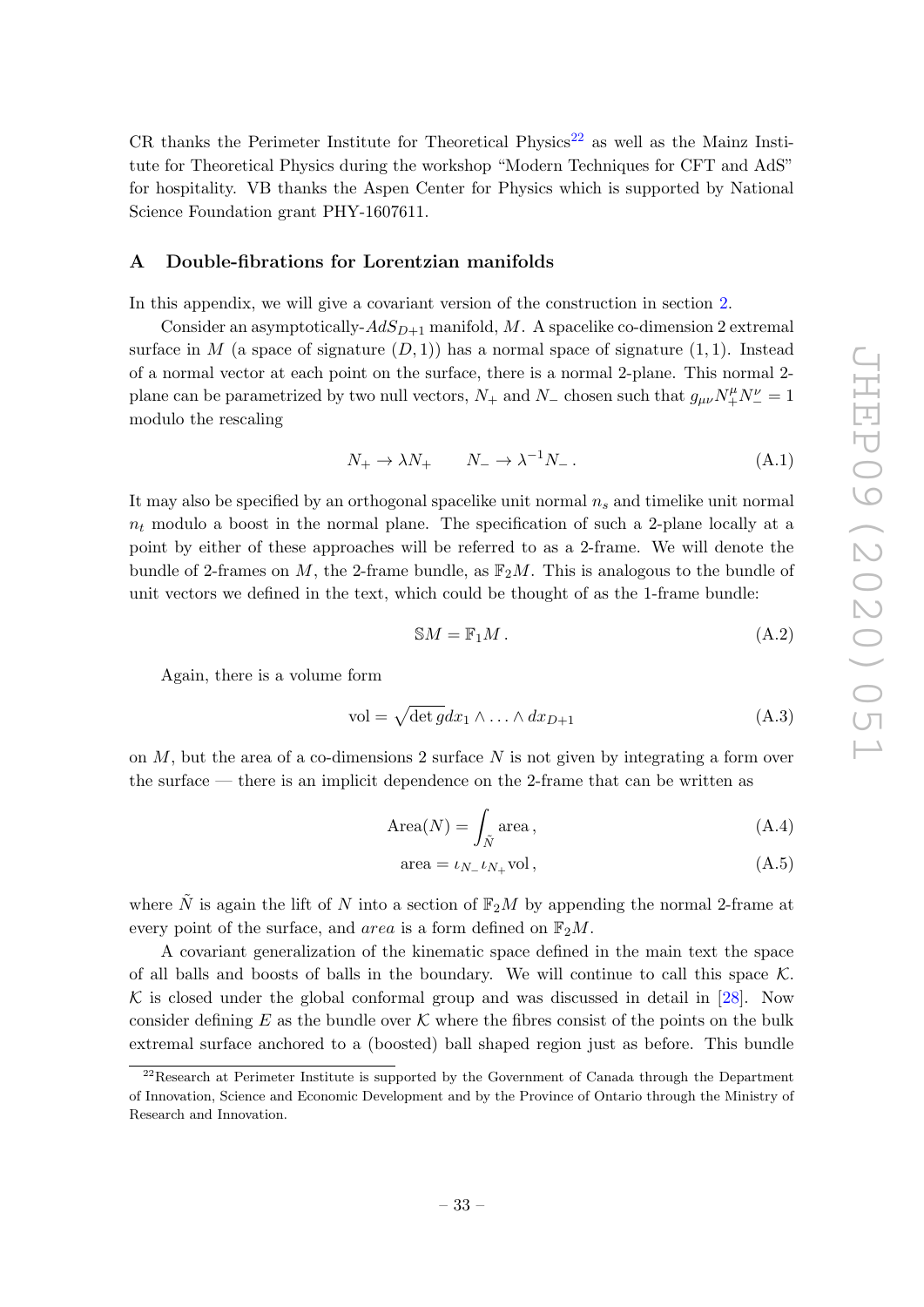E has a natural embedding into  $\mathbb{F}_2M$  by taking the 2-frame normal to the surface at the given point.

Let us go over this for the example of  $M = AdS_{D+1}$  using Poincaré coordinates:

$$
ds^2 = \frac{-dt^2 + dz^2 + dx_i^2}{z^2} \,. \tag{A.6}
$$

A co-dimension 2 surface N can be specified locally by two conditions  $t = t(x)$  and  $z = z(x)$ . The 2-frame normal to this surface is then specified by the unit vectors

$$
n_s = \frac{z}{\sqrt{1 + (\partial_{x_i} z)^2}} (0, 1, \partial_{x_i} z), \qquad n_t = \frac{z}{\sqrt{1 - (\partial_{x_i} t)^2}} (1, 0, \partial_{x_i} t).
$$
 (A.7)

It is therefore natural to consider coordinates on  $\mathbb{F}_2M$  similar to those used for SM in the body of the text:  $(t, z, x_i; \dot{t}_i, \dot{z}_i)$  such that the section  $\tilde{N}$  is defined by  $\dot{z}_i = \partial_{x_i} z$  and  $\dot{t}_i = \partial_{x_i} t$ .

Now introduce embedding space: for this Lorentzian case the conformal symmetry is SO(D, 2), so  $AdS_{D+1}$  is the space of vectors in  $\mathbb{R}^{D,2}$  such that  $X^2 = -1$ . A 2-frame is specified by  $S^2 = 1$  and  $T^2 = -1$  such that  $S \cdot T = 0$  modulo the SO(1,1) boosts in the S-T plane or equivalently by  $N_{\pm} = S \pm T$ , where the boosts become  $N_{\pm} \to \lambda^{\pm 1} N^{\pm}$ . As discussed in [\[28\]](#page-41-0), the space of (boosted) balls  $K$  is parametrized by just such a 2-frame: two vectors  $S^2 = 1$  and  $T^2 = -1$  up to the SO(1,1) boosts. The vector T can be thought of as specifying the Lorentz frame where the ball lies at constant time and then the vector S in this frame is simply the vector B from before. A point on a ball  $(S, T)$  is a vector  $X^2 = -1$  such that  $X \cdot S = X \cdot T = 0$ . Bringing this together, a point in E is a triple of orthogonal unit vectors  $(S, T, X)$  where S is spacelike and T and X are timelike modulo boosts in the S-T plane (but not in the X-T or X-S planes — these correspond to rotating the extremal surface around the given point). A point in  $\mathbb{F}_2M$  is also given by a triple of mutually orthogonal<sup>[23](#page-34-0)</sup> vectors  $(X, S, T)$  modulo boosts in the S-T plane. We therefore see that  $\mathbb{F}_2M \cong E$  for the case of empty AdS.

What about the "null vector alignment condition" that appeared in the proof of the relation between two-dimensional differential entropy and the area of bulk curves in [\[13\]](#page-40-14)? There it was found that for  $D = 2$ , where the extremal surfaces are curves, the envelope of a family of extremal surfaces may not actually be tangent to a particular extremal surface at each point. Instead, the tangent vector to the curve maybe be shifted by a null vector in the normal 2-plane. Starting from  $(A.4)$ , we will now see that such a shift does not affect the area element of the surface at that point. Consider a surface parametrized by  $X^{\mu}(\sigma_i)$ ,  $i = 1, \ldots, D - 1$ : in terms of the volume form

$$
\text{vol} = \sqrt{\det g} \,\epsilon_{\mu_1...\mu_{D+1}} dX^1 \wedge \dots \wedge dX^{D+1} \,,\tag{A.8}
$$

the area element on the surface is

$$
\sqrt{\det g} \epsilon_{\mu_1...\mu_{D+1}} N_+^{\mu_D} N_-^{\mu_{D+1}} \partial_{\sigma_1} X^{\mu_1} \dots \partial_{\sigma_{D-1}} X^{\mu_{D-1}} d\sigma_1 \dots d\sigma_{D-1}.
$$
 (A.9)

<span id="page-34-0"></span><sup>&</sup>lt;sup>23</sup>S and T must be orthogonal to X because although they are normal to the submanifold  $N \subset M$  they are still in the tangent space to M.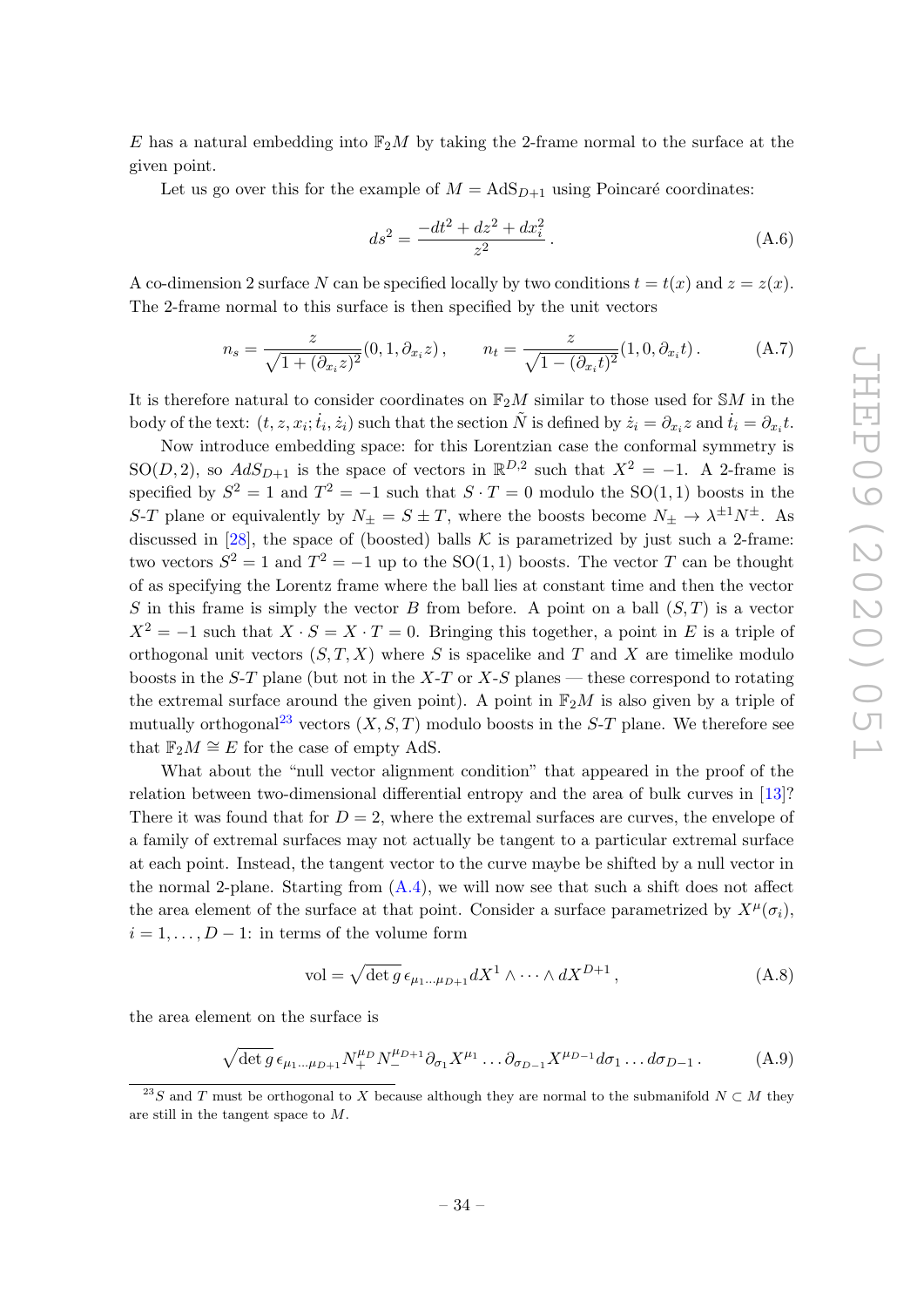Now shift one of the tangents by one of  $N_{\pm}$ . Without loss of generality consider shifting the first one by  $N_{+}$ :

$$
\partial_{\sigma_1} X^{\mu} \to \partial_{\sigma_1} X^{\mu} + c N^{\mu}_+ \tag{A.10}
$$

$$
N_{-}^{\mu} \to N_{-}^{\mu} - c\partial_{\sigma_1}X^{\mu} + c^2N_{+}^{\mu}, \tag{A.11}
$$

where the second line is the resulting shift in the normal 2-frame. To simplify notation, we have assumed without loss of generality that the parametrization  $X^{\mu}(\sigma_i)$  is such that the tangents  $\partial_{\sigma_i} X$  are already orthonormal. By plugging into the above, we see that this does not affect the area element due to the antisymmetry of the  $\epsilon$  tensor. A more detailed study will be necessary to understand whether this freedom is sufficient to relate the normal 2-frames of the extremal surfaces in a family to the 2-frames of their envelope.

## <span id="page-35-0"></span>B Crofton-like formula for  $AdS_4$

The logic behind the Crofton formula for computing the length of curves in  $AdS_3$  (developed in  $[25]$  and extended to spacetimes with time dependence in  $[67]$ ) is that in sufficiently symmetric spaces, measures on geometric objects that respect the symmetries are often unique. Some introductory literature on the field of integral geometry, which concerns itself with defining and identifying these measures, can be found at [\[46](#page-41-17)[–48\]](#page-42-0).

Consider the set of all geodesics which intersect a bulk curve. There is a unique measure on the space of geodesics that is compatible with the isometries of AdS, which restricts to a unique measure on the set of all geodesics intersecting this curve. From the perspective of the curve, there are geodesics leaving it at every point along the curve in every direction in the unit sphere. Thus an integral over all geodesics intersecting the curve can be split into an integral over the points along the curve times an integral over the unit sphere. Since AdS is isotropic, the integral will be uniform over the unit sphere and its volume will factor out. We have re-expressed an integral over geodesics intersecting a curve in terms of an integral over the points on that curve, but what measure are we integrating over this curve? We know that it must be compatible with the isometries of AdS, and so we must conclude that it is the unique measure on the points along a curve compatible with these isometries: the length of that curve. We must therefore conclude that integrating the unique measure allowed by the isometries of AdS over the space of all geodesics intersecting a curve must give the length of that curve times an overall factor of the volume of a unit sphere.

The same logic applies to integrating over all co-dimension 1 extremal surfaces anchored to boundary balls tangent to a co-dimension 1 surface in a spatial slice of  $AdS_4$ . This is clearest in embedding space. As reviewed in section [2.3,](#page-11-0) the points in AdS are parametrized by timelike unit vectors  $X^2 = -1$ . The unique metric invariant under the isometries of  $AdS^{24}$  $AdS^{24}$  $AdS^{24}$  is  $ds^2 = dX^2$ . This leads to the usual metric on AdS and the usual measure of area for co-dimension 1 surfaces. The space of balls in a spatial slice of a  $CFT_3$  is parametrized by the unit spacelike vectors in embedding space  $B^2 = 1$ . Similarly, this space has a unique

<span id="page-35-1"></span> $24$ The language of embedding space makes it easy to construct quantities invariant under the isometries of AdS; we must simply make sure to contract all the  $SO(d+1,1)$  indices.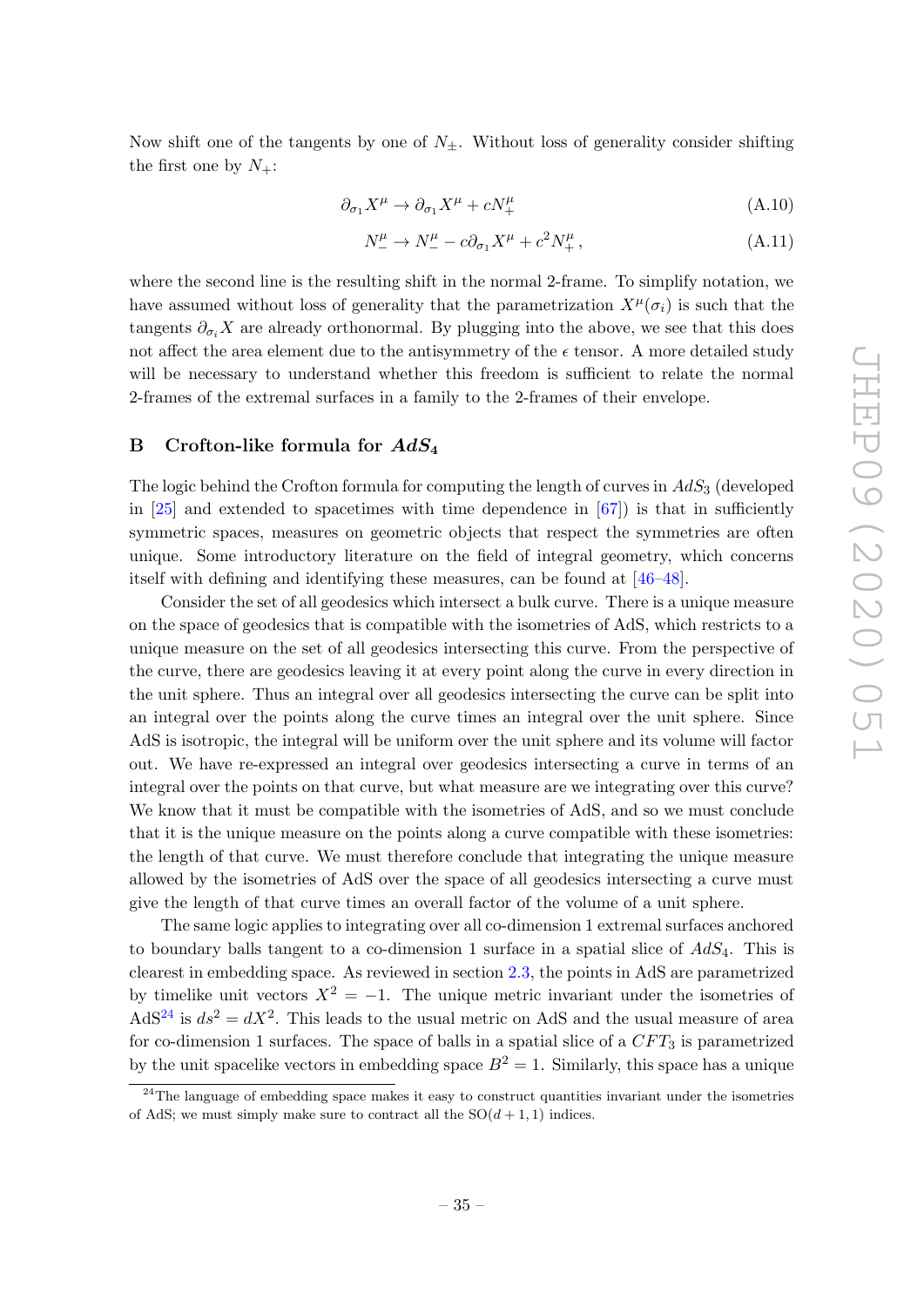metric invariant under the conformal symmetry:  $ds^2 = dB^2$ . This metric is  $dS_3$  and when written in coordinates describing the center and radius of the ball it is

$$
\frac{-dR^2 + d\vec{x}_0^2}{R^2} \,. \tag{B.1}
$$

This leads us to a unique conformally invariant measure on extremal surfaces anchored to balls tangent to a bulk co-dim 1 surface lying on a spatial slice of  $AdS_{d+1}$ ,

$$
\mu(\vec{x}_0)d^{d-1}\vec{x}_0 = \frac{\sqrt{1 - (\partial_{\vec{x}_0}R)^2}}{R^{d-1}}d^{d-1}\vec{x}_0,
$$
\n(B.2)

where we have parametrized the balls by specifying  $R(\vec{x}_0)$ . By the uniqueness of these measures we expect this measure to be equal to the area of the bulk envelope in AdS possibly up to non-unique boundary terms. We will now show this explicitly.

For a spatial slice of  $AdS_4$ , the measure is

$$
\int \mu(\vec{x}_0) d^2 \vec{x}_0 = \int dx_0 dy_0 R^{-2} \sqrt{1 - \left(\frac{\partial R}{\partial x_0}\right)^2 - \left(\frac{\partial R}{\partial y_0}\right)^2}.
$$
 (B.3)

where we have denoted  $x_0^{(1)}$  $_{0}^{(1)}$  by  $x_0$  and  $x_0^{(2)}$  $y_0^{(2)}$  by  $y_0$ .

We will now show that this reproduces the area of the corresponding envelope surface in a spatial slice of  $AdS_4$ . The change of variables

<span id="page-36-0"></span>
$$
\vec{x} = \vec{x}_0 - R\partial_{\vec{x}_0}R\tag{B.4}
$$

$$
z = R\sqrt{1 - (\partial_{\vec{x}_0}R)^2}
$$
\n(B.5)

which follows from the equation for a minimal surface anchored on a ball in AdS

$$
z^{2} + (\vec{x} - \vec{x}_{0})^{2} = R^{2}
$$
 (B.6)

can be used to write  $(B.3)$  in terms of  $z(x, y)$  parametrizing the co-dimension one bulk envelope

$$
\int dx dy z^{-2} [1 + (\partial_x z)^2 + (\partial_y z)^2]^{-\frac{3}{2}}
$$
  
 
$$
\times [1 + (\partial_x z)^2 + (\partial_y z)^2 + z^2 (\partial_x^2 z) (\partial_y^2 z) - z^2 (\partial_x \partial_y z)^2
$$
  
 
$$
+ z \partial_x^2 z + z \partial_y^2 z + z (\partial_x z)^2 \partial_x^2 z - 2z (\partial_x z) (\partial_y z) \partial_x \partial_y z + z (\partial_y z)^2 \partial_y^2 z], \quad (B.7)
$$

where we have included the Jacobian for the change of variables  $(x_0, y_0) \rightarrow (x, y)$ .

This expression is equal to

$$
\int dx dy \left\{ \frac{\sqrt{1 + (\partial_x z)^2 + (\partial_y z)^2}}{z^2} + \partial_x \left[ \frac{\partial_x z}{z\sqrt{1 + (\partial_x z)^2 + (\partial_y z)^2}} \right] + \partial_y \left[ \frac{\partial_y z}{z\sqrt{1 + (\partial_x z)^2 + (\partial_y z)^2}} \right] \right\}
$$
\n(B.8)\n
$$
+ \partial_x \left[ \frac{(\partial_x z)(\partial_y^2 z)}{[1 + (\partial_y z)^2] \sqrt{1 + (\partial_x z)^2 + (\partial_y z)^2}} \right] - \partial_y \left[ \frac{(\partial_x z)(\partial_x \partial_y z)}{[1 + (\partial_y z)^2] \sqrt{1 + (\partial_x z)^2 + (\partial_y z)^2}} \right] \right\},
$$

which is the area of a surface in a spatial slice of  $AdS_4$  up to boundary terms.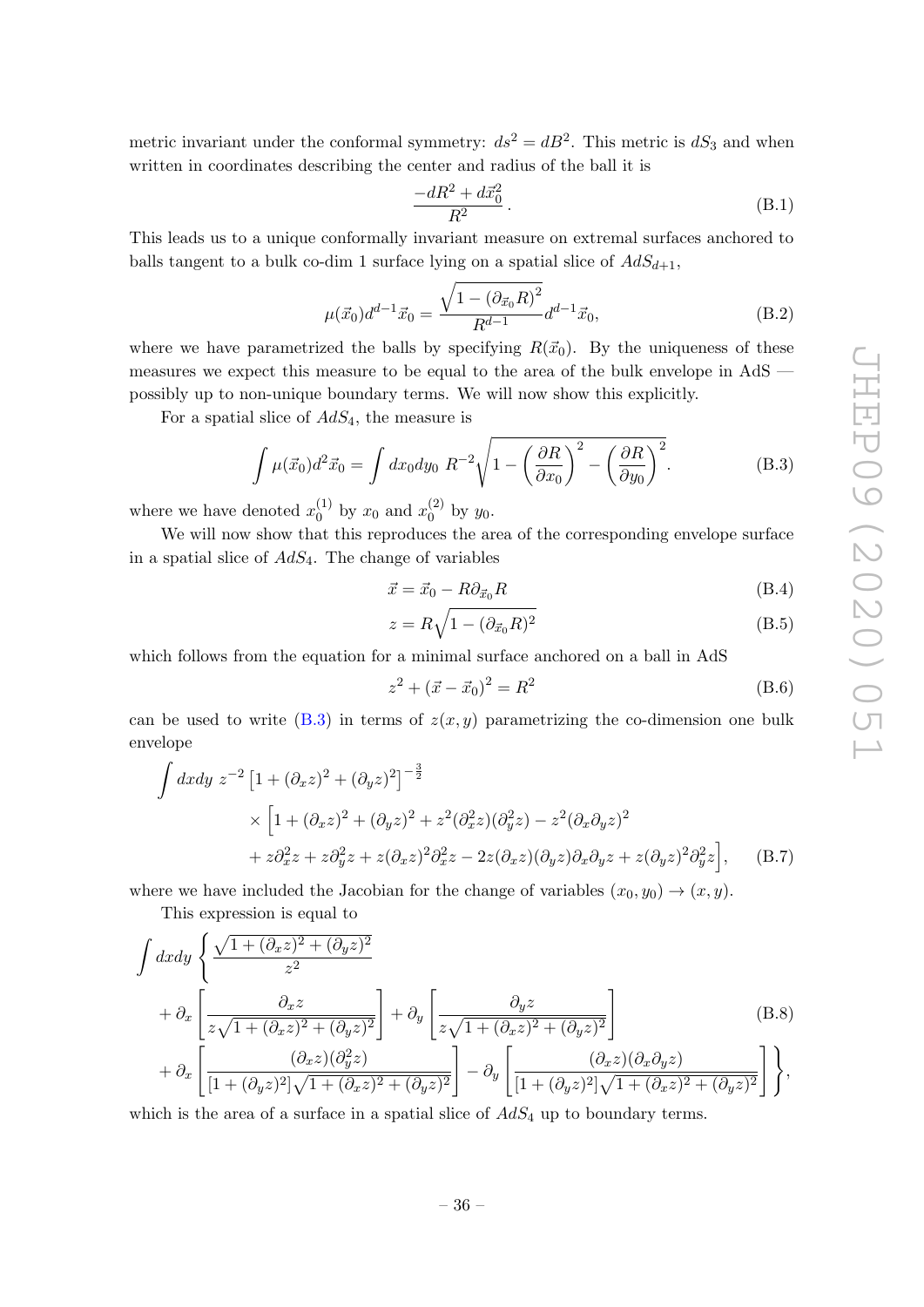## <span id="page-37-0"></span>C Integral geometry in embedding space

The principles of integral geometry have many applications that were not used in the body of this work. Integral geometry can be described as the field which finds invariant measures on spaces of geometric objects subject to symmetries. Consider the space of straight lines in flat space. These might be parametrized by giving where the line crosses the y-axis and the angle at which it crosses,  $(y_0, \theta)$ . Subject to the isometries of the plane, which include shifts of  $y_0$  and  $\theta$ , the unique invariant measure is  $dy_0 d\theta$ . This is known as the Crofton form.

The space of points in the plane also has a unique measure compatible with the isometries of the plane: the familiar Lebesgue measure dxdy. The space of points along a curve  $\gamma$ in the plane, which can be parametrized by  $y(x)$ , similarly has a unique measure invariant under these symmetries induced from the measure on the plane

$$
\sqrt{1 + \left(y'(x)\right)^2} dx \, . \tag{C.1}
$$

The space of geodesics and the space of points along a curve can be related to each other by introducing the space of unit vectors on the plane  $\mathbb{SR}^2$ , parametrized by  $(x, y, \theta)$ , which again has a unique measure invariant under the isometries of the plane

$$
dx dy d\theta. \tag{C.2}
$$

This space is a double-fibration: it can be thought of as a bundle in two ways, the projection  $\pi_M$  which consists of forgetting the vector and keeping the point and the projection  $\pi_K$ which consists of shooting out a line in the direction of the vector and forgetting which point along the line we started at. By moving through this auxiliary space, we can relate the two bases. This space of unit vectors is the analogue of the bundles  $SM$  and E used the body of the text. $25$ 

Consider the space of all lines crossing the curve  $\gamma$ . In terms of the double-fibrations structure this is  $\pi_{\mathcal{K}}(\pi_M^{-1}(\gamma))$ , that is first we take all the whole fibre above each point on the curve, then we project onto the other base. Now consider integrating the unique measure on  $\mathbb{SR}^2$  over all the lines intersecting the curve  $\gamma$  (in an abuse of notation, we will refer to the measure invariant under the isometries of the plane on whatever space we are integrating over at the moment as  $\mu$ )

$$
\int_{\pi_M^{-1}(\gamma)} d\mu = \left(\int \text{fibres}\right) \left(\int_\gamma d\mu\right) = 2\pi \text{ Length}(\gamma),\tag{C.3}
$$

but this can also be expressed as

$$
\int_{\pi_M^{-1}(\gamma)} d\mu = \int_{\pi_K(\pi_M^{-1}(\gamma))} (\# \text{ of intersections}) d\mu,
$$
 (C.4)

<span id="page-37-1"></span><sup>&</sup>lt;sup>25</sup>For homogeneous spaces, the bundles of unit vectors SM and of points along extremal surfaces E are the same. However in general these spaces are not the same and so we had to distinguish them in the body of the text.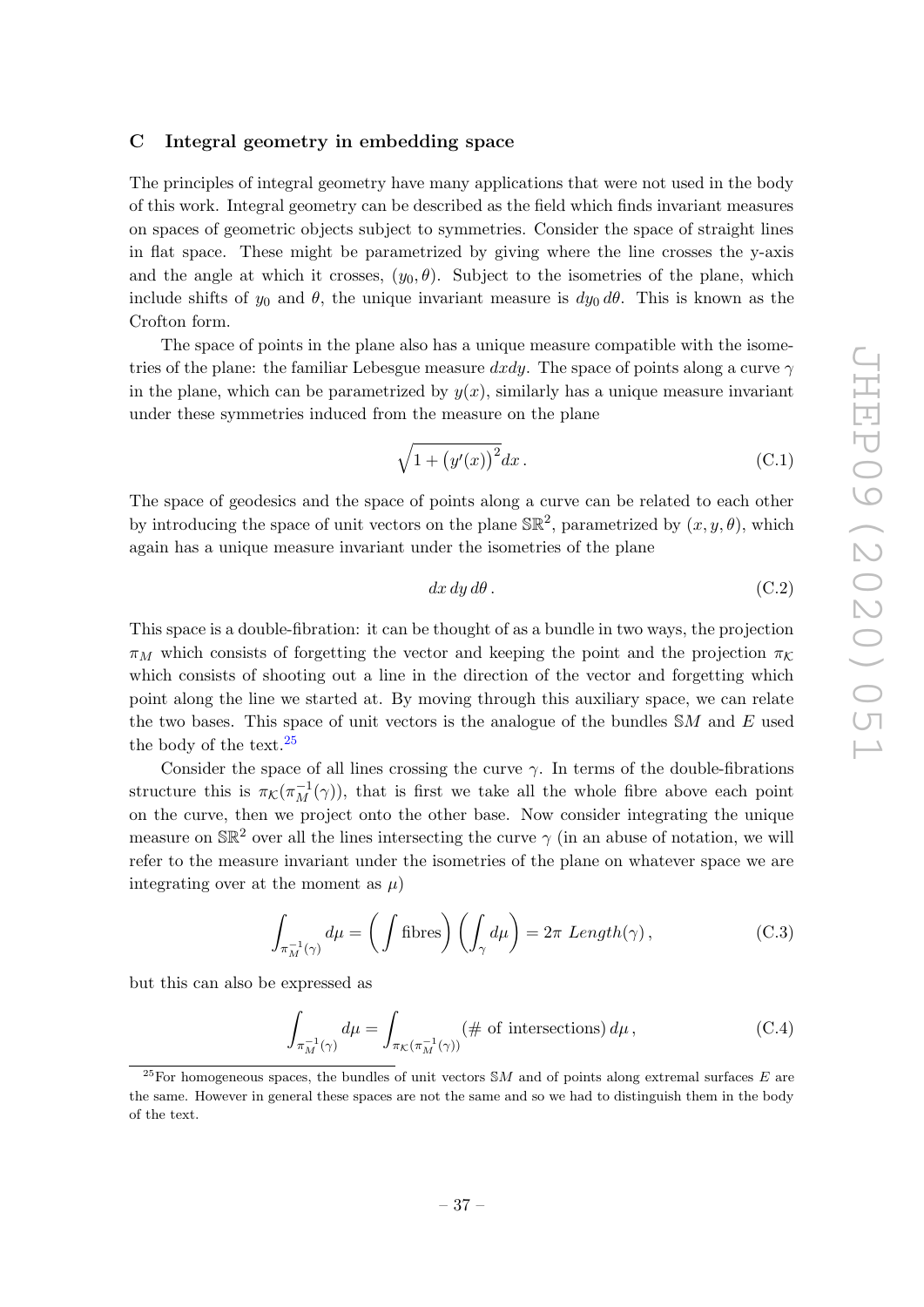where  $(\# \nightharpoonup$  of intersections) denotes the number of times a given line intersects with the curve  $\gamma$  (for a convex curve  $\gamma$  this is zero, one or two). Putting these together we obtain the Crofton formula:

$$
2\pi \operatorname{Length}(\gamma) = \int_{\pi_{\mathcal{K}}(\pi_M^{-1}(\gamma))} (\# \text{ of intersections}) d\mu.
$$
 (C.5)

This principle can be generalised to AdS; the only challenge is that constructing invariants of the AdS isometry group is non-trivial in Poincare coordinates. This is where embedding space is useful, since it becomes trivial to write down all possible invariants. Extremal surfaces and geodesics are simply the restrictions of planes and straight lines respectively to the section of embedding space where AdS lives. A  $d - k + 1$ -dimensional totally geodesic submanifold of a spatial slice of AdS  $(\mathbb{H}_{d+1})$  which is also an extremal surface, can be specified as the space of unit timelike vectors orthogonal to a  $k$ -plane in embedding space. Given  $k$  orthonormal vectors defining a plane in embedding space,  $S_1, \ldots, S_k$ , the surface consists of the points  $X^2 = -1$ ,  $X \cdot S_i = 0$ . The only building blocks available to write a  $SO(d+1,1)$  invariant metric on this space of planes are  $dS_i \cdot dS_j$  for  $i, j = 1, \ldots, k$ . The requirement for invariance under the SO(k) subgroup acting along the plane gives a unique metric up to rescalings by an overall constant:

$$
ds_{(k)}^2 = \sum_{i=1}^k dS_i \cdot dS_i, \qquad (C.6)
$$

leading to a  $SO(d+1,1)$  invariant measure on the space of k-planes in embedding space or equivalently the space of  $d-k+1$ -dimensional totally geodesic submanifolds of  $\mathbb{H}_{d+1}$ . Using similar techniques, we can imagine relating many types of geometric quantities in AdS.

#### <span id="page-38-0"></span>D Facts about discretizations

We used the fact that for fine enough discretizations

<span id="page-38-3"></span><span id="page-38-2"></span><span id="page-38-1"></span>
$$
\partial B_{i,j} \subset \bigcup_{a \in \{\rightarrow, \leftarrow, \uparrow, \downarrow\}} B_a, \tag{D.1}
$$

$$
(B_{\to} \cap \partial B_{i,j}) \cap (B_{\uparrow} \cap \partial B_{i,j}) \neq \emptyset, \qquad (D.2)
$$

$$
B_{\to} \cap B_{\uparrow} \cap \partial B_{i,j} \subset B_{\to +\uparrow}.
$$
 (D.3)

In the limit of a fine discretization, these can be reformulated in terms of the shape de-formations introduced in section [3.1.2.](#page-23-0) In the limit of a fine discretization  $(a \to 0)$ , the intersection  $B_{\rightarrow} \cap \partial B_{i,j}$  is the region of  $\partial B_{i,j}$  where  $\rho_{\rightarrow}$  is negative (this was discussed above [\(3.44\)](#page-24-2)).  $T_{\rightarrow}$  and  $T_{\uparrow}$  are orthogonal to each other and to  $B_{i,j}$ ; so they can be completed to an orthonormal basis by adding a unit timelike vector  $W$ . The space of null rays orthogonal to  $B_{i,j}$  can be parametrized by

$$
Z(\theta) = W + \cos \theta \, T_{\to} + \sin \theta \, T_{\uparrow} \,. \tag{D.4}
$$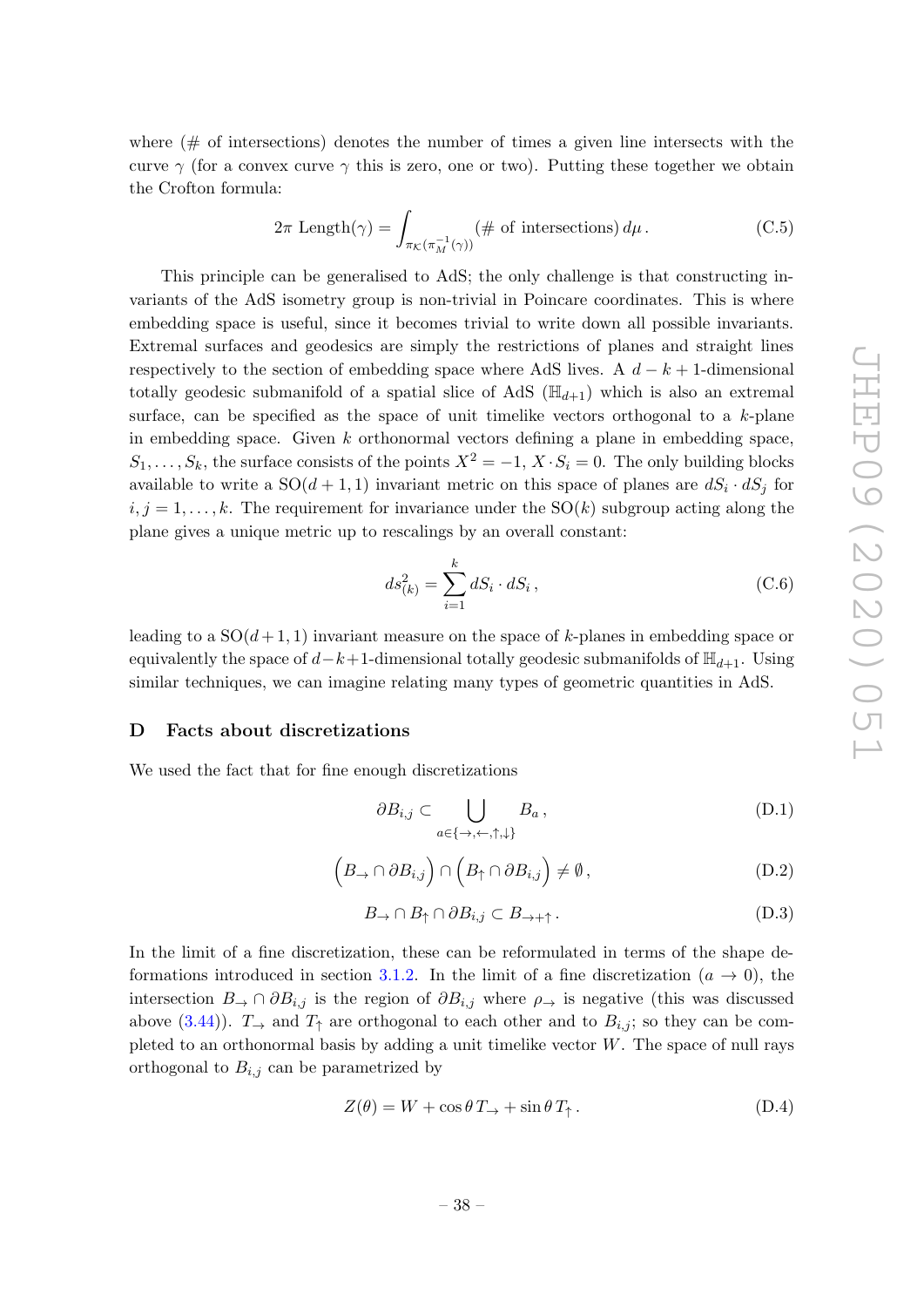The shape deformation towards a neighbouring ball is

$$
\rho_{\{\rightarrow,\leftarrow,\uparrow,\downarrow\}} = -Z(\theta) \cdot T_{\{\rightarrow,\leftarrow,\uparrow,\downarrow\}} = -\cos(\theta - \theta_0),\tag{D.5}
$$

$$
\theta_0^{\{\rightarrow, \leftarrow, \uparrow, \downarrow\}} = \left\{0, \pi, \frac{\pi}{2}, \frac{3\pi}{2}\right\}.
$$
\n(D.6)

From these shape deformations we can determine that in the limit of a fine discretization  $(a \rightarrow 0),$ 

$$
B_{\rightarrow} \cap \partial B_{i,j} = \left[ -\frac{\pi}{2}, \frac{\pi}{2} \right], \qquad B_{\leftarrow} \cap \partial B_{i,j} = \left[ \frac{\pi}{2}, \frac{3\pi}{2} \right], \qquad (D.7)
$$

$$
B_{\uparrow} \cap \partial B_{i,j} = [0, \pi], \qquad B_{\downarrow} \cap \partial B_{i,j} = [\pi, 2\pi]. \qquad (D.8)
$$

As we back off from the strict  $a \to 0$  limit, these regions will continuously shrink at their boundaries. From these explicit expressions, equations  $(D.1)$  and  $(D.2)$  are clear.

In the limit of a fine discretization,  $B_{\to +\uparrow} \cap \partial B_{i,j}$  is the region where the shape derivative is negative (again see discussion above  $(3.44)$ ),

$$
\rho_{\to +\uparrow} = -(T_{\to} + T_{\uparrow}) \cdot Z = -\sqrt{2} \cos \frac{\pi}{4}, \qquad (D.9)
$$

$$
B_{\to +\uparrow} \cap \partial B_{i,j} = \left[ -\frac{\pi}{4}, \frac{5\pi}{4} \right].
$$
 (D.10)

Since the fine discretization limit of  $B_{\to} \cap B_{\uparrow} \cap \partial B_{i,j}$  is contained in the interior of this region, [\(D.3\)](#page-38-3) will hold for sufficiently fine discretizations.

Open Access. This article is distributed under the terms of the Creative Commons Attribution License [\(CC-BY 4.0\)](https://creativecommons.org/licenses/by/4.0/), which permits any use, distribution and reproduction in any medium, provided the original author(s) and source are credited.

## References

- <span id="page-39-0"></span>[1] T. Banks, M.R. Douglas, G.T. Horowitz and E.J. Martinec, AdS dynamics from conformal field theory, [hep-th/9808016](https://arxiv.org/abs/hep-th/9808016) [IN[SPIRE](https://inspirehep.net/search?p=find+EPRINT%2Bhep-th%2F9808016)].
- [2] V. Balasubramanian, P. Kraus, A.E. Lawrence and S.P. Trivedi, Holographic probes of Anti-de Sitter space-times, Phys. Rev. D 59 [\(1999\) 104021](https://doi.org/10.1103/PhysRevD.59.104021) [[hep-th/9808017](https://arxiv.org/abs/hep-th/9808017)] [IN[SPIRE](https://inspirehep.net/search?p=find+EPRINT%2Bhep-th%2F9808017)].
- [3] V.E. Hubeny, Extremal surfaces as bulk probes in AdS/CFT, JHEP 07 [\(2012\) 093](https://doi.org/10.1007/JHEP07(2012)093) [[arXiv:1203.1044](https://arxiv.org/abs/1203.1044)] [IN[SPIRE](https://inspirehep.net/search?p=find+EPRINT%2BarXiv%3A1203.1044)].
- <span id="page-39-1"></span>[4] H. Casini and M. Huerta, A c-theorem for the entanglement entropy, [J. Phys. A](https://doi.org/10.1088/1751-8113/40/25/S57) 40 (2007) [7031](https://doi.org/10.1088/1751-8113/40/25/S57) [[cond-mat/0610375](https://arxiv.org/abs/cond-mat/0610375)] [IN[SPIRE](https://inspirehep.net/search?p=find+EPRINT%2Bcond-mat%2F0610375)].
- <span id="page-39-2"></span>[5] K. Skenderis, Lecture notes on holographic renormalization, [Class. Quant. Grav.](https://doi.org/10.1088/0264-9381/19/22/306) 19 (2002) [5849](https://doi.org/10.1088/0264-9381/19/22/306) [[hep-th/0209067](https://arxiv.org/abs/hep-th/0209067)] [IN[SPIRE](https://inspirehep.net/search?p=find+EPRINT%2Bhep-th%2F0209067)].
- [6] J. de Boer, E.P. Verlinde and H.L. Verlinde, On the holographic renormalization group, JHEP 08 [\(2000\) 003](https://doi.org/10.1088/1126-6708/2000/08/003) [[hep-th/9912012](https://arxiv.org/abs/hep-th/9912012)] [IN[SPIRE](https://inspirehep.net/search?p=find+EPRINT%2Bhep-th%2F9912012)].
- [7] V. Balasubramanian and P. Kraus, Space-time and the holographic renormalization group, [Phys. Rev. Lett.](https://doi.org/10.1103/PhysRevLett.83.3605) 83 (1999) 3605 [[hep-th/9903190](https://arxiv.org/abs/hep-th/9903190)] [IN[SPIRE](https://inspirehep.net/search?p=find+EPRINT%2Bhep-th%2F9903190)].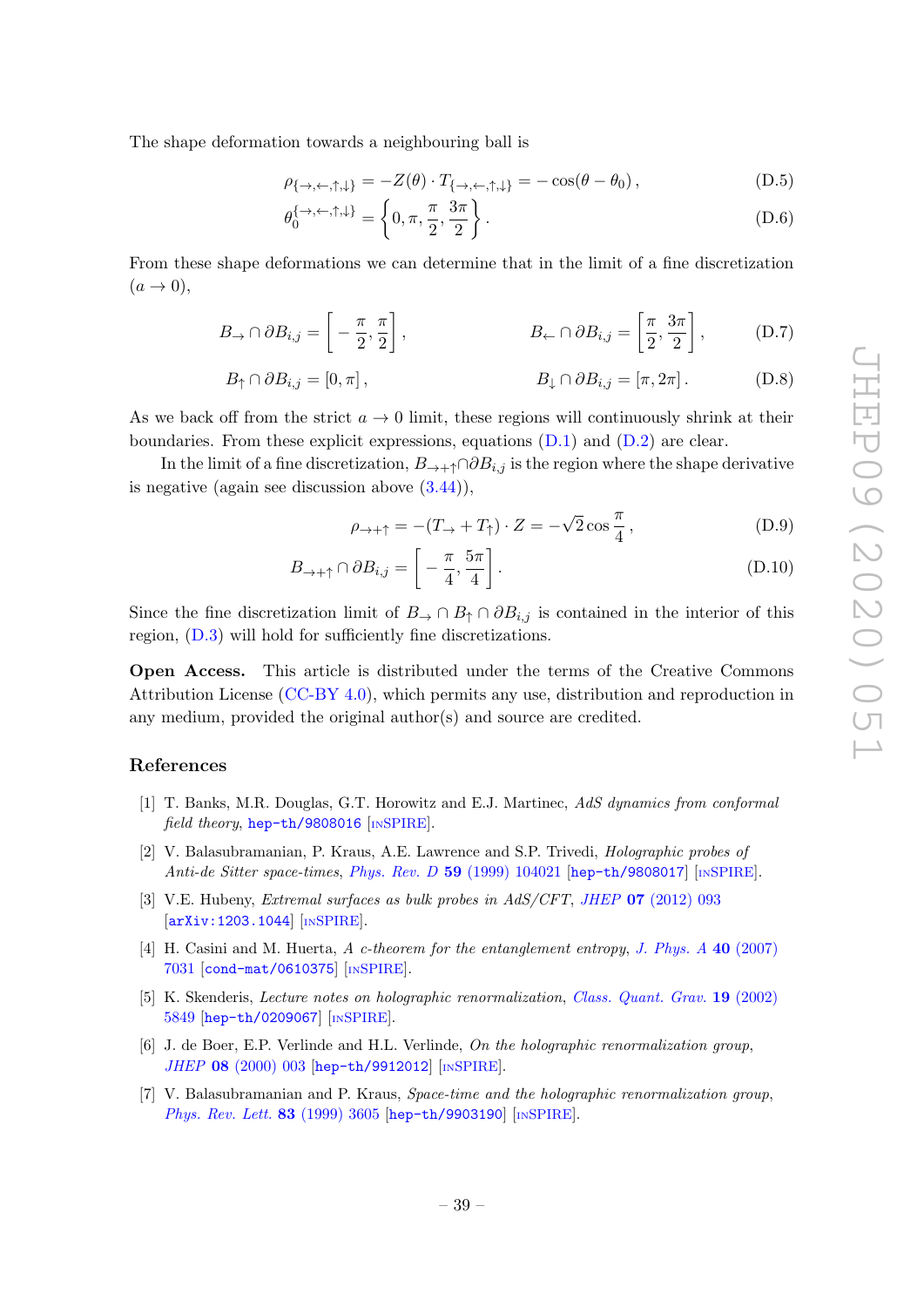- [8] I. Heemskerk and J. Polchinski, *Holographic and Wilsonian renormalization groups*, *[JHEP](https://doi.org/10.1007/JHEP06(2011)031)* 06 [\(2011\) 031](https://doi.org/10.1007/JHEP06(2011)031) [[arXiv:1010.1264](https://arxiv.org/abs/1010.1264)] [IN[SPIRE](https://inspirehep.net/search?p=find+EPRINT%2BarXiv%3A1010.1264)].
- <span id="page-40-0"></span>[9] T. Faulkner, H. Liu and M. Rangamani, Integrating out geometry: holographic Wilsonian RG and the membrane paradigm, JHEP  $\overline{08}$  [\(2011\) 051](https://doi.org/10.1007/JHEP08(2011)051) [[arXiv:1010.4036](https://arxiv.org/abs/1010.4036)] [IN[SPIRE](https://inspirehep.net/search?p=find+EPRINT%2BarXiv%3A1010.4036)].
- <span id="page-40-1"></span>[10] L. McGough, M. Mezei and H. Verlinde, *Moving the CFT into the bulk with*  $T\overline{T}$ , *[JHEP](https://doi.org/10.1007/JHEP04(2018)010)* 04 [\(2018\) 010](https://doi.org/10.1007/JHEP04(2018)010) [[arXiv:1611.03470](https://arxiv.org/abs/1611.03470)] [IN[SPIRE](https://inspirehep.net/search?p=find+EPRINT%2BarXiv%3A1611.03470)].
- <span id="page-40-2"></span>[11] V. Balasubramanian, B. Czech, B.D. Chowdhury and J. de Boer, The entropy of a hole in spacetime, JHEP 10 [\(2013\) 220](https://doi.org/10.1007/JHEP10(2013)220) [[arXiv:1305.0856](https://arxiv.org/abs/1305.0856)] [IN[SPIRE](https://inspirehep.net/search?p=find+EPRINT%2BarXiv%3A1305.0856)].
- <span id="page-40-12"></span>[12] V. Balasubramanian, B.D. Chowdhury, B. Czech, J. de Boer and M.P. Heller, Bulk curves from boundary data in holography, Phys. Rev.  $D$  89 [\(2014\) 086004](https://doi.org/10.1103/PhysRevD.89.086004) [[arXiv:1310.4204](https://arxiv.org/abs/1310.4204)] [IN[SPIRE](https://inspirehep.net/search?p=find+EPRINT%2BarXiv%3A1310.4204)].
- <span id="page-40-14"></span>[13] M. Headrick, R.C. Myers and J. Wien, *Holographic holes and differential entropy*, *[JHEP](https://doi.org/10.1007/JHEP10(2014)149)* 10 [\(2014\) 149](https://doi.org/10.1007/JHEP10(2014)149) [[arXiv:1408.4770](https://arxiv.org/abs/1408.4770)] [IN[SPIRE](https://inspirehep.net/search?p=find+EPRINT%2BarXiv%3A1408.4770)].
- <span id="page-40-3"></span>[14] B.o. Czech and L. Lamprou, *Holographic definition of points and distances, [Phys. Rev. D](https://doi.org/10.1103/PhysRevD.90.106005)* 90  $(2014)$  106005  $\text{arXiv:1409.4473}$  $\text{arXiv:1409.4473}$  $\text{arXiv:1409.4473}$  [IN[SPIRE](https://inspirehep.net/search?p=find+EPRINT%2BarXiv%3A1409.4473)].
- <span id="page-40-4"></span>[15] B. Czech, P. Hayden, N. Lashkari and B. Swingle, The information theoretic interpretation of the length of a curve, JHEP  $06$  [\(2015\) 157](https://doi.org/10.1007/JHEP06(2015)157)  $\text{arXiv:1410.1540}$  $\text{arXiv:1410.1540}$  $\text{arXiv:1410.1540}$  [IN[SPIRE](https://inspirehep.net/search?p=find+EPRINT%2BarXiv%3A1410.1540)].
- <span id="page-40-5"></span>[16] N. Engelhardt and A.C. Wall, *Extremal surface barriers*, *JHEP* 03 [\(2014\) 068](https://doi.org/10.1007/JHEP03(2014)068) [[arXiv:1312.3699](https://arxiv.org/abs/1312.3699)] [IN[SPIRE](https://inspirehep.net/search?p=find+EPRINT%2BarXiv%3A1312.3699)].
- <span id="page-40-7"></span>[17] V. Balasubramanian, B.D. Chowdhury, B. Czech and J. de Boer, Entwinement and the emergence of spacetime, JHEP  $01$  [\(2015\) 048](https://doi.org/10.1007/JHEP01(2015)048)  $\left[$ [arXiv:1406.5859](https://arxiv.org/abs/1406.5859) $\right]$   $\left[$ IN[SPIRE](https://inspirehep.net/search?p=find+EPRINT%2BarXiv%3A1406.5859) $\right]$ .
- [18] B. Freivogel, R. Jefferson, L. Kabir, B. Mosk and I.-S. Yang, Casting shadows on holographic reconstruction, *Phys. Rev. D* **91** [\(2015\) 086013](https://doi.org/10.1103/PhysRevD.91.086013)  $arXiv:1412.5175$  [IN[SPIRE](https://inspirehep.net/search?p=find+EPRINT%2BarXiv%3A1412.5175)].
- [19] V. Balasubramanian, A. Lawrence, A. Rolph and S. Ross, Entanglement shadows in LLM geometries, JHEP 11 [\(2017\) 159](https://doi.org/10.1007/JHEP11(2017)159) [[arXiv:1704.03448](https://arxiv.org/abs/1704.03448)] [IN[SPIRE](https://inspirehep.net/search?p=find+EPRINT%2BarXiv%3A1704.03448)].
- <span id="page-40-6"></span>[20] N. Engelhardt and S. Fischetti, Covariant constraints on hole-ography, [Class. Quant. Grav.](https://doi.org/10.1088/0264-9381/32/19/195021) 32 [\(2015\) 195021](https://doi.org/10.1088/0264-9381/32/19/195021) [[arXiv:1507.00354](https://arxiv.org/abs/1507.00354)] [IN[SPIRE](https://inspirehep.net/search?p=find+EPRINT%2BarXiv%3A1507.00354)].
- <span id="page-40-8"></span>[21] V. Balasubramanian, A. Bernamonti, B. Craps, T. De Jonckheere and F. Galli, Entwinement in discretely gauged theories, JHEP  $12$  [\(2016\) 094](https://doi.org/10.1007/JHEP12(2016)094)  $\text{arXiv:1609.03991}$  $\text{arXiv:1609.03991}$  $\text{arXiv:1609.03991}$  [IN[SPIRE](https://inspirehep.net/search?p=find+EPRINT%2BarXiv%3A1609.03991)].
- <span id="page-40-9"></span>[22] T. Takayanagi and K. Umemoto, Entanglement of purification through holographic duality, [Nature Phys.](https://doi.org/10.1038/s41567-018-0075-2) 14 (2018) 573 [[arXiv:1708.09393](https://arxiv.org/abs/1708.09393)] [IN[SPIRE](https://inspirehep.net/search?p=find+EPRINT%2BarXiv%3A1708.09393)].
- [23] K. Tamaoka, Entanglement wedge cross section from the dual density matrix, [Phys. Rev.](https://doi.org/10.1103/PhysRevLett.122.141601) Lett. 122 [\(2019\) 141601](https://doi.org/10.1103/PhysRevLett.122.141601) [[arXiv:1809.09109](https://arxiv.org/abs/1809.09109)] [IN[SPIRE](https://inspirehep.net/search?p=find+EPRINT%2BarXiv%3A1809.09109)].
- <span id="page-40-10"></span>[24] S. Dutta and T. Faulkner, A canonical purification for the entanglement wedge cross-section, [arXiv:1905.00577](https://arxiv.org/abs/1905.00577) [IN[SPIRE](https://inspirehep.net/search?p=find+EPRINT%2BarXiv%3A1905.00577)].
- <span id="page-40-11"></span>[25] B. Czech, L. Lamprou, S. McCandlish and J. Sully, *Integral geometry and holography, [JHEP](https://doi.org/10.1007/JHEP10(2015)175)* 10 [\(2015\) 175](https://doi.org/10.1007/JHEP10(2015)175) [[arXiv:1505.05515](https://arxiv.org/abs/1505.05515)] [IN[SPIRE](https://inspirehep.net/search?p=find+EPRINT%2BarXiv%3A1505.05515)].
- [26] B. Czech, L. Lamprou, S. McCandlish and J. Sully, Tensor networks from kinematic space, JHEP 07 [\(2016\) 100](https://doi.org/10.1007/JHEP07(2016)100) [[arXiv:1512.01548](https://arxiv.org/abs/1512.01548)] [IN[SPIRE](https://inspirehep.net/search?p=find+EPRINT%2BarXiv%3A1512.01548)].
- <span id="page-40-13"></span>[27] B. Czech, L. Lamprou, S. McCandlish, B. Mosk and J. Sully, A stereoscopic look into the bulk, JHEP  $07$  [\(2016\) 129](https://doi.org/10.1007/JHEP07(2016)129)  $\text{arXiv:1604.03110}$  $\text{arXiv:1604.03110}$  $\text{arXiv:1604.03110}$   $\text{InSPIRE}$  $\text{InSPIRE}$  $\text{InSPIRE}$ .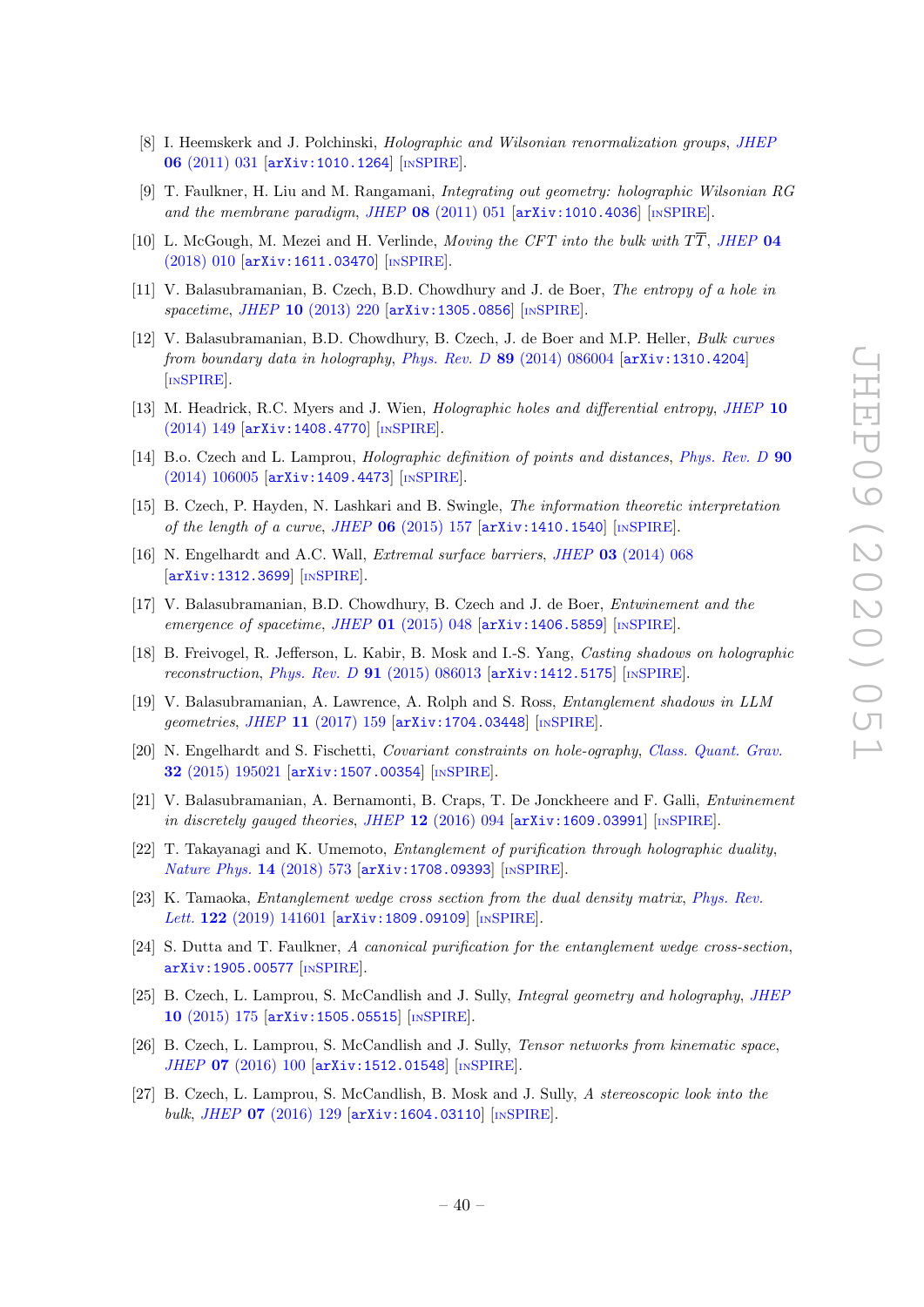- <span id="page-41-0"></span>[28] J. de Boer, F.M. Haehl, M.P. Heller and R.C. Myers, Entanglement, holography and causal diamonds, JHEP 08 [\(2016\) 162](https://doi.org/10.1007/JHEP08(2016)162) [[arXiv:1606.03307](https://arxiv.org/abs/1606.03307)] [IN[SPIRE](https://inspirehep.net/search?p=find+EPRINT%2BarXiv%3A1606.03307)].
- <span id="page-41-1"></span>[29] R.C. Myers, J. Rao and S. Sugishita, Holographic holes in higher dimensions, [JHEP](https://doi.org/10.1007/JHEP06(2014)044) 06 [\(2014\) 044](https://doi.org/10.1007/JHEP06(2014)044) [[arXiv:1403.3416](https://arxiv.org/abs/1403.3416)] [IN[SPIRE](https://inspirehep.net/search?p=find+EPRINT%2BarXiv%3A1403.3416)].
- <span id="page-41-2"></span>[30] B. Czech, X. Dong and J. Sully, *Holographic reconstruction of general bulk surfaces, [JHEP](https://doi.org/10.1007/JHEP11(2014)015)* 11 [\(2014\) 015](https://doi.org/10.1007/JHEP11(2014)015) [[arXiv:1406.4889](https://arxiv.org/abs/1406.4889)] [IN[SPIRE](https://inspirehep.net/search?p=find+EPRINT%2BarXiv%3A1406.4889)].
- <span id="page-41-3"></span>[31] S. Ryu and T. Takayanagi, Holographic derivation of entanglement entropy from AdS/CFT, [Phys. Rev. Lett.](https://doi.org/10.1103/PhysRevLett.96.181602) 96 (2006) 181602 [[hep-th/0603001](https://arxiv.org/abs/hep-th/0603001)] [IN[SPIRE](https://inspirehep.net/search?p=find+EPRINT%2Bhep-th%2F0603001)].
- <span id="page-41-4"></span>[32] V.E. Hubeny, M. Rangamani and T. Takayanagi, A covariant holographic entanglement entropy proposal, JHEP  $07$  [\(2007\) 062](https://doi.org/10.1088/1126-6708/2007/07/062)  $\ar{xiv:0705.0016}$  [IN[SPIRE](https://inspirehep.net/search?p=find+EPRINT%2BarXiv%3A0705.0016)].
- <span id="page-41-5"></span>[33] J. de Boer, M.P. Heller, R.C. Myers and Y. Neiman, Holographic de Sitter geometry from entanglement in conformal field theory, [Phys. Rev. Lett.](https://doi.org/10.1103/PhysRevLett.116.061602) 116 (2016) 061602 [[arXiv:1509.00113](https://arxiv.org/abs/1509.00113)] [IN[SPIRE](https://inspirehep.net/search?p=find+EPRINT%2BarXiv%3A1509.00113)].
- <span id="page-41-6"></span>[34] R.F. Penna and C. Zukowski, Kinematic space and the orbit method, JHEP 07 [\(2019\) 045](https://doi.org/10.1007/JHEP07(2019)045) [[arXiv:1812.02176](https://arxiv.org/abs/1812.02176)] [IN[SPIRE](https://inspirehep.net/search?p=find+EPRINT%2BarXiv%3A1812.02176)].
- <span id="page-41-7"></span>[35] F. Sanches and S.J. Weinberg, Boundary dual of bulk local operators, [Phys. Rev. D](https://doi.org/10.1103/PhysRevD.96.026004) 96 (2017) [026004](https://doi.org/10.1103/PhysRevD.96.026004) [[arXiv:1703.07780](https://arxiv.org/abs/1703.07780)] [IN[SPIRE](https://inspirehep.net/search?p=find+EPRINT%2BarXiv%3A1703.07780)].
- <span id="page-41-8"></span>[36] R. Espíndola, A. Guijosa and J.F. Pedraza, *Entanglement wedge reconstruction and* entanglement of purification, [Eur. Phys. J. C](https://doi.org/10.1140/epjc/s10052-018-6140-2) 78 (2018) 646 [[arXiv:1804.05855](https://arxiv.org/abs/1804.05855)] [IN[SPIRE](https://inspirehep.net/search?p=find+EPRINT%2BarXiv%3A1804.05855)].
- <span id="page-41-9"></span>[37] N. Engelhardt and S. Fischetti, Losing the IR: a holographic framework for area theorems, [Class. Quant. Grav.](https://doi.org/10.1088/1361-6382/aafa0b) 36 (2019) 035008 [[arXiv:1805.08891](https://arxiv.org/abs/1805.08891)] [IN[SPIRE](https://inspirehep.net/search?p=find+EPRINT%2BarXiv%3A1805.08891)].
- <span id="page-41-10"></span>[38] R. Espíndola, A. Güijosa, A. Landetta and J.F. Pedraza, What's the point? Hole-ography in Poincaré AdS, [Eur. Phys. J. C](https://doi.org/10.1140/epjc/s10052-018-5563-0)  $78$  (2018) 75  $\text{arXiv:1708.02958}$  $\text{arXiv:1708.02958}$  $\text{arXiv:1708.02958}$  [IN[SPIRE](https://inspirehep.net/search?p=find+EPRINT%2BarXiv%3A1708.02958)].
- <span id="page-41-11"></span>[39] H. Casini, M. Huerta, R.C. Myers and A. Yale, Mutual information and the F-theorem, JHEP 10 [\(2015\) 003](https://doi.org/10.1007/JHEP10(2015)003) [[arXiv:1506.06195](https://arxiv.org/abs/1506.06195)] [IN[SPIRE](https://inspirehep.net/search?p=find+EPRINT%2BarXiv%3A1506.06195)].
- <span id="page-41-12"></span>[40] H. Casini, E. Testé and G. Torroba, Markov property of the conformal field theory vacuum and the a theorem, [Phys. Rev. Lett.](https://doi.org/10.1103/PhysRevLett.118.261602) 118 (2017) 261602 [[arXiv:1704.01870](https://arxiv.org/abs/1704.01870)] [IN[SPIRE](https://inspirehep.net/search?p=find+EPRINT%2BarXiv%3A1704.01870)].
- <span id="page-41-13"></span>[41] D.Z. Freedman, S.S. Gubser, K. Pilch and N.P. Warner, Renormalization group flows from holography supersymmetry and a c theorem, [Adv. Theor. Math. Phys.](https://doi.org/10.4310/ATMP.1999.v3.n2.a7) 3 (1999) 363 [[hep-th/9904017](https://arxiv.org/abs/hep-th/9904017)] [IN[SPIRE](https://inspirehep.net/search?p=find+EPRINT%2Bhep-th%2F9904017)].
- [42] R.C. Myers and A. Sinha, Seeing a c-theorem with holography, [Phys. Rev. D](https://doi.org/10.1103/PhysRevD.82.046006) 82 (2010) [046006](https://doi.org/10.1103/PhysRevD.82.046006) [[arXiv:1006.1263](https://arxiv.org/abs/1006.1263)] [IN[SPIRE](https://inspirehep.net/search?p=find+EPRINT%2BarXiv%3A1006.1263)].
- <span id="page-41-14"></span>[43] R.C. Myers and A. Sinha, *Holographic c-theorems in arbitrary dimensions*, *JHEP* 01 [\(2011\)](https://doi.org/10.1007/JHEP01(2011)125) [125](https://doi.org/10.1007/JHEP01(2011)125) [[arXiv:1011.5819](https://arxiv.org/abs/1011.5819)] [IN[SPIRE](https://inspirehep.net/search?p=find+EPRINT%2BarXiv%3A1011.5819)].
- <span id="page-41-15"></span>[44] H. Liu and M. Mezei, A refinement of entanglement entropy and the number of degrees of freedom, JHEP 04 [\(2013\) 162](https://doi.org/10.1007/JHEP04(2013)162) [[arXiv:1202.2070](https://arxiv.org/abs/1202.2070)] [IN[SPIRE](https://inspirehep.net/search?p=find+EPRINT%2BarXiv%3A1202.2070)].
- <span id="page-41-16"></span>[45] C.T. Asplund, N. Callebaut and C. Zukowski, Equivalence of emergent de Sitter spaces from conformal field theory, JHEP  $09$  [\(2016\) 154](https://doi.org/10.1007/JHEP09(2016)154)  $\text{arXiv:1604.02687}$  $\text{arXiv:1604.02687}$  $\text{arXiv:1604.02687}$  [IN[SPIRE](https://inspirehep.net/search?p=find+EPRINT%2BarXiv%3A1604.02687)].
- <span id="page-41-17"></span>[46] S. Helgason, The Radon transform, 2nd edition, Progress in mathematics. Birkhauser, Switzerland (1999), [http://www-math.mit.edu/](http://www-math.mit.edu/~helgason/Radonbook.pdf)∼helgason/Radonbook.pdf.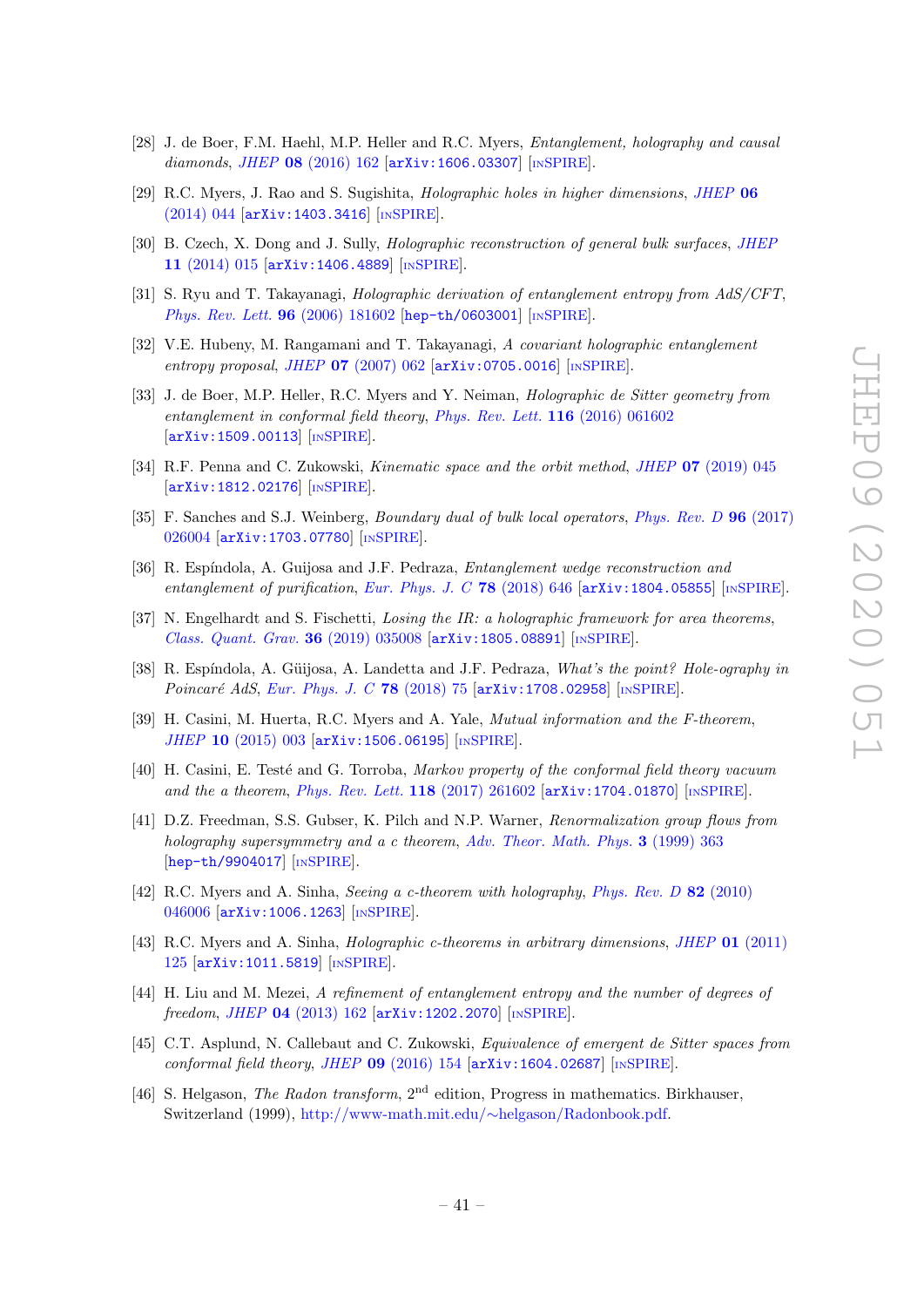- [47] L. A. Santaló and M. Kac, *Integral geometry and geometric probability*.  $2<sup>nd</sup>$  edition, [Cambridge Mathematical Library.](http://dx.doi.org/10.1017/CBO9780511617331) Cambridge University Press, Cambridge U.K. (2004).
- <span id="page-42-0"></span>[48] G. Solanes, *Integral geometry and curvature integrals in hyperbolic space*, Ph.D. thesis, Universitat Autonoma de Barcelona, Barcelona, Spain (2003).
- <span id="page-42-1"></span>[49] C. Graham and E. Witten, Conformal anomaly of submanifold observables in AdS/CFT correspondence, [Nucl. Phys. B](https://doi.org/10.1016/S0550-3213(99)00055-3)  $546$  (1999) 52 [[hep-th/9901021](https://arxiv.org/abs/hep-th/9901021)] [IN[SPIRE](https://inspirehep.net/search?p=find+EPRINT%2Bhep-th%2F9901021)].
- <span id="page-42-2"></span>[50] M. Nozaki, T. Numasawa, A. Prudenziati and T. Takayanagi, Dynamics of entanglement entropy from Einstein equation, Phys. Rev. D 88 [\(2013\) 026012](https://doi.org/10.1103/PhysRevD.88.026012) [[arXiv:1304.7100](https://arxiv.org/abs/1304.7100)] [IN[SPIRE](https://inspirehep.net/search?p=find+EPRINT%2BarXiv%3A1304.7100)].
- <span id="page-42-5"></span>[51] M. Mezei, Entanglement entropy across a deformed sphere, Phys. Rev. D 91 [\(2015\) 045038](https://doi.org/10.1103/PhysRevD.91.045038) [[arXiv:1411.7011](https://arxiv.org/abs/1411.7011)] [IN[SPIRE](https://inspirehep.net/search?p=find+EPRINT%2BarXiv%3A1411.7011)].
- <span id="page-42-3"></span>[52] T. Faulkner, R.G. Leigh and O. Parrikar, Shape dependence of entanglement entropy in conformal field theories, JHEP  $04$  [\(2016\) 088](https://doi.org/10.1007/JHEP04(2016)088)  $\text{arXiv:1511.05179}$  $\text{arXiv:1511.05179}$  $\text{arXiv:1511.05179}$  [IN[SPIRE](https://inspirehep.net/search?p=find+EPRINT%2BarXiv%3A1511.05179)].
- <span id="page-42-4"></span>[53] K. Sen and A. Sinha, *Holographic stress tensor at finite coupling, JHEP* 07 [\(2014\) 098](https://doi.org/10.1007/JHEP07(2014)098) [[arXiv:1405.7862](https://arxiv.org/abs/1405.7862)] [IN[SPIRE](https://inspirehep.net/search?p=find+EPRINT%2BarXiv%3A1405.7862)].
- <span id="page-42-6"></span>[54] M. Headrick and T. Takayanagi, A holographic proof of the strong subadditivity of entanglement entropy, Phys. Rev. D 76 [\(2007\) 106013](https://doi.org/10.1103/PhysRevD.76.106013)  $\ar{xiv:}$  0704.3719  $\ln \text{SPIRE}$  $\ln \text{SPIRE}$  $\ln \text{SPIRE}$ .
- <span id="page-42-7"></span>[55] N. Bao, S. Nezami, H. Ooguri, B. Stoica, J. Sully and M. Walter, The holographic entropy cone, JHEP 09 [\(2015\) 130](https://doi.org/10.1007/JHEP09(2015)130) [[arXiv:1505.07839](https://arxiv.org/abs/1505.07839)] [IN[SPIRE](https://inspirehep.net/search?p=find+EPRINT%2BarXiv%3A1505.07839)].
- [56] V.E. Hubeny, M. Rangamani and M. Rota, Holographic entropy relations, [Fortsch. Phys.](https://doi.org/10.1002/prop.201800067) 66 [\(2018\) 1800067](https://doi.org/10.1002/prop.201800067) [[arXiv:1808.07871](https://arxiv.org/abs/1808.07871)] [IN[SPIRE](https://inspirehep.net/search?p=find+EPRINT%2BarXiv%3A1808.07871)].
- <span id="page-42-8"></span>[57] V.E. Hubeny, M. Rangamani and M. Rota, The holographic entropy arrangement, [Fortsch.](https://doi.org/10.1002/prop.201900011) Phys. 67 [\(2019\) 1900011](https://doi.org/10.1002/prop.201900011) [[arXiv:1812.08133](https://arxiv.org/abs/1812.08133)] [IN[SPIRE](https://inspirehep.net/search?p=find+EPRINT%2BarXiv%3A1812.08133)].
- <span id="page-42-9"></span>[58] S. Ghosh and S. Raju, *Quantum information measures for restricted sets of observables*, Phys. Rev. D 98 [\(2018\) 046005](https://doi.org/10.1103/PhysRevD.98.046005) [[arXiv:1712.09365](https://arxiv.org/abs/1712.09365)] [IN[SPIRE](https://inspirehep.net/search?p=find+EPRINT%2BarXiv%3A1712.09365)].
- <span id="page-42-10"></span>[59] V. Balasubramanian, B. Craps, T. De Jonckheere and G. Sárosi, *Entanglement versus* entwinement in symmetric product orbifolds, JHEP  $01$  [\(2019\) 190](https://doi.org/10.1007/JHEP01(2019)190)  $\left[$ [arXiv:1806.02871](https://arxiv.org/abs/1806.02871) $\right]$ [IN[SPIRE](https://inspirehep.net/search?p=find+EPRINT%2BarXiv%3A1806.02871)].
- <span id="page-42-11"></span>[60] T. Faulkner, A. Lewkowycz and J. Maldacena, Quantum corrections to holographic entanglement entropy, JHEP 11 [\(2013\) 074](https://doi.org/10.1007/JHEP11(2013)074)  $\left[$ [arXiv:1307.2892](https://arxiv.org/abs/1307.2892) $\right]$   $\left[$ IN[SPIRE](https://inspirehep.net/search?p=find+EPRINT%2BarXiv%3A1307.2892) $\right]$ .
- <span id="page-42-12"></span>[61] N. Engelhardt and G.T. Horowitz, Towards a reconstruction of general bulk metrics, [Class.](https://doi.org/10.1088/1361-6382/34/1/015004) Quant. Grav. 34 [\(2017\) 015004](https://doi.org/10.1088/1361-6382/34/1/015004) [[arXiv:1605.01070](https://arxiv.org/abs/1605.01070)] [IN[SPIRE](https://inspirehep.net/search?p=find+EPRINT%2BarXiv%3A1605.01070)].
- [62] N. Engelhardt, Into the bulk: a covariant approach, Phys. Rev. D 95 [\(2017\) 066005](https://doi.org/10.1103/PhysRevD.95.066005) [[arXiv:1610.08516](https://arxiv.org/abs/1610.08516)] [IN[SPIRE](https://inspirehep.net/search?p=find+EPRINT%2BarXiv%3A1610.08516)].
- [63] N. Engelhardt and G.T. Horowitz, Recovering the spacetime metric from a holographic dual, [Adv. Theor. Math. Phys.](https://doi.org/10.4310/ATMP.2017.v21.n7.a2) 21 (2017) 1635 [[arXiv:1612.00391](https://arxiv.org/abs/1612.00391)] [IN[SPIRE](https://inspirehep.net/search?p=find+EPRINT%2BarXiv%3A1612.00391)].
- [64] G. Trevino, Reconstruction of an AdS radiation/boson star bulk geometry using light-cone cuts, JHEP 11 [\(2017\) 111](https://doi.org/10.1007/JHEP11(2017)111) [[arXiv:1708.03331](https://arxiv.org/abs/1708.03331)] [IN[SPIRE](https://inspirehep.net/search?p=find+EPRINT%2BarXiv%3A1708.03331)].
- [65] P. Burda, R. Gregory and A. Jain, Holographic reconstruction of bubble spacetimes, [Phys.](https://doi.org/10.1103/PhysRevD.99.026003) Rev. D 99 [\(2019\) 026003](https://doi.org/10.1103/PhysRevD.99.026003) [[arXiv:1804.05202](https://arxiv.org/abs/1804.05202)] [IN[SPIRE](https://inspirehep.net/search?p=find+EPRINT%2BarXiv%3A1804.05202)].